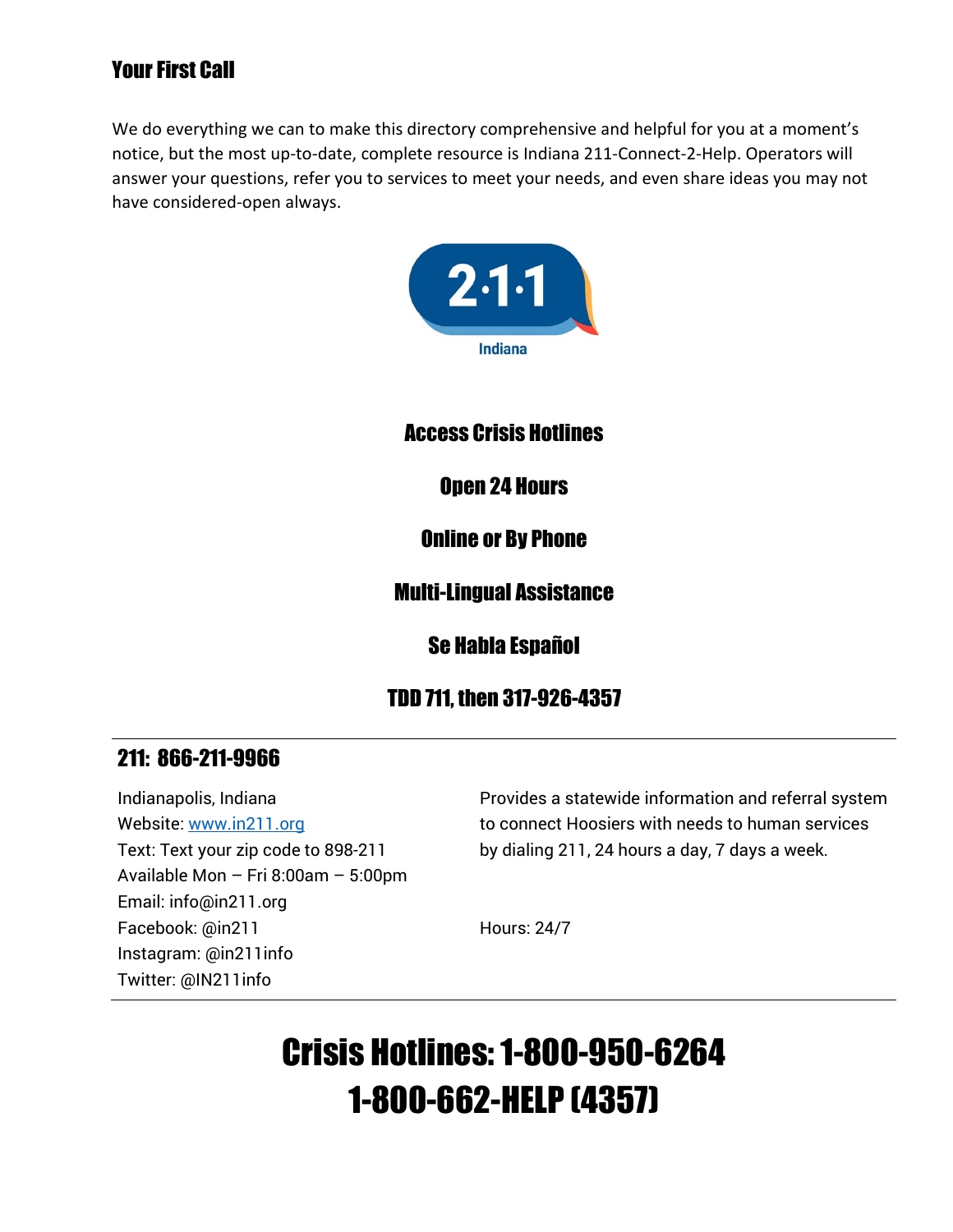# $HEAITH$  AND WELLNESS AGENCIES

| TILALTITANU WELLINLƏƏ AĞLINCILƏ                                                                                      |                         |
|----------------------------------------------------------------------------------------------------------------------|-------------------------|
| AIDS Resource Association: 317-632-0123                                                                              | 5                       |
|                                                                                                                      | 5                       |
|                                                                                                                      | 5                       |
|                                                                                                                      | 5                       |
|                                                                                                                      |                         |
|                                                                                                                      |                         |
|                                                                                                                      | 6                       |
|                                                                                                                      | 6                       |
|                                                                                                                      | 7                       |
|                                                                                                                      | $\overline{\mathbf{z}}$ |
|                                                                                                                      | 7                       |
|                                                                                                                      | 7                       |
|                                                                                                                      | $_{\rm 8}$              |
|                                                                                                                      | 8                       |
|                                                                                                                      | 8                       |
|                                                                                                                      | 9                       |
| Four County: 574-722-5151                                                                                            | 9                       |
| Group Homes for Children: 765-447-7410                                                                               | 10                      |
|                                                                                                                      | 10                      |
|                                                                                                                      | 10                      |
|                                                                                                                      | 11                      |
| <u> 1980 - Jan Barbara Barbara, manazarta da kasas da shekara 1980 - André a Santa Barbara a Santa Barbara a San</u> | 11                      |
|                                                                                                                      | 11                      |
|                                                                                                                      | 12                      |
|                                                                                                                      | 12                      |
|                                                                                                                      |                         |
|                                                                                                                      | 13                      |
|                                                                                                                      | 13                      |
|                                                                                                                      | 13                      |
|                                                                                                                      | 13                      |
|                                                                                                                      | 14                      |
| MDwise: 800-356-1204                                                                                                 | 14                      |
| Mental Health America Wabash Valley Region: 765-742-1800                                                             | 14                      |
|                                                                                                                      | 15                      |
|                                                                                                                      | 15                      |
|                                                                                                                      | 15                      |
|                                                                                                                      | 16                      |
|                                                                                                                      |                         |
|                                                                                                                      | 17                      |
|                                                                                                                      | 17                      |
|                                                                                                                      | 17                      |
|                                                                                                                      |                         |
|                                                                                                                      |                         |
|                                                                                                                      | 18                      |
|                                                                                                                      | 18                      |
|                                                                                                                      |                         |
|                                                                                                                      |                         |
|                                                                                                                      | 19                      |
|                                                                                                                      | 19                      |
|                                                                                                                      |                         |
|                                                                                                                      | 19                      |

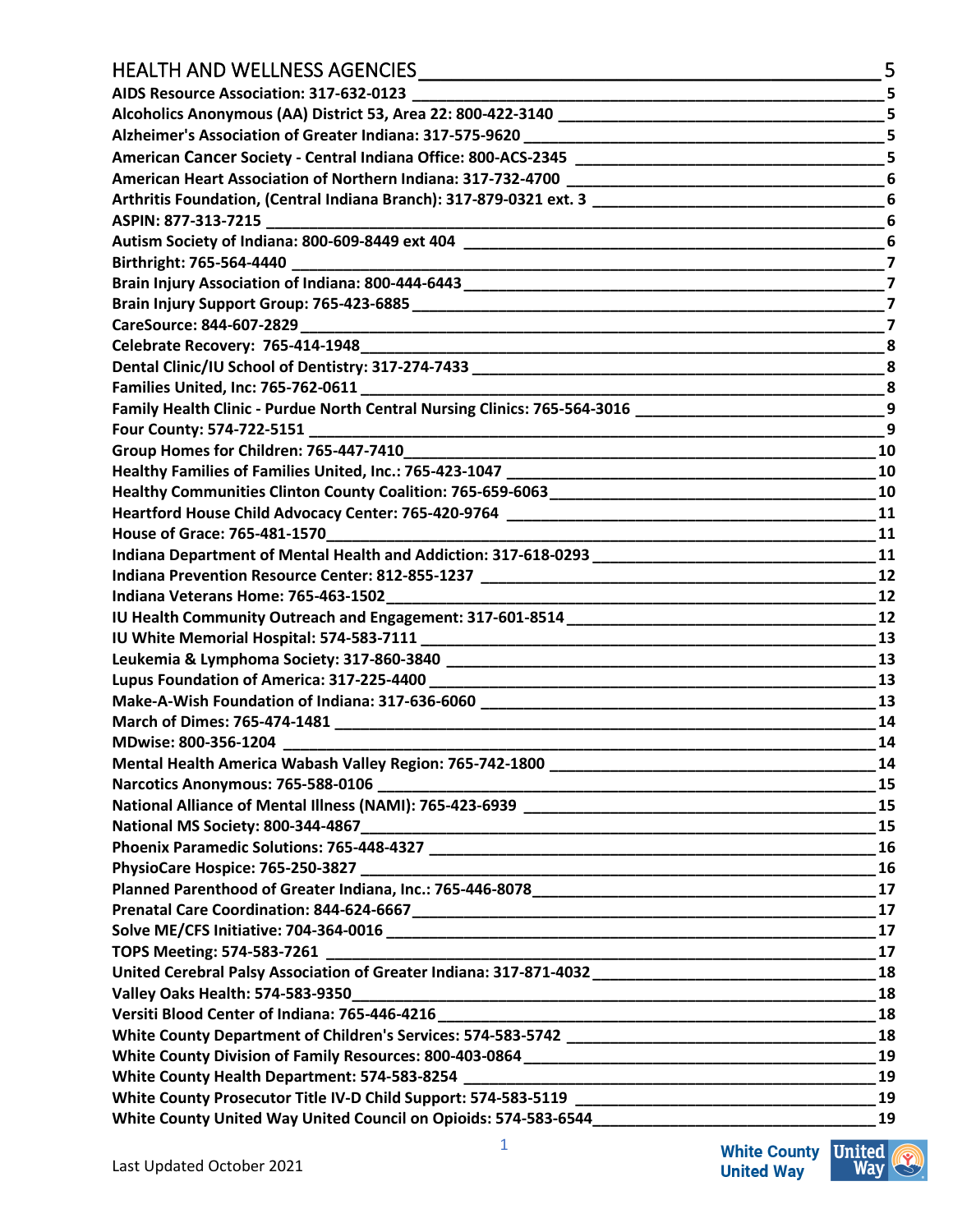| White Oak Health Campus: 574-583-0324                          | 20 |
|----------------------------------------------------------------|----|
| Willowstone Family Services, Inc: 765-423-5361                 | 20 |
| Women, Infants, and Children, White County (WIC): 574-583-4930 | 20 |
| YWCA Domestic Violence Program: 765-742-0075, #7102            |    |

#### CHILD AND EDUCATION AGENCIES \_\_\_\_\_\_\_\_\_\_\_\_\_\_\_\_\_\_\_\_\_\_\_\_\_\_\_\_\_\_\_\_\_\_\_\_\_\_\_\_\_ 22 **Bauer Family Resources: 765-742-4848\_\_\_\_\_\_\_\_\_\_\_\_\_\_\_\_\_\_\_\_\_\_\_\_\_\_\_\_\_\_\_\_\_\_\_\_\_\_\_\_\_\_\_\_\_\_\_\_\_\_\_\_\_\_\_\_\_22 Boy Scouts of America-Sagamore Council: 765-452-8263 \_\_\_\_\_\_\_\_\_\_\_\_\_\_\_\_\_\_\_\_\_\_\_\_\_\_\_\_\_\_\_\_\_\_\_\_\_\_\_\_\_\_22 Boys & Girls Club of White County: 574-583-4931 \_\_\_\_\_\_\_\_\_\_\_\_\_\_\_\_\_\_\_\_\_\_\_\_\_\_\_\_\_\_\_\_\_\_\_\_\_\_\_\_\_\_\_\_\_\_\_\_22 Camp Tecumseh: 765-564-2898\_\_\_\_\_\_\_\_\_\_\_\_\_\_\_\_\_\_\_\_\_\_\_\_\_\_\_\_\_\_\_\_\_\_\_\_\_\_\_\_\_\_\_\_\_\_\_\_\_\_\_\_\_\_\_\_\_\_\_\_\_\_\_23 The Child Care Resource Network: 800-932-3302\_\_\_\_\_\_\_\_\_\_\_\_\_\_\_\_\_\_\_\_\_\_\_\_\_\_\_\_\_\_\_\_\_\_\_\_\_\_\_\_\_\_\_\_\_\_\_\_\_23 Children's Bureau, Inc.: 855-228-4024\_\_\_\_\_\_\_\_\_\_\_\_\_\_\_\_\_\_\_\_\_\_\_\_\_\_\_\_\_\_\_\_\_\_\_\_\_\_\_\_\_\_\_\_\_\_\_\_\_\_\_\_\_\_\_\_\_\_23 The Crossings-Lafayette Campus: 765-441-2060 \_\_\_\_\_\_\_\_\_\_\_\_\_\_\_\_\_\_\_\_\_\_\_\_\_\_\_\_\_\_\_\_\_\_\_\_\_\_\_\_\_\_\_\_\_\_\_\_\_24 Girl Scouts of Central Indiana: 317-924-6800 \_\_\_\_\_\_\_\_\_\_\_\_\_\_\_\_\_\_\_\_\_\_\_\_\_\_\_\_\_\_\_\_\_\_\_\_\_\_\_\_\_\_\_\_\_\_\_\_\_\_\_\_24 Indiana Youth Institute: 800-343-7060 \_\_\_\_\_\_\_\_\_\_\_\_\_\_\_\_\_\_\_\_\_\_\_\_\_\_\_\_\_\_\_\_\_\_\_\_\_\_\_\_\_\_\_\_\_\_\_\_\_\_\_\_\_\_\_\_\_24 IVY Tech State College: 765-269-5000 ext.5200 \_\_\_\_\_\_\_\_\_\_\_\_\_\_\_\_\_\_\_\_\_\_\_\_\_\_\_\_\_\_\_\_\_\_\_\_\_\_\_\_\_\_\_\_\_\_\_\_\_\_25 Leadership Lafayette: 855-532-3523 \_\_\_\_\_\_\_\_\_\_\_\_\_\_\_\_\_\_\_\_\_\_\_\_\_\_\_\_\_\_\_\_\_\_\_\_\_\_\_\_\_\_\_\_\_\_\_\_\_\_\_\_\_\_\_\_\_\_\_25 Leadership White County: 574-583-6557 \_\_\_\_\_\_\_\_\_\_\_\_\_\_\_\_\_\_\_\_\_\_\_\_\_\_\_\_\_\_\_\_\_\_\_\_\_\_\_\_\_\_\_\_\_\_\_\_\_\_\_\_\_\_\_26 Literacy Volunteers of White County: 574-583-0789 \_\_\_\_\_\_\_\_\_\_\_\_\_\_\_\_\_\_\_\_\_\_\_\_\_\_\_\_\_\_\_\_\_\_\_\_\_\_\_\_\_\_\_\_\_\_26 Monticello Union Township Public Library: 574-583-2665\_\_\_\_\_\_\_\_\_\_\_\_\_\_\_\_\_\_\_\_\_\_\_\_\_\_\_\_\_\_\_\_\_\_\_\_\_\_\_\_\_\_26 Piece by Piece Autism Center: 574-240-2192 \_\_\_\_\_\_\_\_\_\_\_\_\_\_\_\_\_\_\_\_\_\_\_\_\_\_\_\_\_\_\_\_\_\_\_\_\_\_\_\_\_\_\_\_\_\_\_\_\_\_\_\_27 Purdue Cooperative Extension (White County): 219-984-5115 \_\_\_\_\_\_\_\_\_\_\_\_\_\_\_\_\_\_\_\_\_\_\_\_\_\_\_\_\_\_\_\_\_\_\_\_\_\_27 Purdue Counseling and Guidance Center: 765-494-9738 \_\_\_\_\_\_\_\_\_\_\_\_\_\_\_\_\_\_\_\_\_\_\_\_\_\_\_\_\_\_\_\_\_\_\_\_\_\_\_\_\_\_\_27 Purdue University: 765-494-4600 \_\_\_\_\_\_\_\_\_\_\_\_\_\_\_\_\_\_\_\_\_\_\_\_\_\_\_\_\_\_\_\_\_\_\_\_\_\_\_\_\_\_\_\_\_\_\_\_\_\_\_\_\_\_\_\_\_\_\_\_\_28 Tippecanoe Arts Federation: 765-423-2787 \_\_\_\_\_\_\_\_\_\_\_\_\_\_\_\_\_\_\_\_\_\_\_\_\_\_\_\_\_\_\_\_\_\_\_\_\_\_\_\_\_\_\_\_\_\_\_\_\_\_\_\_\_28**

#### FINANCIAL ASSISTANCE AGENCIES \_\_\_\_\_\_\_\_\_\_\_\_\_\_\_\_\_\_\_\_\_\_\_\_\_\_\_\_\_\_\_\_\_\_\_\_\_\_\_\_\_ 29

| Area IV Agency On Aging and Community Action Programs: 765-447-7683 ________________________________ | 29 |
|------------------------------------------------------------------------------------------------------|----|
|                                                                                                      | 29 |
|                                                                                                      | 29 |
|                                                                                                      | 30 |
| Equal Employment Opportunity Commission (EEOC): 800-669-4000 ____________________                    | 30 |
| Energy Assistance Program: 765-447-7683 ext 218 ________________________________                     | 30 |
| The Federated Church of Brookston: 765-563-6323 ________________________________                     | 30 |
|                                                                                                      | 31 |
|                                                                                                      | 31 |
| Habitat for Humanity of Lafayette: 765-423-4590 ________________________________                     | 31 |
|                                                                                                      | 32 |
|                                                                                                      | 32 |
|                                                                                                      | 32 |
|                                                                                                      | 33 |
|                                                                                                      | 33 |
|                                                                                                      | 33 |
|                                                                                                      | 33 |
| Monticello United Methodist Church: 574-583-5545 _______________________________                     | 34 |
|                                                                                                      | 34 |
|                                                                                                      | 34 |
|                                                                                                      | 34 |
|                                                                                                      | 35 |
| White County Council on Aging/Public Transit: 574-583-9119 _____________________                     | 35 |

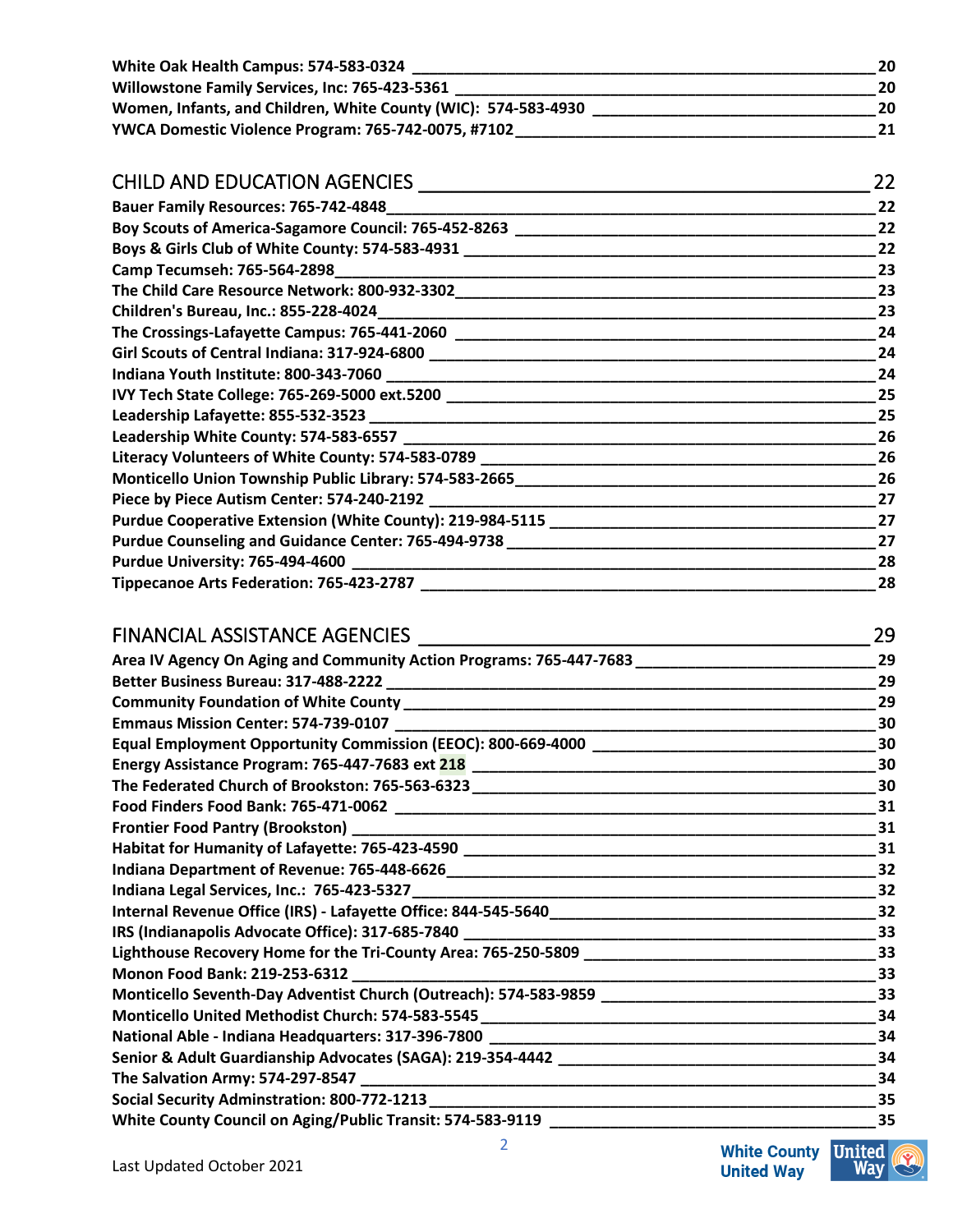| White County Food Pantry: 574-583-2232 |  |
|----------------------------------------|--|
| <b>WorkOne Express: 574-583-4128</b>   |  |

| <b>SPECIALIZED SERVICES</b>                                             | 36   |
|-------------------------------------------------------------------------|------|
| American Red Cross of Indiana: 888-684-1441                             | 36   |
| CDC Resources, Inc.: 574-583-8227                                       | -36  |
| <b>Community Foundation of White County: 574-583-6911</b>               | -36  |
|                                                                         | 36   |
| Indiana AgrAbility: 765-494-5088                                        | - 37 |
| Indiana Telecommunication Relay Access Corporation (Relay Indiana): 711 | - 37 |
| White County Community Corrections: 574-583-2251                        | - 37 |
| White County Emergency Management (Civil Defense): 574-583-4692         | 37   |
| White County Veterans Service Office: 574-583-1518                      | 38   |

#### AGENCIES FOR VOLUNTEERS ZEEL AND THE SERVICE OF THE SERVICE SERVICE SERVICE SERVICE SERVICE SERVICE SERVICE SE

| Happy Tails Animal Care Center, Inc.: 574-278-7102    |    |
|-------------------------------------------------------|----|
| Northwest Indiana Solid Waste District: 574-583-5976  | 39 |
| White County Indiana Historical Society: 574-583-3998 |    |
| White County United Way: 574-583-6544                 |    |

| <b>OTHER INFORMATION AGENCIES</b>                                         | 40  |
|---------------------------------------------------------------------------|-----|
| ADA & Title VI of the Civil Rights Act - City of Monticello: 574-583-4568 | 40  |
| Greater Lafayette Commerce: 765-742-4044                                  | 40  |
| Indiana Attorney General's Office: 317-232-6201                           | 40  |
| IN State Department of Health - Vital Reocords & Statistics: 317-233-2700 | 40  |
| Indiana State Information Center: 317-233-0800                            | 41  |
|                                                                           | 41  |
| Indiana Utility Regulatory Commission: 317-232-2701                       | -41 |
| Nonprofit Resource Network of Western Indiana: 765-413-6049               | -42 |
| Shafer and Freeman Lakes (SFLECC): 574-583-9784                           | 42  |
| White County License Branch: 574-583-5971                                 | 42  |

#### GOVERNMENT OFFICES (AS OF JANUARY, 2019)<br>43 **State of Indiana 13.1 and 20.2 and 20.2 and 20.2 and 20.2 and 20.2 and 20.2 and 20.2 and 20.2 and 20.2 and 20.2 and 20.2 and 20.2 and 20.2 and 20.2 and 20.2 and 20.2 and 20.2 and 20.2 and 20.2 and 20.2 and 20.2 and 20.2 U.S. Senate \_\_\_\_\_\_\_\_\_\_\_\_\_\_\_\_\_\_\_\_\_\_\_\_\_\_\_\_\_\_\_\_\_\_\_\_\_\_\_\_\_\_\_\_\_\_\_\_\_\_\_\_\_\_\_\_\_\_\_\_\_\_\_\_\_\_\_\_\_\_\_\_\_\_\_\_\_\_\_43 U.S. House of Representatives\_\_\_\_\_\_\_\_\_\_\_\_\_\_\_\_\_\_\_\_\_\_\_\_\_\_\_\_\_\_\_\_\_\_\_\_\_\_\_\_\_\_\_\_\_\_\_\_\_\_\_\_\_\_\_\_\_\_\_\_\_\_\_\_43 Indiana Senate \_\_\_\_\_\_\_\_\_\_\_\_\_\_\_\_\_\_\_\_\_\_\_\_\_\_\_\_\_\_\_\_\_\_\_\_\_\_\_\_\_\_\_\_\_\_\_\_\_\_\_\_\_\_\_\_\_\_\_\_\_\_\_\_\_\_\_\_\_\_\_\_\_\_\_\_43 Indiana House of Representatives\_\_\_\_\_\_\_\_\_\_\_\_\_\_\_\_\_\_\_\_\_\_\_\_\_\_\_\_\_\_\_\_\_\_\_\_\_\_\_\_\_\_\_\_\_\_\_\_\_\_\_\_\_\_\_\_\_\_\_\_\_43 White County \_\_\_\_\_\_\_\_\_\_\_\_\_\_\_\_\_\_\_\_\_\_\_\_\_\_\_\_\_\_\_\_\_\_\_\_\_\_\_\_\_\_\_\_\_\_\_\_\_\_\_\_\_\_\_\_\_\_\_\_\_\_\_\_\_\_\_\_\_\_\_\_\_\_\_\_\_43**

TOWNS \_\_\_\_\_\_\_\_\_\_\_\_\_\_\_\_\_\_\_\_\_\_\_\_\_\_\_\_\_\_\_\_\_\_\_\_\_\_\_\_\_\_\_\_\_\_\_\_\_\_\_\_\_\_\_\_\_\_\_\_\_\_ 44

| WHITE COUNTY POST OFFICES        |    |
|----------------------------------|----|
| <b>Libraries</b>                 |    |
| <b>Senior Healthcare Centers</b> |    |
| <b>Preschools and Day Care</b>   | 48 |

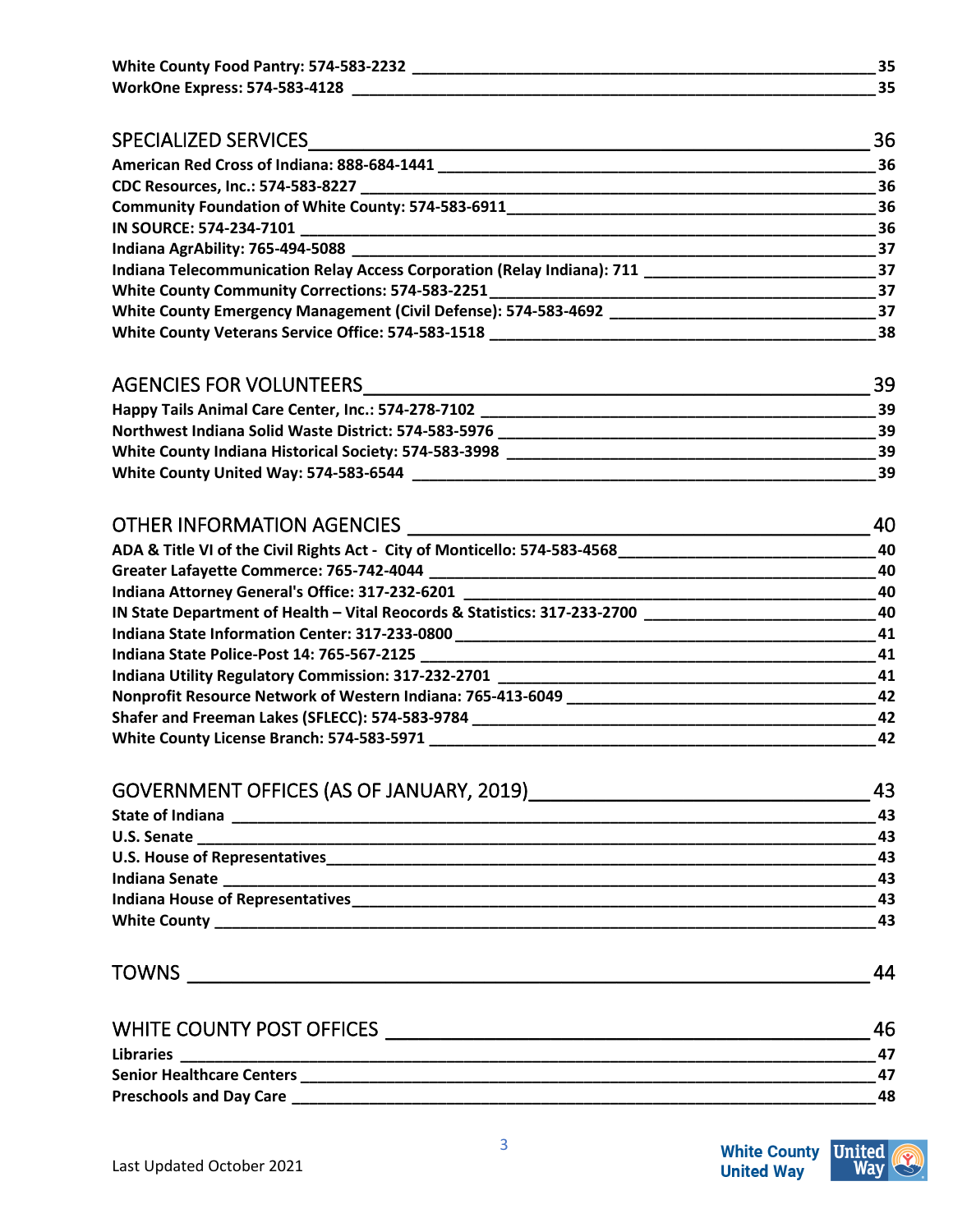| WHITE COUNTY PUBLIC SCHOOLS          | 49 |
|--------------------------------------|----|
| <b>Frontier School Corporation</b>   | 49 |
| North White School Corporation       | 49 |
| <b>Tri County School Corporation</b> | 49 |
| <b>Twin Lakes School Corporation</b> | 50 |
| <b>Schools - Alternative</b>         | 50 |
|                                      |    |

# TOWNSHIP TRUSTEES \_\_\_\_\_\_\_\_\_\_\_\_\_\_\_\_\_\_\_\_\_\_\_\_\_\_\_\_\_\_\_\_\_\_\_\_\_\_\_\_\_\_\_\_\_\_\_\_\_\_\_ 51

| <b>Color Guide</b>                  |                                 |
|-------------------------------------|---------------------------------|
| Health and Wellness - Yellow        | Specialized Services -- Magenta |
| <b>Child and Education - Orange</b> | Volunteering - Violet           |
| Financial - Salmon                  | Other Information -- Purple     |



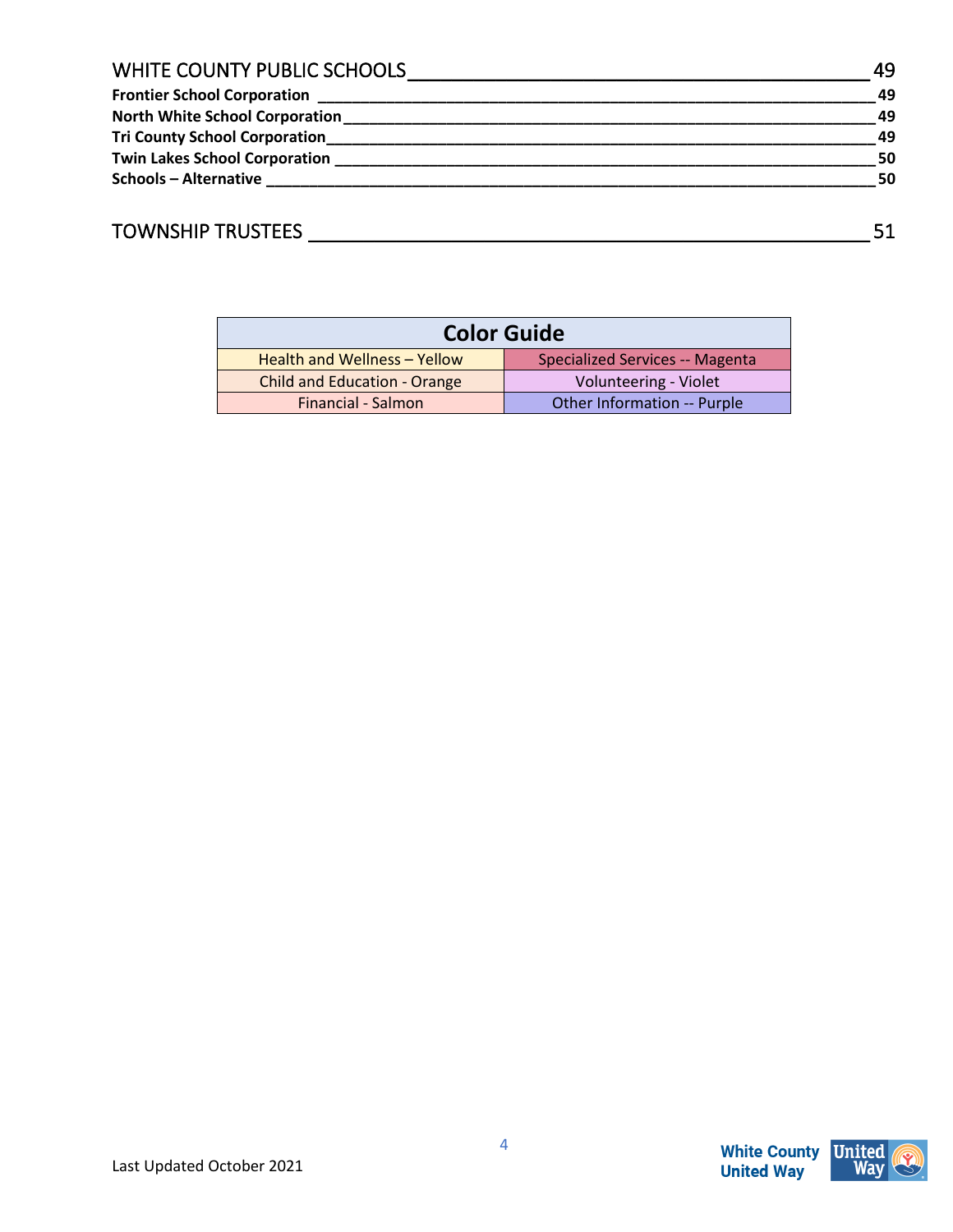# Health and Wellness Agencies

# AIDS Resource Association: 317-632-0123

The Damien Center 26 N Arsenal Ave. Indianapolis, Indiana, 46201 Toll Free: 800-213-1163 Fax: 317-632-4362 Website: www.damien.org Email: info@damien.org Facebook: @thedamiencenter Twitter: @DamienCenter Instagram: damiencenter

An independent, non-sectarian, not-for-profit public corporation that provides care to individuals with HIV/AIDS, and assists in HIV prevention and care. Provides free HIV/STI testing on select dates. Contact organization for further information on testing, education, and other services provided.

Hours: Mon., Tu., Th. 8:30am - 5:30pm; Wed. 9:30am - 5:30pm; Fri. 8:30am - 3:00pm

#### Alcoholics Anonymous (AA) District 53, Area 22: 800-422-3140

Monticello, Indiana, 47960 www.area22indiana.org www.aalafayette.org Email: webmaster@area22indiana.org Noon-Open-Mon., Wed.,- The Big Book Study Sculpture's Building, 304 S. 6th St., Monticello Mon. 7:30pm – Christ Fellowship Church, 570 Maple St., Monitcello.

#### Alzheimer's Association of Greater Indiana: 317-575-9620

| 50 E. 91st St., Suite 100         | The leading voluntary health organization in        |
|-----------------------------------|-----------------------------------------------------|
| Indianapolis, Indiana, 46240      | Alzheimer's care, support and research. Mission: to |
| Toll Free: 800-272-3900           | eliminate Alzheimer's disease through the           |
| Fax: 317-582-0669                 | advancement of research; to provide and enhance     |
| www.alz.org                       | care and support for all affected.                  |
| Facebook: @actionalz              | Safe Return Program (Assists patients in returning  |
| Twitter: @alzassociation          | home who wander or become lost).                    |
| Instagram: alzassociation         |                                                     |
| LinkedIn: Alzheimer's Association | Hours: Mon. - Fri. 8:30 am - 5:00pm                 |

### American Cancer Society - Central Indiana Office: 800-ACS-2345

5635 W. 96th St., Suite 100 Indianapolis, Indiana, 46278 Toll Free:800-ACS-2345 Website: www.cancer.org Facebook: AmericanCancerSociety Twitter: @AmericanCancer Instagram: americancancersociety

Reach to Recovery (Breast Cancer), Relay for Life, Road to Recovery (Transportation; please contact in advance of when the transportation is needed), Speaker Bureau/Public Education (by request)

Serves 6 counties including White County. Hours: 24/7

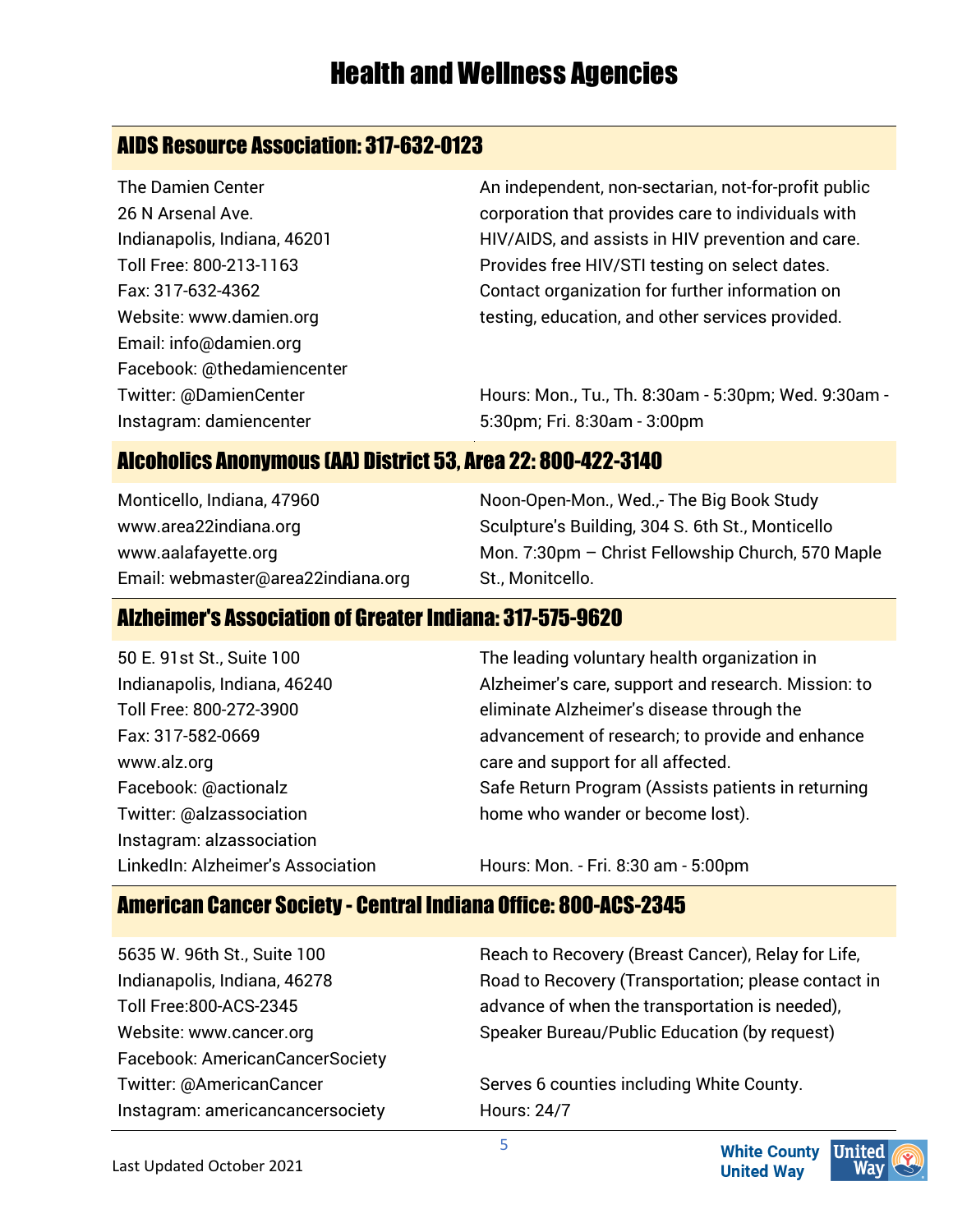# American Heart Association of Northern Indiana: 317-732-4700

6500 Technology Center Drive Suite 100 Indianapolis, Indiana, 46278 Toll Free: 800-229-1503 Fax: 317-732-4710 Website: www.heart.org Facebook: AmericanHeart Twitter: @American\_Heart Instagram: american\_heart LinkedIn: American Heart Association

Serving nine county areas including White County – AHA serves all 92 counties in Indiana.

Provides educational materials and programs through a speaker's bureau for all ages and groups.

Hours: Mon. - Fri. 8:30am - 5:00pm

### Arthritis Foundation, (Central Indiana Branch): 317-879-0321 ext. 3

615 N. Alabama St., Suite 430 Indianapolis, Indiana, 46204 Work Phone 2: 317-217-1604 Toll Free: 800-783-2342 Fax: 317-876-5608 Website: www.arthritis.org/indiana Email: awolfe@arthritis.org/indiana AgrAbility Project Coordinator Arthritis Foundation: Amber Wolfe

Hours: Mon. - Fri. 8:00am - 4:30pm

# ASPIN: 877-313-7215

550 Congressional Bldvd., Suite 120 Indianapolis, Indiana, 46032 Toll Free: 877-313-7215 Website: www.aspinhealthnavigator.org Facebook: @aspinhealthnavigator Twitter: @AspinHealthNav Instagram:@aspinhealthnavigator

The mission of ASPIN is to provide innovative educational programs, resource management, program development, & network management in collaboration with all healthcare entities to address health disparities. Helps individuals sign up for health insurance.

#### Autism Society of Indiana: 800-609-8449 ext 404

1800 N. Meridian St., Suite 300 B Indianapolis, Indiana, 46202 Fax: 317-942-0938 Website: www.autismsocietyofindiana.org Email: eluna@inautism.org Facebook: @autismindiana Twitter: @inautism

Providing support, services, resources, and education to those impacted by autism.

- Indianapolis & South Bend Autism Expo
- **Soaring**
- Golf Event
- Ability Festival
- Relay for Autism



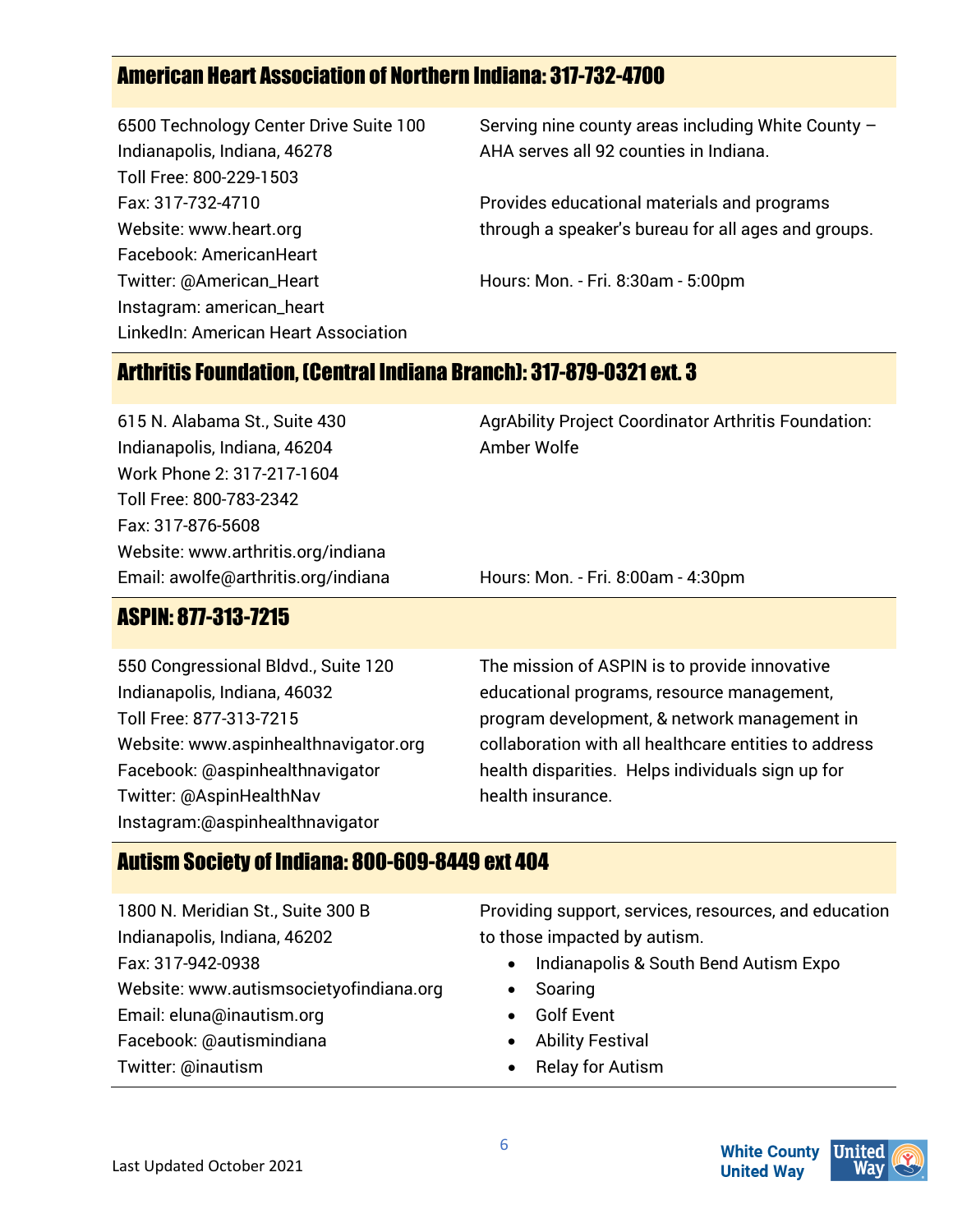# Birthright: 765-564-4440

411 Rhinehart St. P.O. Box 152 Delphi, Indiana, 46923-4440 Toll Free: 800-550-4900 (24/7) Website: www.birthright.org Email: contact@birthright.org Facebook: @BirthrightInternational Provides caring and non-judgmental support to pregnant woman as an alternative to abortion.

Hours: Mon. - Wed. 10:00am - 4:00pm or by Appointment

#### Brain Injury Association of Indiana: 800-444-6443

|                                  | and by facilitating inter-agency commitment and<br>collaboration. |
|----------------------------------|-------------------------------------------------------------------|
| Hours: Messages can be left 24/7 | through education, advocacy, support, prevention                  |
|                                  | reducing the incidence and impact of brain injury                 |
| Facebook: @biaindiana            | nonprofit 501 c (3) service organization dedicated to             |
| Website: www.biaindiana.org      | Mission: The Brain Injury Association of Indiana is a             |
|                                  |                                                                   |

#### Brain Injury Support Group: 765-423-6885

| <b>Contact name: Wendy Pullen</b><br>St. Elizabeth Outpatient Rehab<br>3001 S. Creasy Lane F 1527 | Brain Injury Support Group supports and educates<br>survivors of brain injuries and their families. |
|---------------------------------------------------------------------------------------------------|-----------------------------------------------------------------------------------------------------|
| Lafayette, Indiana, 47904                                                                         | Hours: Third Thursday of Each Month: 5:00pm -                                                       |
| Website: www.biaindiana.org                                                                       | 6:30 <sub>pm</sub>                                                                                  |
| <b>CareSource: 844-607-2829</b>                                                                   |                                                                                                     |
| P.O. Box 8738                                                                                     | Low-income health insurance for Hoosiers ages 19-64                                                 |
| Dayton, Ohio, 45401-8738                                                                          | Benefits include hospital care, mental & behavioral                                                 |
| Website: www.caresoure/in                                                                         | services, substance abuse treatment, maternity care,                                                |
| Provider Services: 844-607-2831                                                                   | doctor visits, and prescriptions.                                                                   |

**White County**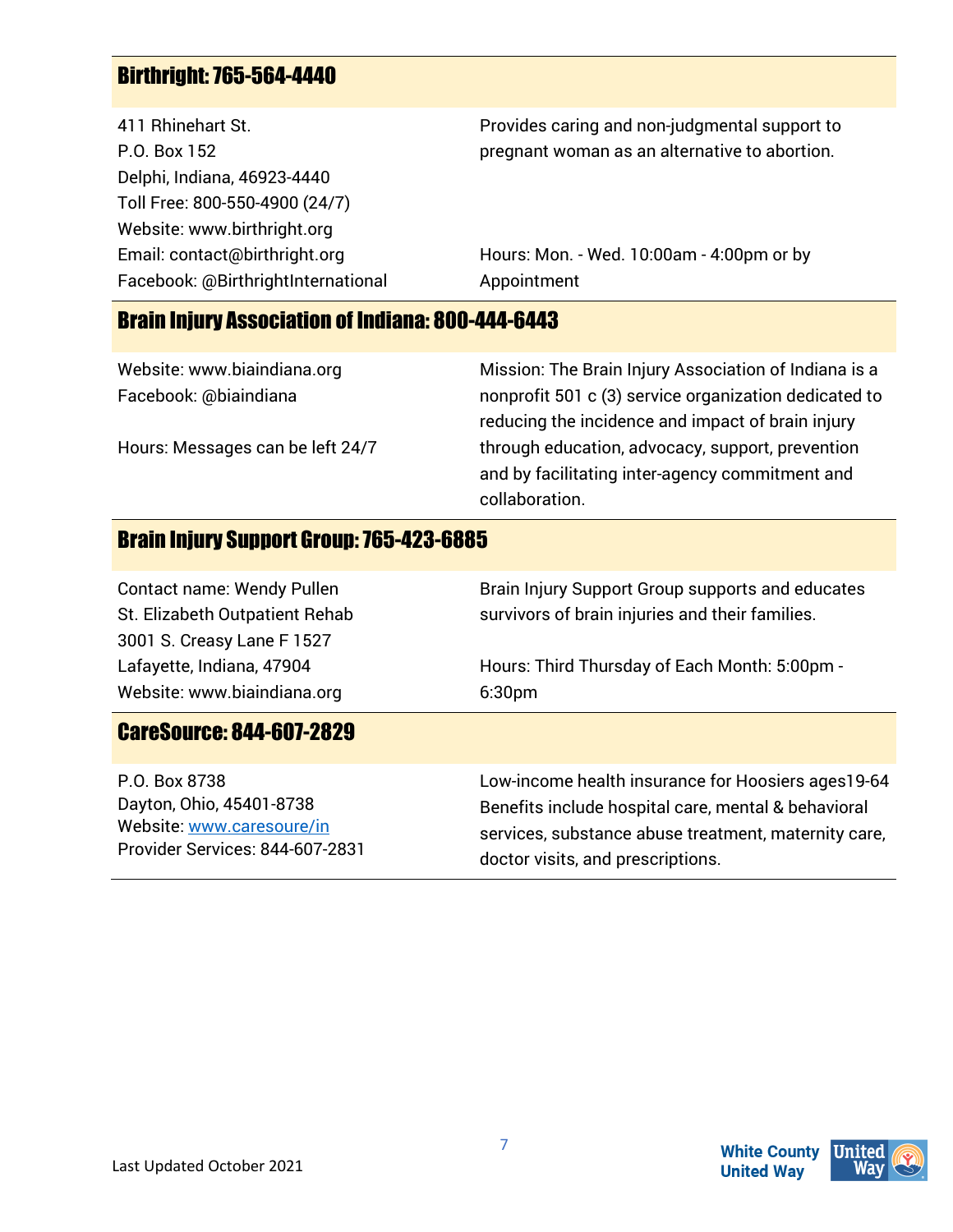#### Celebrate Recovery: 765-414-1948

Logansport Church 574-721-6044 Meeting Time: Friday 6:30 PM Contact: Mike Osborn 2405 Shadowlawn Dr. Logansport, Indiana 46947 Calvary Baptist Church 776-237-3346 Meeting time: Tuesday 6:30 PM Contact: Bob Danes 310 Kalberer Rd. West Lafayette, Indiana 47906 The Bridge 219-866-5860 Meeting time: Wednesday 6:45 PM Contact: Jacquie Covill 615 W. Clark St. Rensselaer, Indiana 47978

Celebrate Recovery is a Christ-centered, 12 step recovery program for anyone struggling with hurt, pain or addiction of any kind. Celebrate Recovery is a safe place to find community and freedom from the issues that are controlling our life.

#### Dental Clinic/IU School of Dentistry: 317-274-7433

1121 Michigan St. Indianapolis, Indiana, 46202 Website: [www.dentistry.iu.edu](http://www.dentistry.iu.edu/)  Email[: ds-ps@iupui.edu](mailto:ds-ps@iupui.edu)  Facebook: @IUDentistry Twitter: @IUDentistry

Provides dental care by students under dental supervision. Services typically are available for fees lower than those charged by private dentist. Most insurance companies are accepted.

#### Families United, Inc: 765-762-0611

663 N. 7th St. Lafayette, Indiana 47901 Counseling Agency & Healthy Families Program

Website: www.familiesunited.biz/laf.htm Email: familiesunited@familiesunited.biz

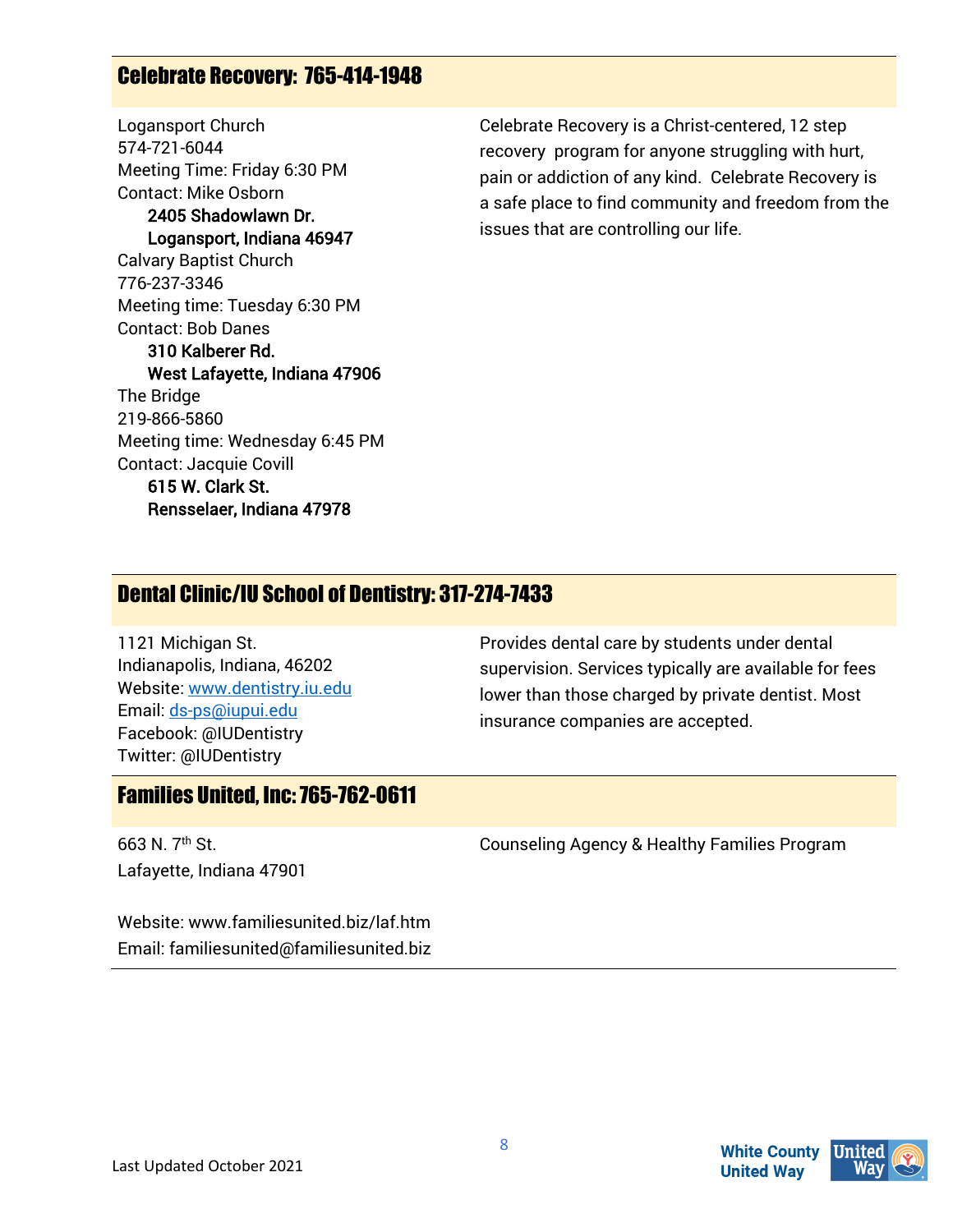# Family Health Clinic - Purdue North Central Nursing Clinics: 765-564-3016

Toll Free: 800-321-5043 Website: www.familyhconline.com Email: familyhcoutreach@gmail.com Facebook: @familyhealthcliniconline 901 Prince William Rd Delphi, Indiana, 46923 Hours: Mon. – Thurs.: 7:00am – 7:00pm Fri.: 8:00am – 5:00pm, Sat.: 8:00am – 12pm 425 E. 5th St. Ste B Burrlington, IN 46915 Hours: Mon. – Thurs: 8:30am – 5:30pm, Fri: 7:00am – 3:00pm 692 E. Broadway St. Monon, IN 47959 Hours: Mon. – Thurs: 7:00pm – 7:00pm Fri: 8:00am – 5:00pm 128 W. Market Wolcott, IN 47995 Hours: Mon. – Thurs.: 8:00am – 5:00pm Fri.: 7:00am – 3:00pm

The Family Health Clinic is a community-based, full service primary care medical facility offering a patient centered medical home for the entire family. Everyone is welcome to become a patient at one of our four community based clinics located in Burlington, Delphi, Monon or Wolcott. The clinic DOES accept all insurance types, but also welcomes those without health insurance. Spanish translation is available at all times.

The Family Health Clinic offers: routine medical care, physical exams, disease management, immunizations, laboratory testing, mental health management, pediatric care, women's health, adult care, family care, expanded office hours, health education, individualized health promotion, health and wellness programs, twenty-four hour call service. The Family Health Clinic is not an urgent care facility and does not offer emergency care for chest pain, bleeding, premature labor or trauma. For emergencies call 911 or visit your nearest emergency room.

#### Four County: 574-722-5151

1015 Michigan Ave Logansport, Indiana, 46947 [www.fourcounty.org](http://www.fourcounty.org/)  Text "IN" to 741-741 for 24/7 for anonymous, free crisis counseling. Four County is deeply committed to increasing access to continuum of care while integrating physical and behavioral health well-being. Services:

- Clinical Services
- Social Determinants of Health Programs
- Prevention Services

Hours: Mon. – Thurs.: 7:30am – 7:30pm, Fri.: 7:30am- 5:00pm, Sat.: 1:00pm – 5:00pm.

**White County** 

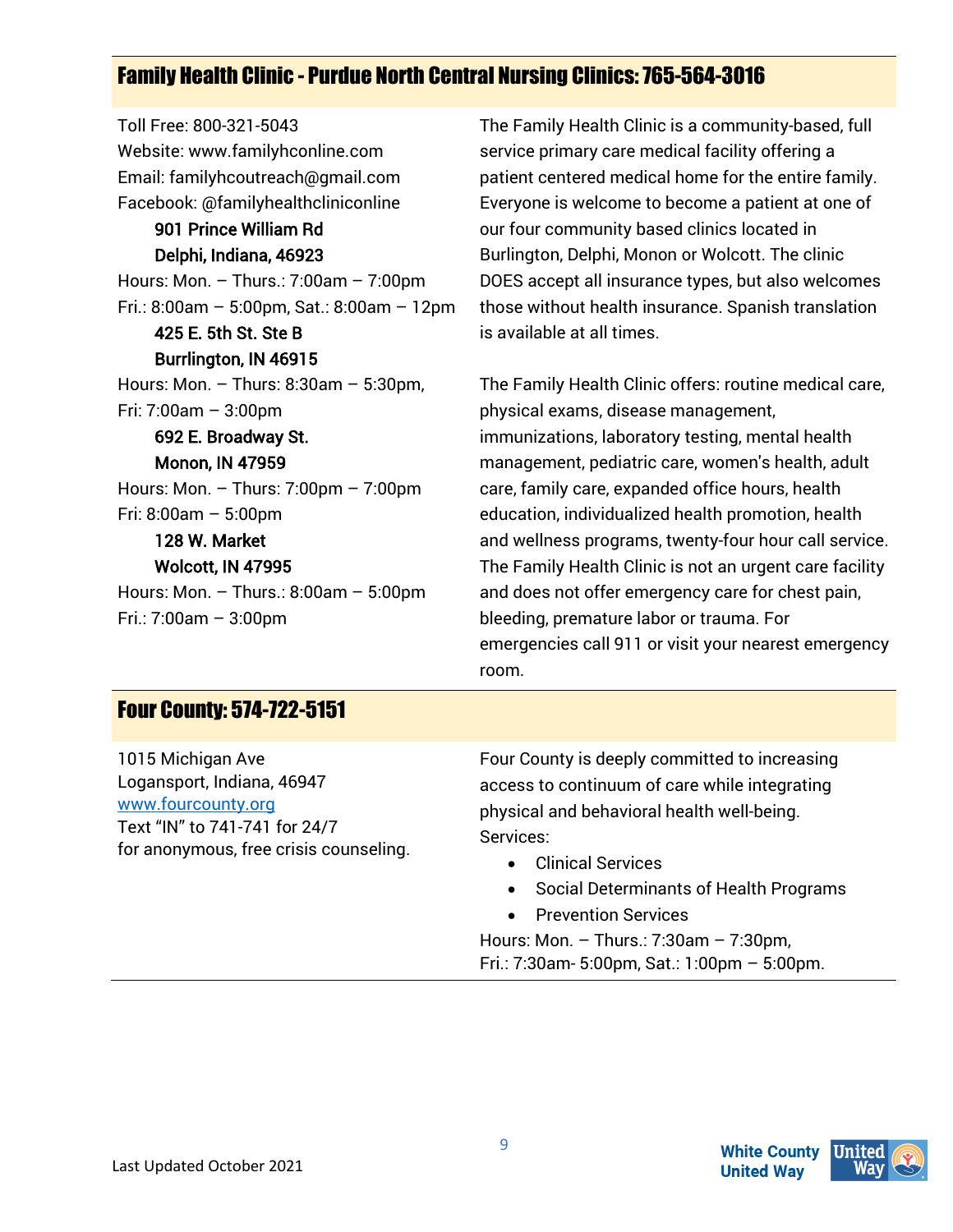# Group Homes for Children: 765-447-7410

3307 Longlois Drive Lafayette, Indiana, 47904 After Hours: 765-742-5578 www.grouphomesforchildren.org Facebook: GroupHomesForChildren Group Homes for Children is a private, not-for-profit group home placement for youths or adolescents unable to live in their own homes.

Hours: Mon. - Fri. 8:00am - 5:00pm

#### Healthy Families of Families United, Inc.: 765-423-1047

303 S. Perry St. Attica, Indiana 47918 Toll Free: 877-670-3849 www.familiesunited.biz Free and voluntary home visiting program for parents of members.

Hours: Mon. - Fri. 8:00am - 4:00pm

#### Healthy Communities Clinton County Coalition: 765-659-6063

| 1234 Rossville Ave, A St.<br>Frankfort, Indiana, 46041<br>www.healthyclintoncounty.org<br>Email: info@healthyclintoncounty.org | The coalition is committed to reducing the risk<br>factors that lead to chronic disease by making<br>permanent changes through policy, systems, and<br>environmental changes.<br>Hours: Mon. $-$ Thurs.: 8:30am $-$ 4:30pm,<br>Fri. - Sun.: CLOSED<br>Coalition meetings meet every second Thursday of<br>the month from $11:30$ am $-1:00$ pm. Contact the<br>office for more details. |
|--------------------------------------------------------------------------------------------------------------------------------|-----------------------------------------------------------------------------------------------------------------------------------------------------------------------------------------------------------------------------------------------------------------------------------------------------------------------------------------------------------------------------------------|
|--------------------------------------------------------------------------------------------------------------------------------|-----------------------------------------------------------------------------------------------------------------------------------------------------------------------------------------------------------------------------------------------------------------------------------------------------------------------------------------------------------------------------------------|

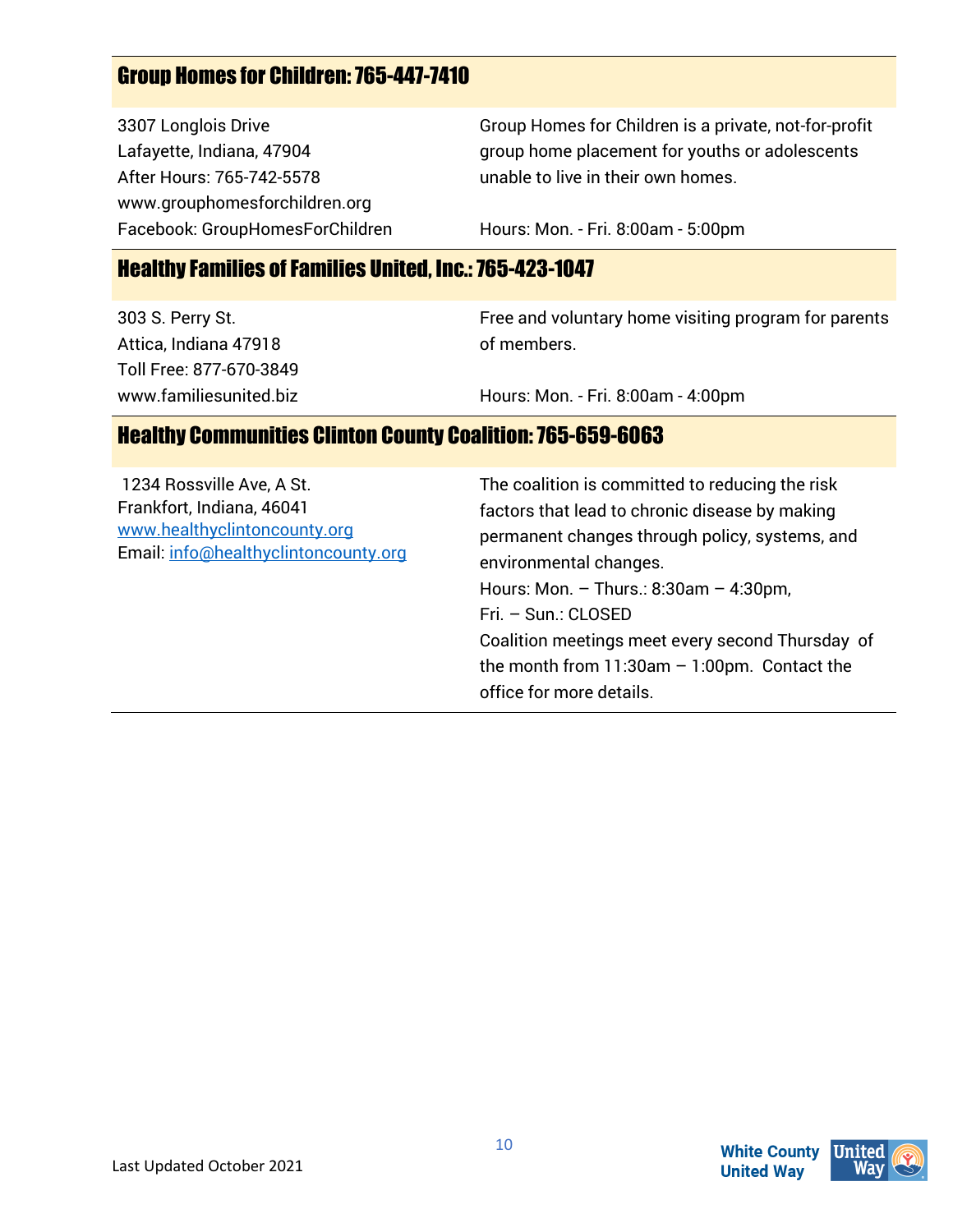### Heartford House Child Advocacy Center: 765-420-9764

703 N 36th St. Lafayette, Indiana, 47905 Fax:765-420-8018 www.heartford.net Email: info@heartford.net Facebook: @Heartford House Heartford House is a Child Advocacy Center that is designed with alleged victims and families in mind. Our goal is to help reduce the secondary stress that can be associated with an interview. We provide victim advocacy services to child victims to crimes. This may include protective orders, medical referrals, mental health resources, and support.

Services that Heartford House provides are:

- Forensic interview as requested by law enforcement or Department of Child Services.
- Assistance completing Victim Compensation paperwork.
- Stewards of Children: This program is a two hour workshop designed to educate adults on how to prevent, recognize and react to the reality of child sexual abuse.

#### House of Grace: 765-481-1570

4448 N. U.S. Highway 52 Thorntown, Indiana, 46071 [www.houseofgracerecoveryhome.org](http://www.houseofgracerecoveryhome.org/)  Email: [houseofgracerecoveryhomes@gmail.com](mailto:houseofgracerecoveryhomes@gmail.com)  A faith-based recovery home for women who struggle with drug and alcohol addiction. Aims to give women a fresh start in life by helping them change their way of thinking and developing a healthy lifestyle.

#### Indiana Department of Mental Health and Addiction: 317-618-0293

| 402 W. Washington St.                   | The Consumer Service Line is to provide information |
|-----------------------------------------|-----------------------------------------------------|
| Room W353                               | regarding services, treatments etc.                 |
| Indianapolis, Indiana, 46204-2739       |                                                     |
| Work Phone 2: 317-232-7844 (TDD)        |                                                     |
| Consumer Services: 800-901-1133         |                                                     |
| Number for hearing/speech impaired: 711 |                                                     |
| Fax: 317-233-3472                       |                                                     |
| www.in.gov/fssa/dmha                    |                                                     |

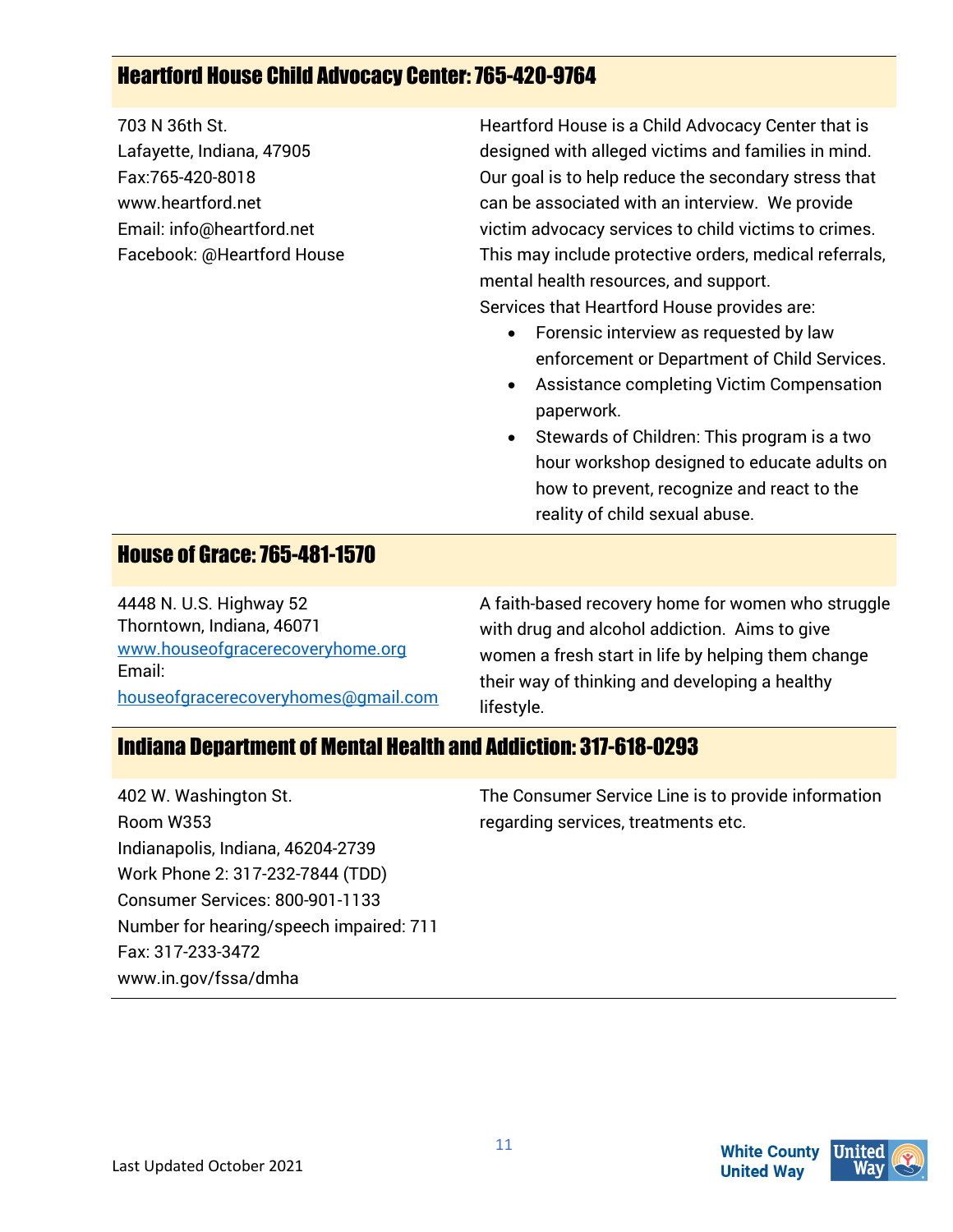# Indiana Prevention Resource Center: 812-855-1237

501 N. Morton St. Suite 110 Bloomington, Indiana, 47404 Toll Free: 800-346-3077 Fax: 812-855-4940 www.iprc.iu.edu Email: drugprc@indiana.edu Twitter: @INDPREVRESCTR

Alcohol/Drug/Tobacco/Gambling Information

Hours: Mon. - Fri. 8:30am - 4:30pm

#### Indiana Veterans Home: 765-463-1502

3851 N. River Rd. West Lafayette, Indiana, 47906-3765 www.in.gov/ivh Facebook: @Veterans Home Twitter: @IN\_gov Instagram: in\_gov

• Lafayette Community-Based Outpatient Clinic

Services for Veterans

Hours: Mon. - Fri. 7:30am - 4:00pm

#### IU Health Community Outreach and Engagement: 317-601-8514

2550 Greenbush St. Lafayette, Indiana, 47905 www.iuhealth.org mdexter1@iuhealth.org

IU Health supports programs that align with our identified community health needs:

- Access to Healthcare
- Substance Abuse
- Mental Health
- Health & Social Services for Seniors



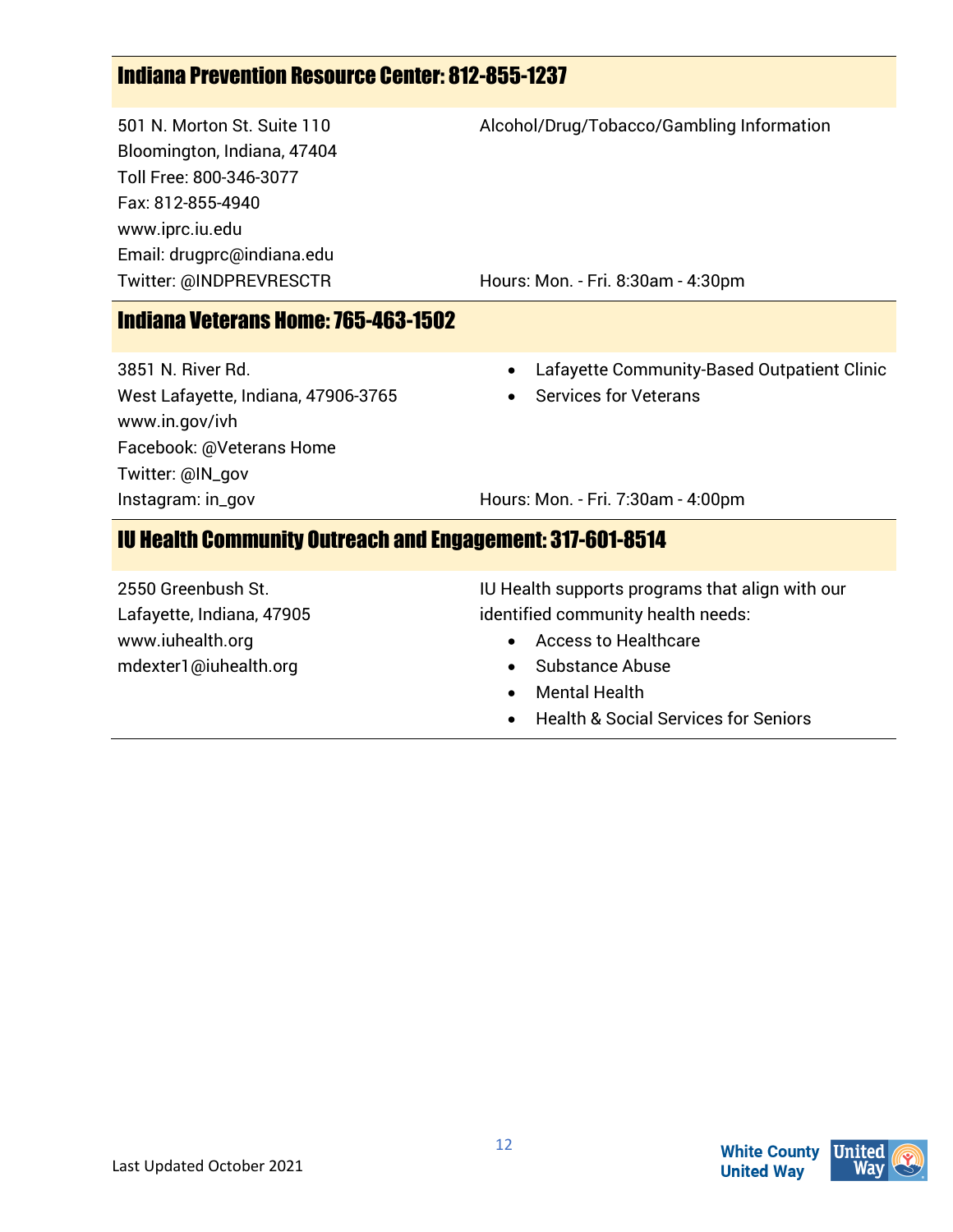# IU White Memorial Hospital: 574-583-7111

720 South 6th St. Monticello, Indiana, 47960 www.iuhealth.org Facebook: @IUHealth Twitter: @IU\_Health Instagram: iu\_health LinkedIn: Indiana University Health

IU Health White Memorial is a Critical Access Hospital that includes general medical/surgical services, a 24-hour emergency department, sophisticated diagnostic imaging services, laboratory, chemotherapy,home health and therapy services.

#### Leukemia & Lymphoma Society: 317-860-3840

11550 N. Meridian St. Caramel, Indiana, 46032 lls.org Facebook: @LL Susa Twitter: @LLSusaInstagram: leukemialymphomasociety

- Advocacy Network
- Family Support
- **First Connection**
- Patient Aid Program (Financial Assistance)
- School Re-entry Program

LinkedIn: The Leukemia & Lymphoma Society Hours: Mon. - Fri. 9:00am - 5:00pm

#### Lupus Foundation of America: 317-225-4400

9302 N. Meridian St. Suite 203 Indianapolis, Indiana, 46260 Toll Free: 800-948-8806 [www.lupus.org](http://www.lupus.org/) Email[: info@lupusindiana.org](mailto:info@lupusindiana.org) Facebook: @LupusFoundationofAmerica Twitter: @LupusOrg Instagram: lupusorg

Information and Support provider to individuals who have lupus

Hours: 24/7

#### Make-A-Wish Foundation of Indiana: 317-636-6060

6201 Corporate Dr. Suite 100 Indianapolis, Indiana, 46278 Indy Toll Free (Wish Families Only): 877-872- 2756 National Office: 800-722-9474 National Fax: 602-279-0855 www.oki.wish.org Facebook: @makeawishohkyin Twitter: @makeawishohkyin Instagram: makeawishohkyin Enhances the quality of life for children ages 2 1/2 to 18 who suffer from a life-threatening illness.

Hours: Mon. - Fri. 8:00 am - 5:00pm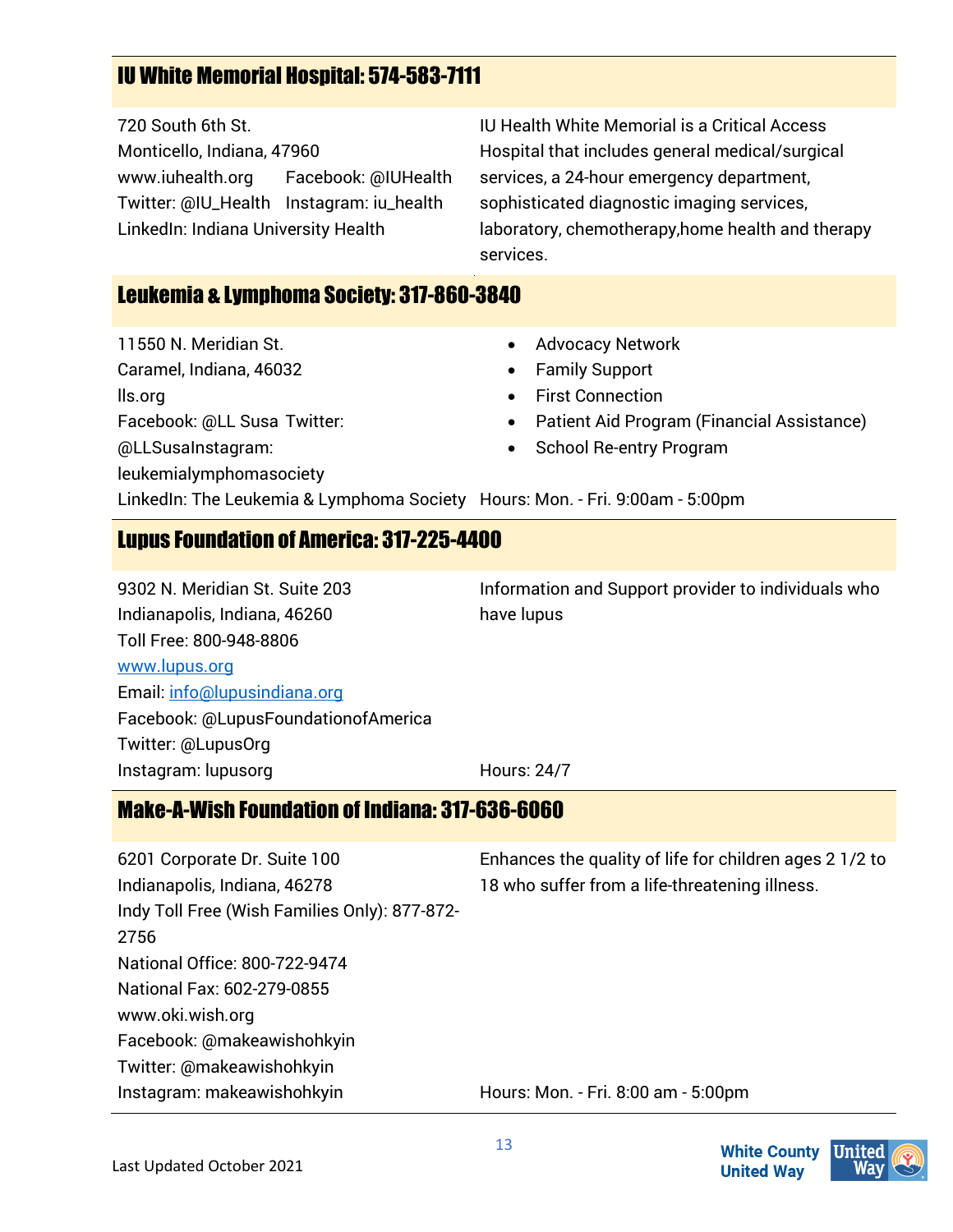# March of Dimes: 765-474-1481

3228 Olympia Dr., Suite A Lafayette, Indiana, 47909 Toll Free:800-467-9255 Fax: 765-474-1958 15 Executive Dr. Suite 3 Lafayette, Indiana 47905 [www.marchofdimes.org](http://www.marchofdimes.org/) Email: brenaldo@marchofdimes.com Facebook: @marchofdimes Twitter: @MarchofDimes Instagram: marchofdimes LinkedIn: March of Dimes

Provides information and programs that stress the importance of healthy child rearing practices.

Hours: Mon. - Fri. 9:00am - 5:00pm

MDwise: 800-356-1204

1581 Parmaker Dr. Chesterton, Indiana, 46304 [www.mdwise.org](http://www.mdwise.org/) Call Relay Indiana Service: 800-743-3333 or dial 711

Not for profit healthcare company serving only Indiana residents and contracted with the state of Indiana to provide the Medicaid programs: Healthy Indiana Plan for adults and Hoosier Healthwise for children.

#### Mental Health America Wabash Valley Region: 765-742-1800

914 S. St., Lafayette, Indiana, 47901 Crisis Line: 765-742-0244 (24/7) Delphi Office: 120 W. Main St., Suite B Delphi, Indiana, 46923 Toll Free: 877-419-1632 Teen Line: 765-423-1872 Fax: 765-742-2085 www.mhawv.org Email: mha@mhawv.org Facebook: @mhawv

MHAs provide public mental health educational programs, information and referrals, support groups, rehabilitation services, socialization, and housing services to those confronting mental health challenges and their loved ones. Many affiliates also provide advocacy services for parents and children with serious emotional disturbances, mentoring relationships for adults recovering from mental illnesses, and professional education to those working in the mental health field.

- Crisis Center
- Mental Health Navigator
- Support Groups
- Mental Health Screening
- Let's Talk Program

Hours: 24/7

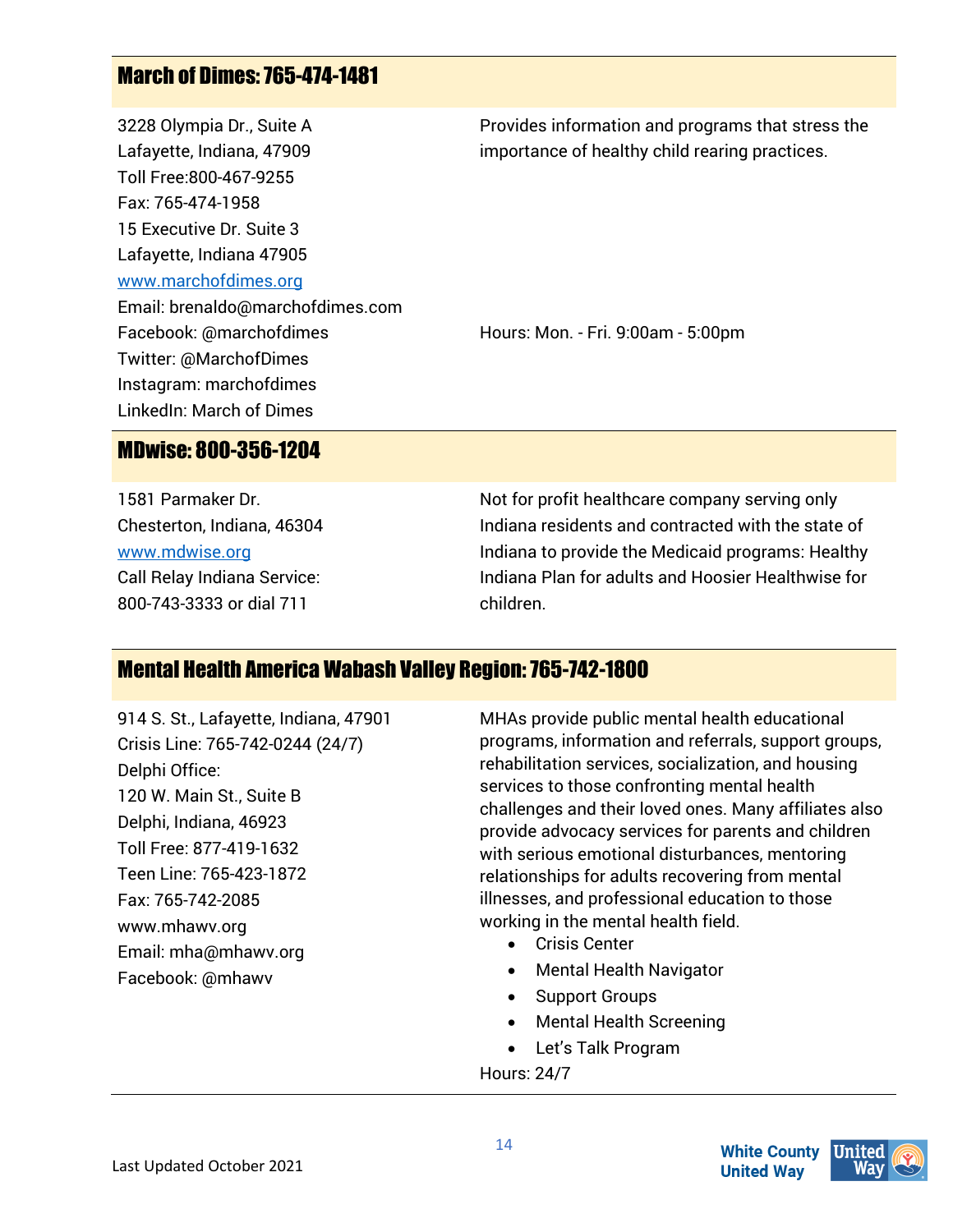### Narcotics Anonymous:765-588-0106

Monticello United Methodist Church 200 S. Main St., Monticello, Indiana, 47960 www.naindiana.org

National Alliance of Mental Illness (NAMI): 765-423-6939

913 Columbia St. Lafayette, Indiana, 47901 [www.nami-wci.org](http://www.nami-wci.org/)  Email[: office@nami-wci.org](mailto:office@nami-wci.org) Facebook: @NAMI.WCI Twitter: @NAMIlWCI

NAMI West Central advocates for support, effective treatment and education for individuals and families directly, and indirectly affected by mental illness in the community.

Services:

• Support Groups

Hours: Mon., Wed., 7:00pm

- Education
- Community Outreach
- Nami-WCI Social Clubs

Hours: Mon.: 10:30am – 5:00pm, Tues. – Thurs.: 9:00am – 5:00pm Fri.: 9:00am – 1:00pm by appointment ONLY

#### National MS Society: 800-344-4867

Indiana State Chapter 3500 Depauw Blvd., Suite 1040 Indianapolis, Indiana, 46268 Email[: indiana@NMSS.org](mailto:indiana@NMSS.org) 317-870-2500 Fax: 317-870-2520 900 S Broadway St., 2nd Floor Denver, Colorado, 80209 Toll Free: 800-FIGHTMS Fax: 1-303-698-6130 www.nationalmssociety.org Facebook: @nationalmssociety Twitter: @mssociety LinkedIn: National MS Society

Provides programs and services to empower people with MS and their families. May have limited funding available on a case by case basis. Please contact for more information.

Hours: Mon. - Fri. 9:00am - 7:00pm EST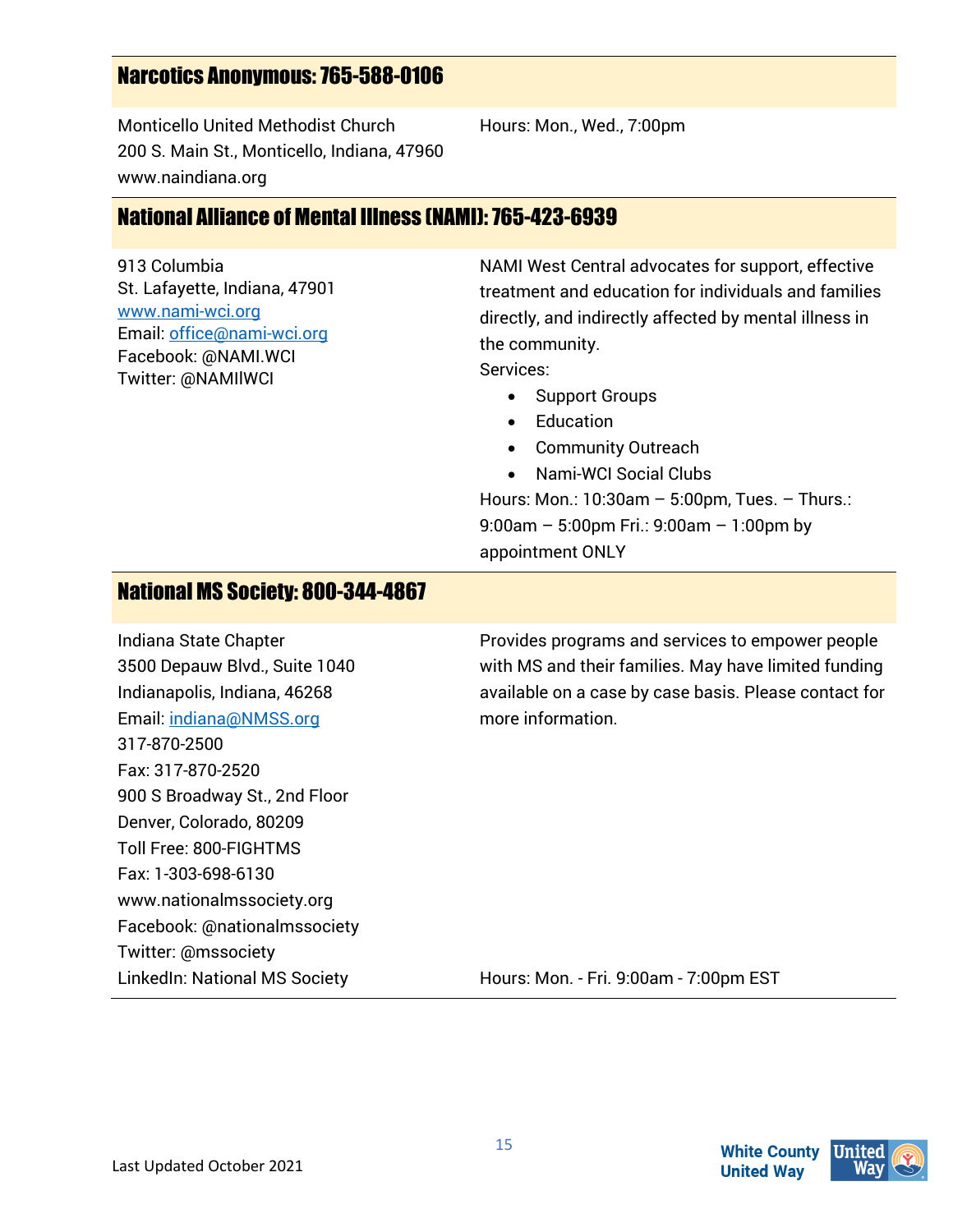# Phoenix Paramedic Solutions: 765-448-4327

1600 Kepner Dr., Suite Lafayette, Indiana, 47905 [www.phoenixparamedics.com](http://www.phoenixparamedics.com/) Email[: info@phoenixparamedics.com](mailto:info@phoenixparamedics.com)  A diversified professional healthcare organization. A team to make people feel cared for. Pursues an innovative vision, a high standard of care, and by developing new development models that empower EMS professionals in expanded roles in the rapidly changing fields of health care.

Services:

- Quick Response Team
- Occupational Health
- Wheelchair & Med-Car Transport
- All Emergency Service
- Non-Emergency Transport

#### PhysioCare Hospice: 765-250-3827

625 S. Earl Ave., Suite C Lafayette, Indiana, 479604 Fax: 765-250-3842 Toll Free: 844-852-7669 Hospice Nurses on Call 24/7 [www.physiocarehospice.com](http://www.physiocarehospice.com/)  Email[: tammy@physiocarehhc.com](mailto:tammy@physiocarehhc.com)  [kevin@physiocarehhc.com](mailto:kevin@physiocarehhc.com) Facebook: @PhysioCareHopsiceIN Twitter: @PhysioCarehhc1

Offers emotional & spiritual support for the family during the stressful times of end-of-life through social work and chaplain services Offers caregivers some relief and peace of mind, with their skilled staff providing loved ones with the best quality of life each day.

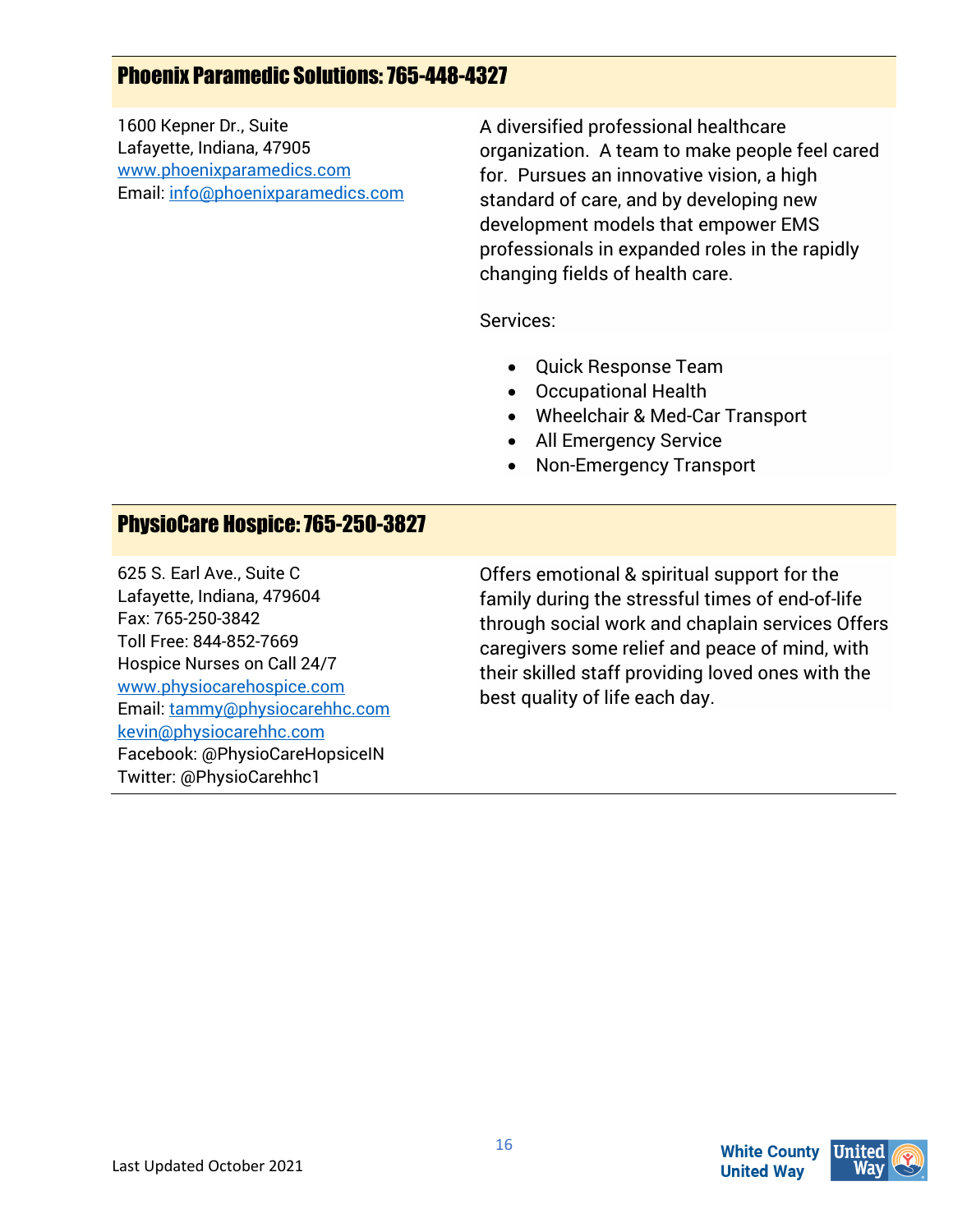# Planned Parenthood of Greater Indiana, Inc.: 765-446-8078

964 Mezzanine Dr. Lafayette, Indiana, 47905 Toll Free:800-230-7526 Fax: 765-446-8160 www.ppin.org Facebook: @PlannedParenthood Twitter: @PPFA Instagram: plannedparenthood

- General Healthcare
- **LGBTO Services**
- Morning After Pill
- **Emergency Contraception**
- Abortion services
- Birth control
- Health services for men and women
- Pregnancy testing & Services
- HIV and AIDS counseling and testing
- STD Testing, treatment, and vaccines

Hours: Mon. 9- 5 pm, Tu. 11:00- 7pm, Wed. 9-5pm Th. 11- 7pm, Fri. 9-3pm

#### Prenatal Care Coordination: 844-624-6667

www.in.gov/health/moms-helpline The MOMS Helpline is committed to improving pregnant women's access to early and regular prenatal care and connecting them with a network of prenatal and child health care services within their local communities, state agencies and other organizations around Indiana.

#### Solve ME/CFS Initiative: 704-364-0016

5455 Wilshire Blvd., Suite 1903 Los Angelos, California, 90036 www.solvecfs.org solvecfs@solvecfs.org Facebook: @SolveMECFSInitiative Twitter: @PlzSolveCFS

Provides advocacy, information, research and encouragement for family and care givers for those with Chronic Fatigue Syndrome.

# TOPS Meeting: 574-583-7261

Monticello Christian Church 1002 Airport Rd. Monticello, Indiana, 47960

Taking off pounds sensibly.

Meeting every Thursday at 9:30am



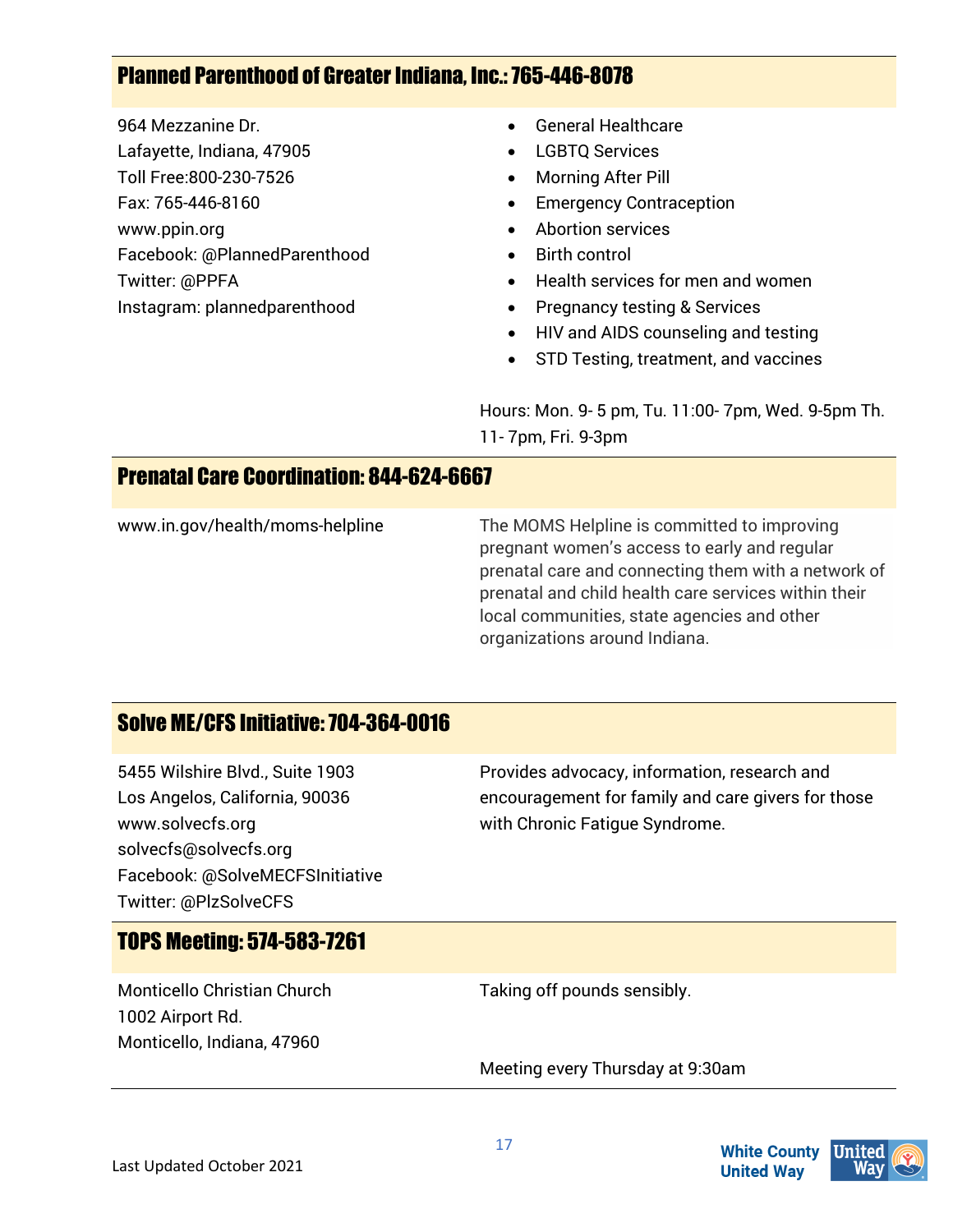# United Cerebral Palsy Association of Greater Indiana: 317-871-4032

6270 Corporate Dr. Indianapolis, Indiana, 46278 www.ucpaindy.org MFoddrill@ucpaindy.org Facebook: @UCPAIndy

Provides medical equipment for persons with cerebral palsy at low costs. Provides information/referrals about cerebral palsy.

Hours: Mon. - Fri. 8:00am - 5:00pm

#### Valley Oaks Health: 574-583-9350

920 W. Executive Court Monticello, Indiana, 47960 After Hours Emergency: 800-859-5553 Fax: 574-583-7997 www.valleyoaks.org

Highly trained professional staff including psychiatrists, psychologists, and cerified addiction counselors. Clinical mental health and addictions services for children, adolescents and adults. Hours: Mon. - Fri. 8:00am - 5:00pm/ Staff till 7:00pm by appointment only

#### Versiti Blood Center of Indiana: 765-446-4216

2200 Elmwood Ave. Suite D-16 Lafayette, Indiana, 47904 www.versiti.org Facebook: @WeAreVersiti Twitter: #versiti LinkedIn: Versiti, Inc. donorpoint.org to schedule an appt. Indiana Blood Center supplies blood services, blood products and specialty services to more than 60 hospitals across the state, and collects more than 130,000 units of blood annually

Hours: Mon. - Thurs.: 10:00am - 7:00pm; Fri. 7:00am - 2:00pm; Sat. 6:00am - 2:00pm. Sun by appt.

#### White County Department of Children's Services: 574-583-5742

732 W. Fisher St. Monticello, Indiana, 47960 Indiana Child Abuse & Neglect Hotline (to report child abuse) 800-800-5556 Fax: 317-232-1783 www.in.gov/dcs/3131

Mission: To protect children from abuse and neglect by partnering with families and communities to provide safe, nurturing and stable homes.

Hours: Mon. - Fri. 8:00am - 4:30pm



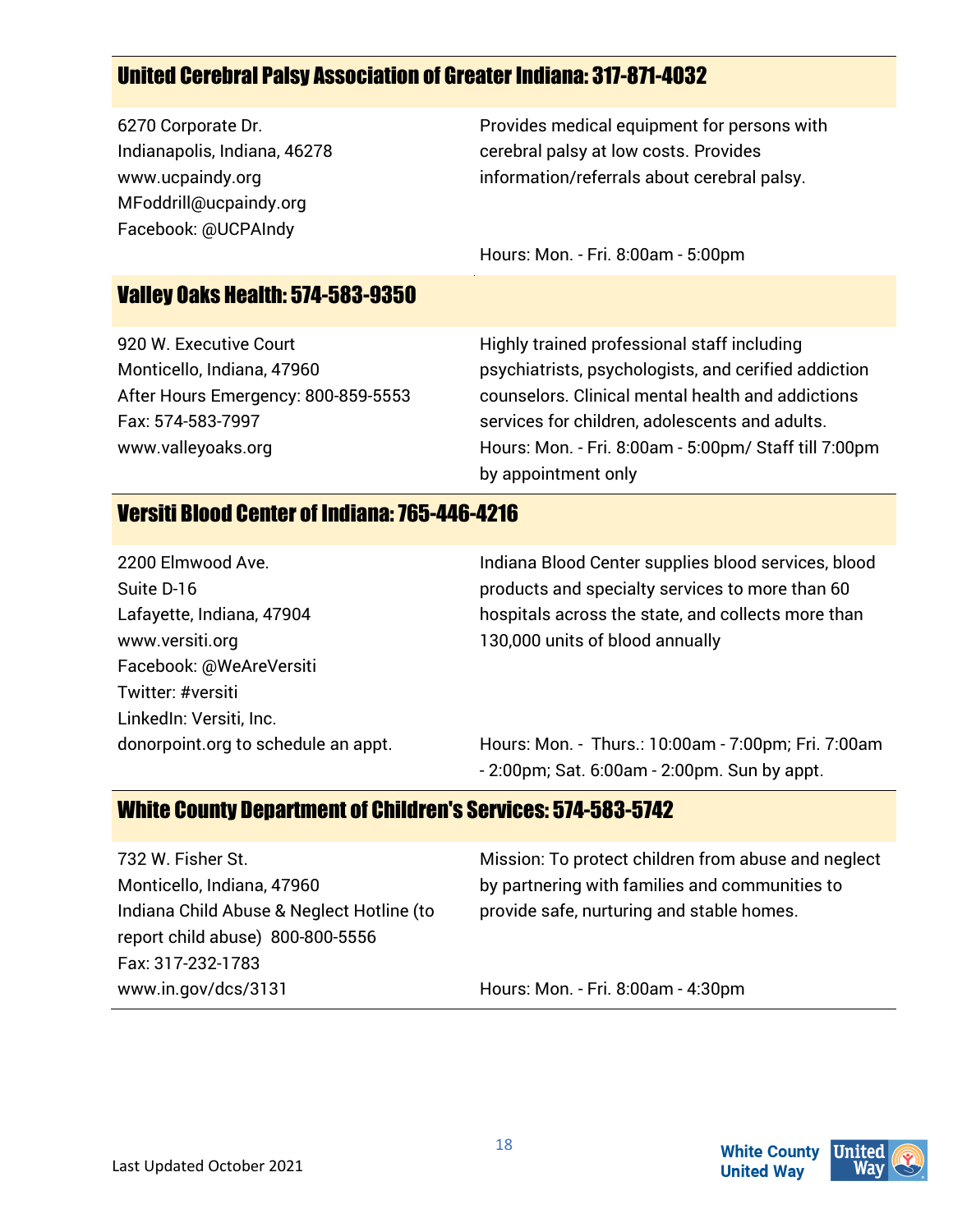#### White County Division of Family Resources: 800-403-0864

1011 N. Sixth St. Monticello, Indiana, 47960 Fax: 800-403-0864

- DFR: TANF
- Food Stamps
- **Medicaid**

Hours: Mon. – Fri. 8:00am – 4:30pm

#### White County Health Department: 574-583-8254

315 North Illinois St. Monticello, Indiana, 47960 Fax: 574-583-1513 www.wchd.whitecounty-in.us Provides health information and services to protect the citizens of White County (Immunizations, TB tests).

Hours: Mon. - Fri. 8:00am - 4:00pm

#### White County Prosecutor Title IV-D Child Support: 574-583-5119

110 N. Main St. P.O. Box 946 Monticello, Indiana, 47960 Work Phone: 574-583-1557 Fax: 574-583-1556 whitecountyin.us

White County government establishes paternity of children born out of wedlock, establishes child support orders, and helps parties not receiving child support.

#### White County United Way United Council on Opioids: 574-583-6544

The United Council on Opioids helps to reduce substance-use related deaths, prevent substance misuses, and provide resources to those already known to be involved in substance abuse. The UCO is broken into three task forces, composed of volunteers within the community. The Task Forces are Prevention, Treatment, and Recovery. Together, we work on bringing much needed resources into White County, as well as work reducing the stigma surrounding substance abuse.

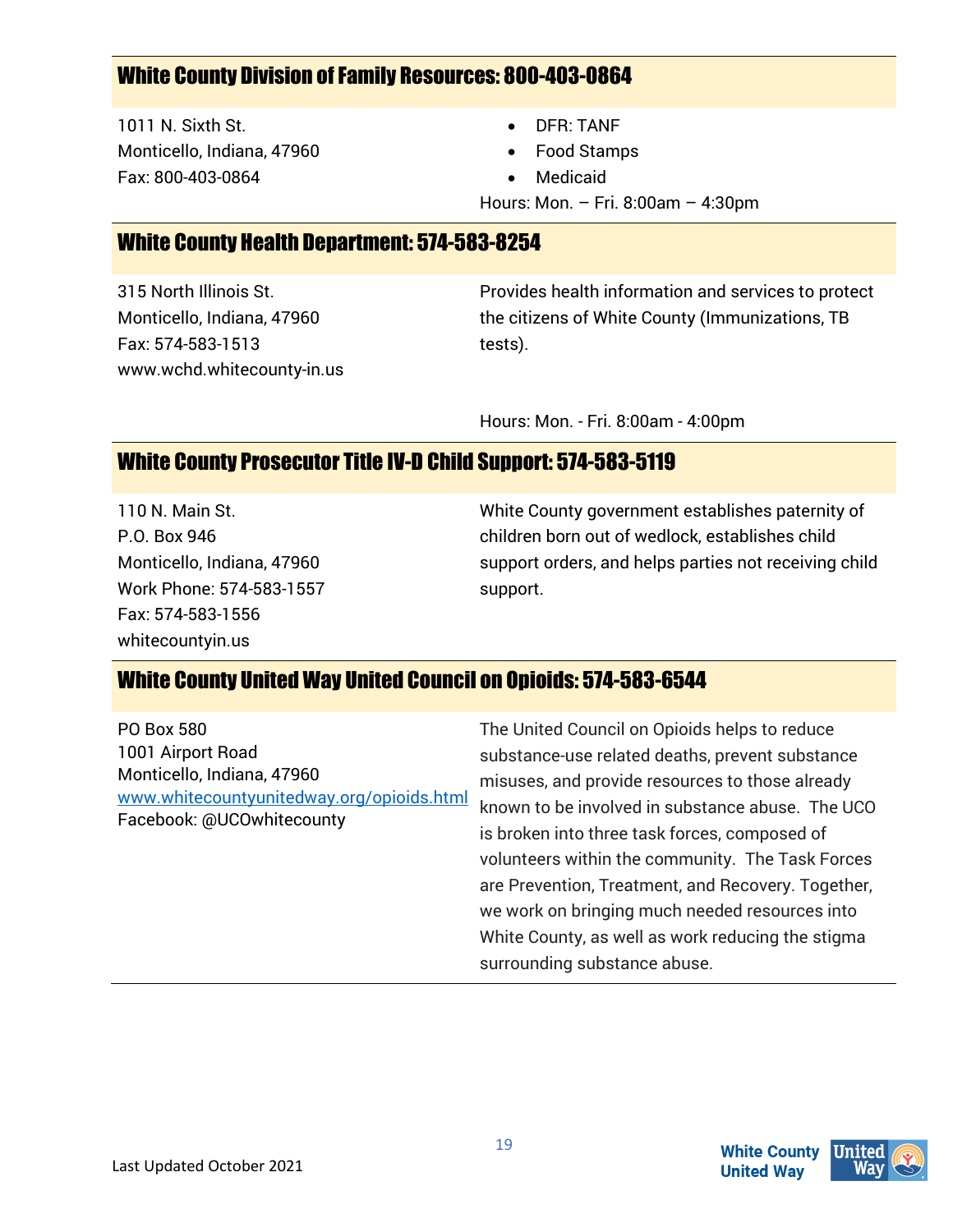# White Oak Health Campus: 574-583-0324

814 S. 6th St., Monticello, Indiana, 47960 whiteoakhc.com Facebook: @WhiteOakHC Twitter: @WhiteOakHC Instagram: trilogy\_healthservices LinkedIn: Trilogy Health Services, LLC

Alzheimer's & Dementia Support Group every 1st and 3rd Tuesday of the month 1:30pm. Call for more information.

#### Willowstone Family Services, Inc: 765-423-5361

Howarth Center, 615 N. 18th St., Suite 101 Lafayette, Indiana, 47904 Fax: 765-742-8272 www.willowstone.org contact@willowstone.org Facebook: @willowstoneFS Instagram: @willowstonefs LinkedIn: Willowstone Family Services Crisis Center Helping: 765-742-0244

Misison: To strengthen individuals and families across the lifespan. We provide effective programs and services on prevention, intervention, and preservation. We educate individuals, provide support to families, and strenthen our communities.

Services Provided:

- Counseling Services
- Healthy Families and Baby TALK
- Parent Support: Active Parenting & Connect
- Get SMART Jr.
- Addiction Services

Appointments Scheduled by Phone ONLY

Hours: Mon.: 8:00am – 5:00pm, Tues.: 10:00am – 8:00pm, Wed. & Thurs.: 10:00am – 6:00pm, Fri.: 8:00am – 2:00pm.

# Women, Infants, and Children, White County (WIC): 574-583-4930

128 South Illinois St. P.O. Box 2269 Monticello, Indiana, 47960 Carroll County: 765-564-2048 www.fns.usda.gov Facebook: @USDA Twitter: @USDANutrition

- Serves pregnant women, new mothers, and infant children less than five years old.
- Provides nutrition education and vouchers for food. Must be income eligible.

• Carroll County Address, Brooke Center, 901 Prince William Rd. Suite B, Delphi, IN 46923 Hours: Mon. and Th. 8:30 - 5pm, Tues. 8:30-12:30, Wed. 9:30- 7pm; Carroll Co. Mon. - Fri. 8:30– 5pm

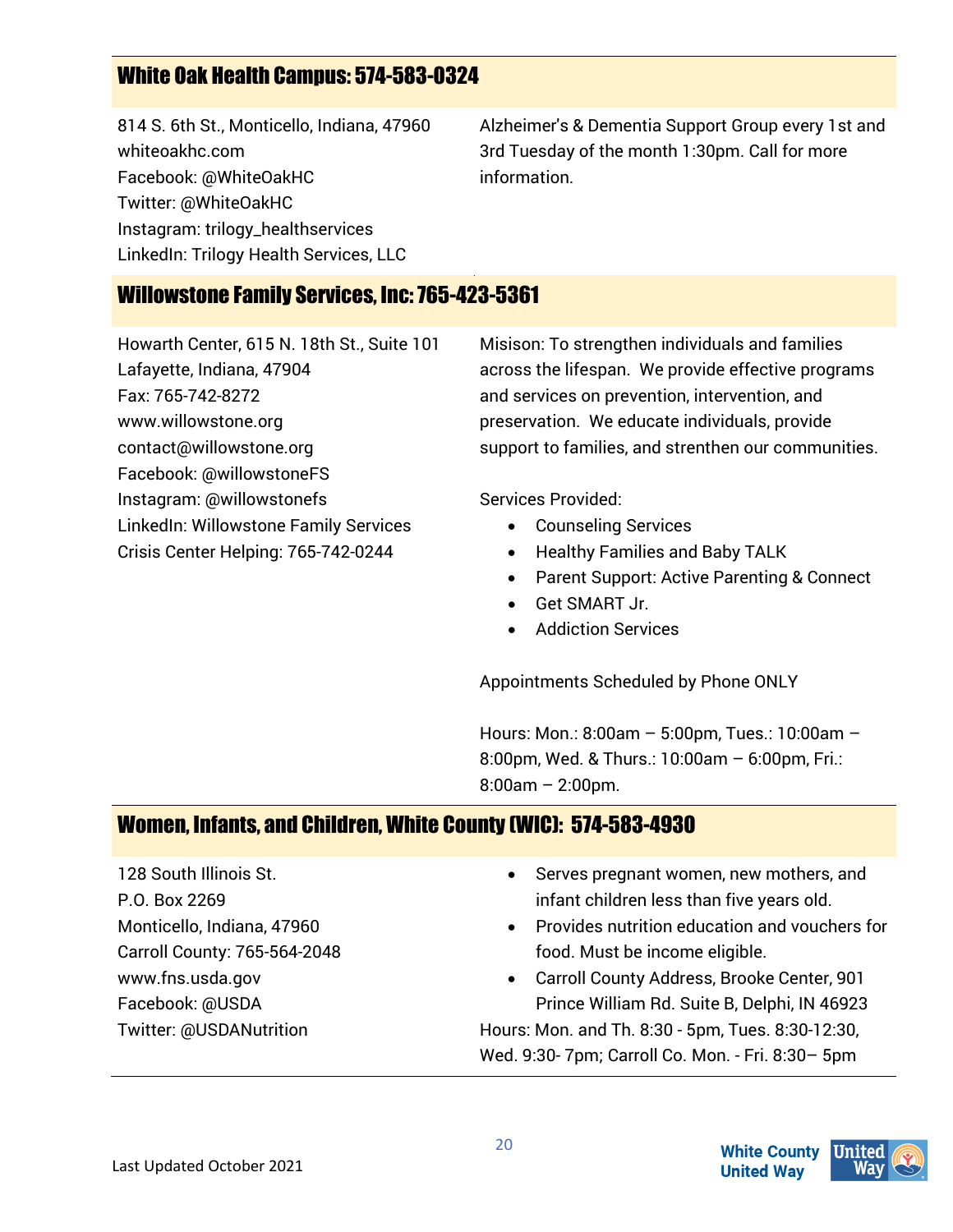# YWCA Domestic Violence Program: 765-742-0075, #7102

605 N 6th St.

Lafayette, Indiana, 47901

Spanish Speakers: .765-423-7015

www.ywcalafayette.org

[nlugo@ywcalafayette.org](mailto:nlugo@ywcalafayette.org)

24 Hr. Hotline: 765-423-1118

- Provides assistance to domestic violence clients and their families.
- Clay Bowl Project
- Walk a Mile in Her shoes
- The Party of the Century
- Domestic Violence Annual Luncheon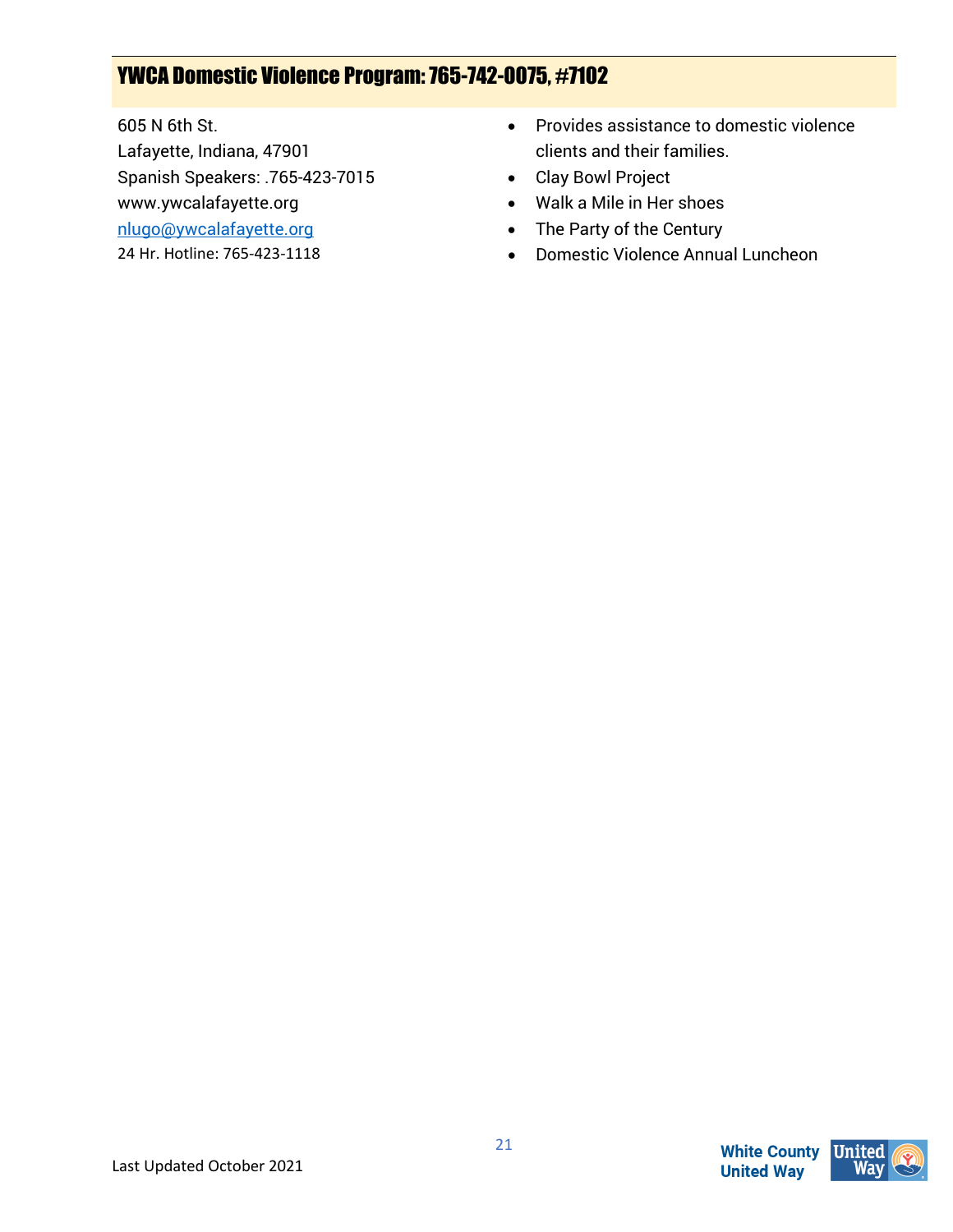#### Bauer Family Resources: 765-742-4848

310 E. Broadway St. 765-449-0487 Monon, Indiana, 47959 Toll Free: 844-229-9580 330 Fountain St. Lafayette, Indiana, 47901 Fax:765-742-5040 Website: www.bauerfamilyresources.org Facebook: @bauer.family.resources Twitter: @BauerFamilyRes Instagram: bauer.family.resources LinkedIn: Bauer Family Resources enrollment@bauerfamilyresources.org

Child-centered, family-focused prevention and intervention services to educate and strengthen families through child safety with an emphasis on the family strengths and protective factors; promotes school readiness through the provision of educational, health, nutritional, social and other services to the enrolled children and families. Services are home-based or community-based.

- Intervention- Family Preservation and Home Based Services
- Community Partners
- Safe Sleep
- Fatherhood Program

### Boy Scouts of America-Sagamore Council: 765-452-8263

9400 N. Boyscout Road Monticello, Indiana, 47960 Website: [www.sagamorebsa.org](http://www.sagamorebsa.org/) Webisite 2[: www.campuffalo.com](http://www.campuffalo.com/) Email: bryon.haverstick@scouting.org The Boy Scouts of America (BSA) is one of the largest Scouting organizations in the United States of America.

School Night to Join Scouting

# Boys & Girls Club of White County: 574-583-4931

PO Box 196 Monticello, Indiana, 47960 Email: whitecountybgc@gmail.com Facebook: WhiteCountyBoysAndGirlsClub Twitter: @BGC\_WhiteCounty

Our Mission: To enable all young people, especially those who need us most, to reach their full potential as productive, caring, responsible citizens. We focus on academics, physical activity, character building, and social interaction.

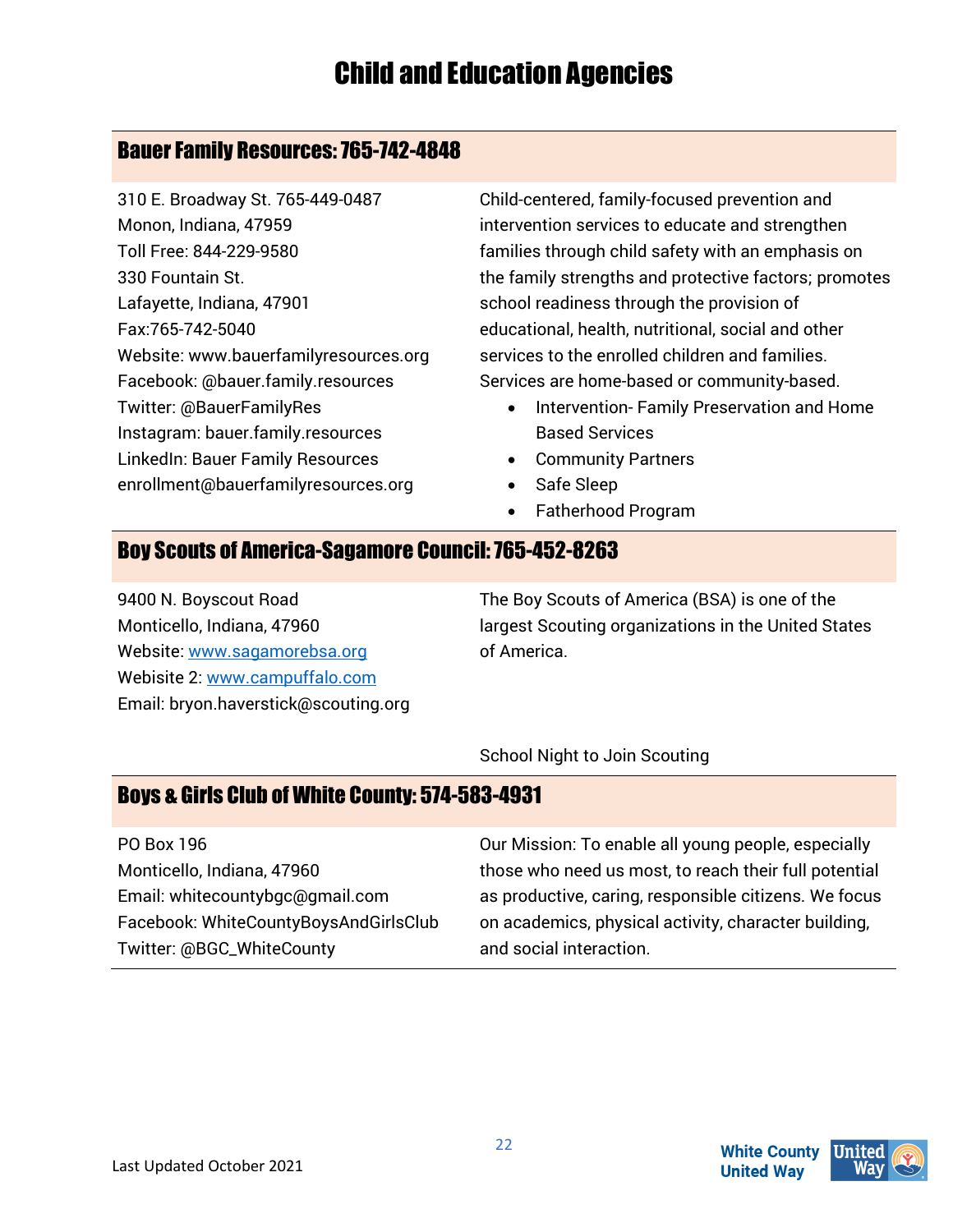# Camp Tecumseh: 765-564-2898

12635 W. Tecumseh Bend Rd. Brookston, Indiana, 47923 Fax:765-564-3210 Website: www.camptecumseh.org Email: info@camptecumseh.org Facebook: @camptecumsehYMCA Instagram: ymcacamptecumseh

- Day Camp (Summer day camp six weeks a year from June-August)
- Overnight Camp (Summer nine weeks from June-August)
- Leadership Center (Provides training programs designed for any size and type of organization.)
- Resident Summer Camp
- Specialty Camps
- Hours: Mon. Fri. 8:00am 5:00pm

#### The Child Care Resource Network: 800-932-3302

31 N. 7th St. Lafayette, Indiana, 47901 Toll Free: 800-932-3302 Fax: 765-423-7416 www.thechildcareresourcenetwork.org vmatney@thechildcareresourcenetwork.org Facebook: The Child Care Resource Center Twitter: @TCCRN

A program of Right Steps Child Development Centers, child care resource and referral works closely with parents, child care providers, and community members and organizations to improve accessibility to high quality child care.

Hours: Mon. - Fri. 8:00am - 5:00pm, Fri. 8:00am - 4:30pm, Sat. and Sun by appointment

#### Children's Bureau, Inc.: 855-228-4024

| 2529 Schuyler Ave.               | Assists families in search of child care. Helps      |
|----------------------------------|------------------------------------------------------|
| Suite 500                        | individuals with CCDF vouchers.                      |
| Lafayette, Indiana, 47905        |                                                      |
| 765-838-3805                     |                                                      |
| Fax:765-838-3816                 |                                                      |
| Website: www.childrensbureau.org |                                                      |
| Facebook: @ChildrensBureauInc    | Hours: Mon., Wed., Fri. 8:00am - 5:00pm; Tu., Thurs. |
| Twitter: @cb_inc                 | $8:00am - 7:00pm$                                    |
| Instagram: childrensbureauinc    |                                                      |

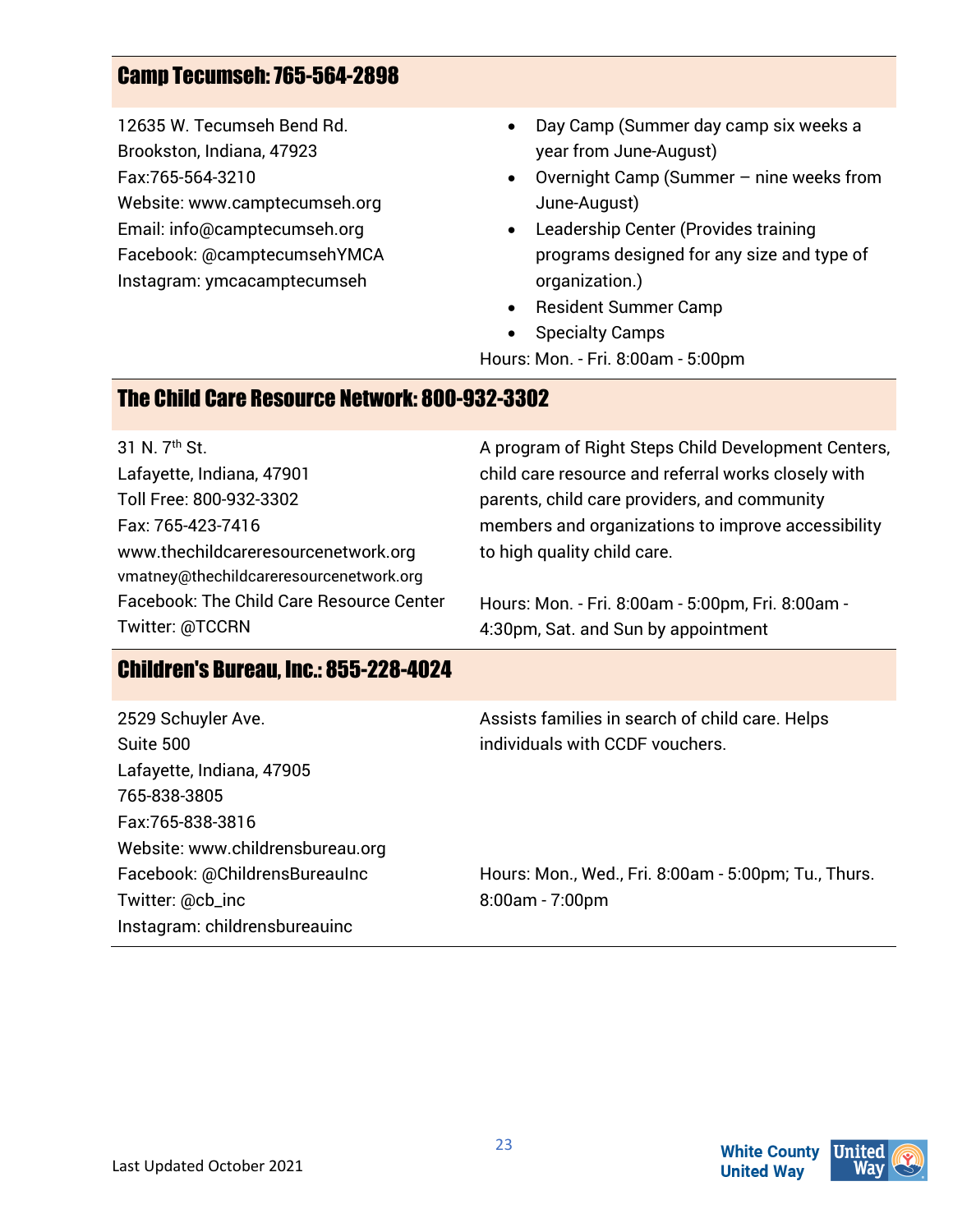# The Crossings-Lafayette Campus: 765-441-2060

1019 Wabash Ave. Lafayette, Indiana, 47905 Fax: 765-441-2472 www.crossingeducation.com info@crossingcec.com Facebook: @Crossingcec Twitter: @crossing\_edu

Mission: Empowering struggling students to become contributing members of their communities through academics, job training and faith-based mentoring.Vision: To transform lives through education by focusing on the heart and mind. Students between the ages of 16 and 21.

Hours: Campus Hours 9:00am – 4:00pm

#### Girl Scouts of Central Indiana: 317-924-6800

7201 Girl Scout Lane, Suite 100 Indianapolis, Indiana, 46214 Fax: 317-924-2976 Website: www.girlscoutsindiana.org Email: helpdesk@girlscoutsindiana.org Facebook: GirlScoutsofCentralIndiana Twitter: @girlscoutsIN Instagram: girlscoutsin

We're 2.6 million strong—1.8 million girls and 800,000 adults who believe in the power of every G.I.R.L. (Gogetter, Innovator, Risk-taker, Leader)™ to change the world, building girls of courage, confidence, and character who make the world a better place. We're the preeminent leadership development organization for girls. Girl Scouts offers every girl a chance to practice a lifetime of leadership, adventure, and success.

#### Indiana Youth Institute: 800-343-7060

603 E. Washington St., Suite 800 Indianapolis, Indiana, 46204-269 Voice: 317-396-2700 Email: info@iyi.org [www.iyi.org](http://www.iyi.org/) Facebook: @indianayouth Twitter: @Indiana\_youth White County Outreach Manager: Janna Bromm

Indiana Youth Institute supports the youth services field through innovative trainings, critical data, and capacity-building resources, aiming every effort at increasing the well-being of all children.

24

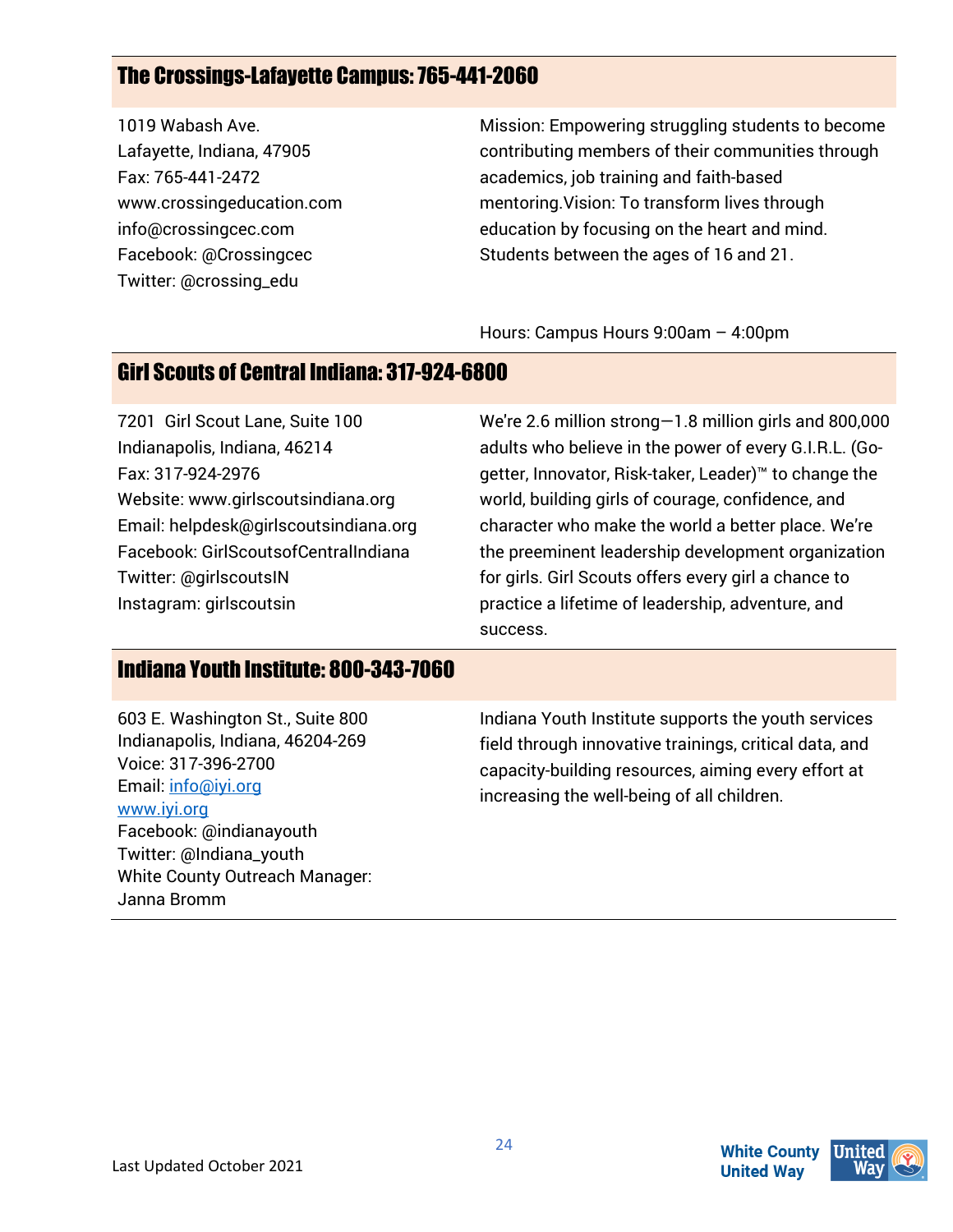# IVY Tech State College: 765-269-5000 ext.5200

| 3101 S. Creasy Ln.                   | Mission: We are Ivy                          |
|--------------------------------------|----------------------------------------------|
| P.O. Box 6299                        | College. We serve th                         |
| Lafayette, Indiana, 47903            | accessible and affor                         |
| White County Campus: 574-583-4891    | adaptive learning. W<br>achieve their career |
| 1017 O'Conner Blvd.                  | embrace our vision o                         |
| Monticello, Indiana, 47960           | inspired by the educ                         |
| Admissions: 877-489-8324             | our citizens, the vita                       |
| Toll Free: 888-489-5463              | prosperity of our uni                        |
| Fax: 765-269-5214                    |                                              |
| www.ivytech.edu/lafayette Facebook:  | Lafayette Hours: Mo                          |
| @ivytech                             | 8:00am - 5:00pm                              |
| Twitter: @IvyTechCC                  | <b>Monticello Hours: M</b>                   |
| Instagram: ivytech                   | $8:00am - 5:00pm$                            |
| LinkedIn: Ivy Tech Community College |                                              |

Tech, Indiana's Community e people of our state through dable world-class education and e empower our students to and transfer aspirations. We of economic transformation ation and earnings attainment of lity of our workforce, and the que and diverse communities.

Lafayette Hours: Mon. - Th. 8:00am - 6:00pm, Fri. on. - Th. 8:00am - 9:00pm, Fri.

#### Leadership Lafayette: 855-532-3523

MatchBox Co-Working Studio 17 S. 6th St. Lafayette, Indiana, 47901 Connect@LeadershipLafayette.org Facebook: www.leadershiplafayette.org Leadership Lafayette Twitter: @LeadLafayette LinkedIn: Leadership Lafayette

Community Leadership Program helps mold individuals into facilitative leaders or community trustees. Occurs Thursday afternoons annually for 40-50 participants, by application mailed to: P.O. Box 682, Lafayette, Indiana, 47902-0682

Mission: Leadership Lafayette develops individuals through experiential learning and community engagment to promote servant leadership.

Hours: By appointment only

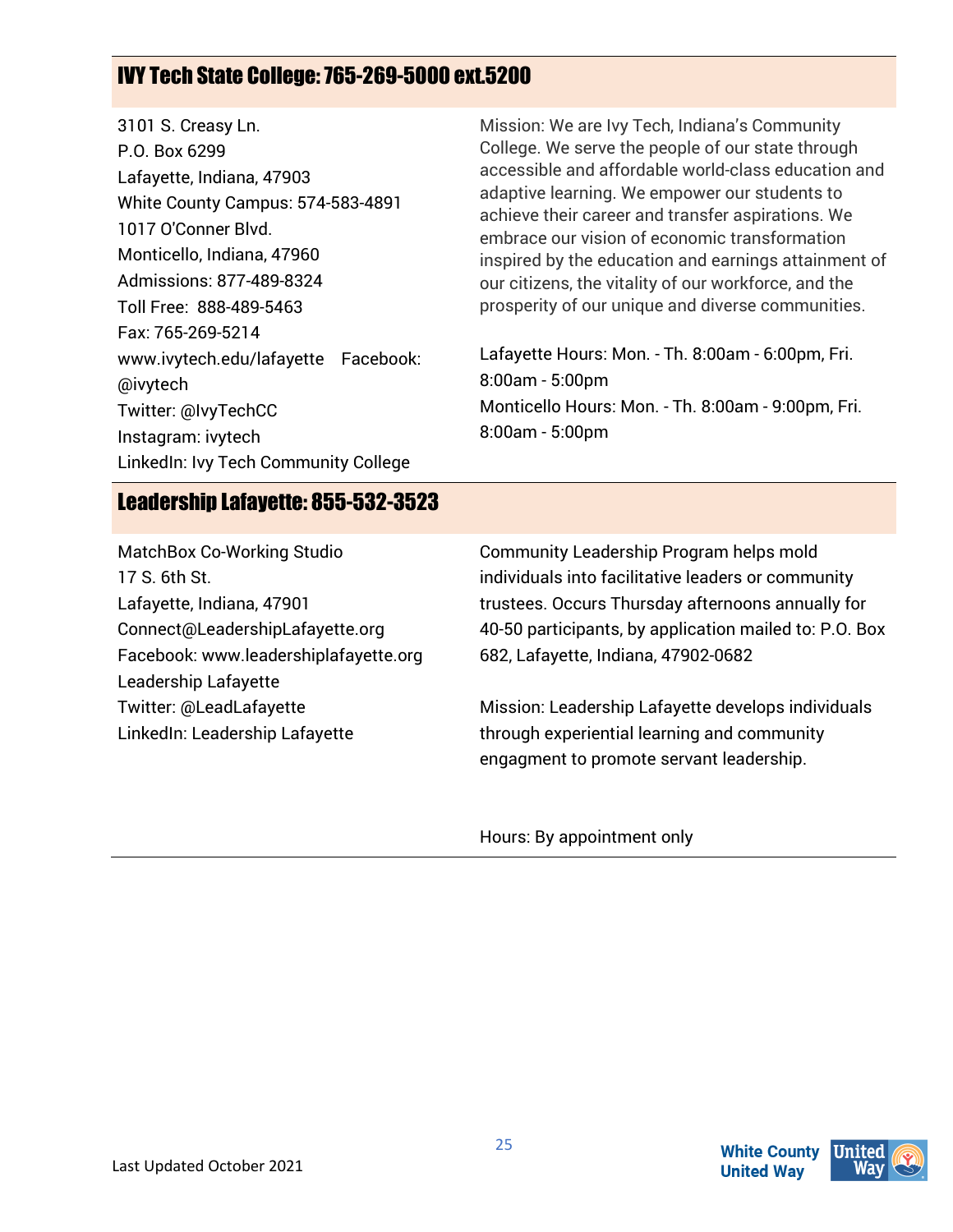### Leadership White County: 574-583-6557

C/O White County Economic Development 124 N. Main St. Suite A Monticello, Indiana, 47960 Fax: 574-583-6230

Program to foster leadership development and community volunteerism by providing the opportunity for White County citizens to enhance their leadership skills, civic enthusiasm, and knowledge of community issues.

#### Literacy Volunteers of White County: 574-583-0789

PO Box 158 1001 S. Airport Rd. Monticello, Indiana, 47960 Fax: 574-583-8757 lvawc1@embarqmail.com lvawc1.wixsite.com/literacytutorsofwc Literacy Volunteers of White County serves, without charge, anyone that is currently not enrolled in a public school including students younger than 16: Tutoring for the citizenship exam, the high school equivalency test (TASC), driver's license test, financial literacy, computer basics, basic reading, writing & math skills, English as a new language, and college entrance exams.

#### Monticello Union Township Public Library: 574-583-2665

321 W. Broadway St. Monticello, Indiana, 47960 www.monticello.lib.in.us Facebook: @MUTPL Twitter: @MontiPubLib Instagram: mutpl Story times for children from birth to 5 years, summer reading program all ages, adult book discussions, Friends of the Library Book Sale, Tutoring for Students, Outreach Services for Daycares and Homebound Outreach Services for Adults, public space for club meetings/classes. Hours: Mon. - Th. 9am - 8pm, Fri. and Sat. 9:00am - 5:00pm

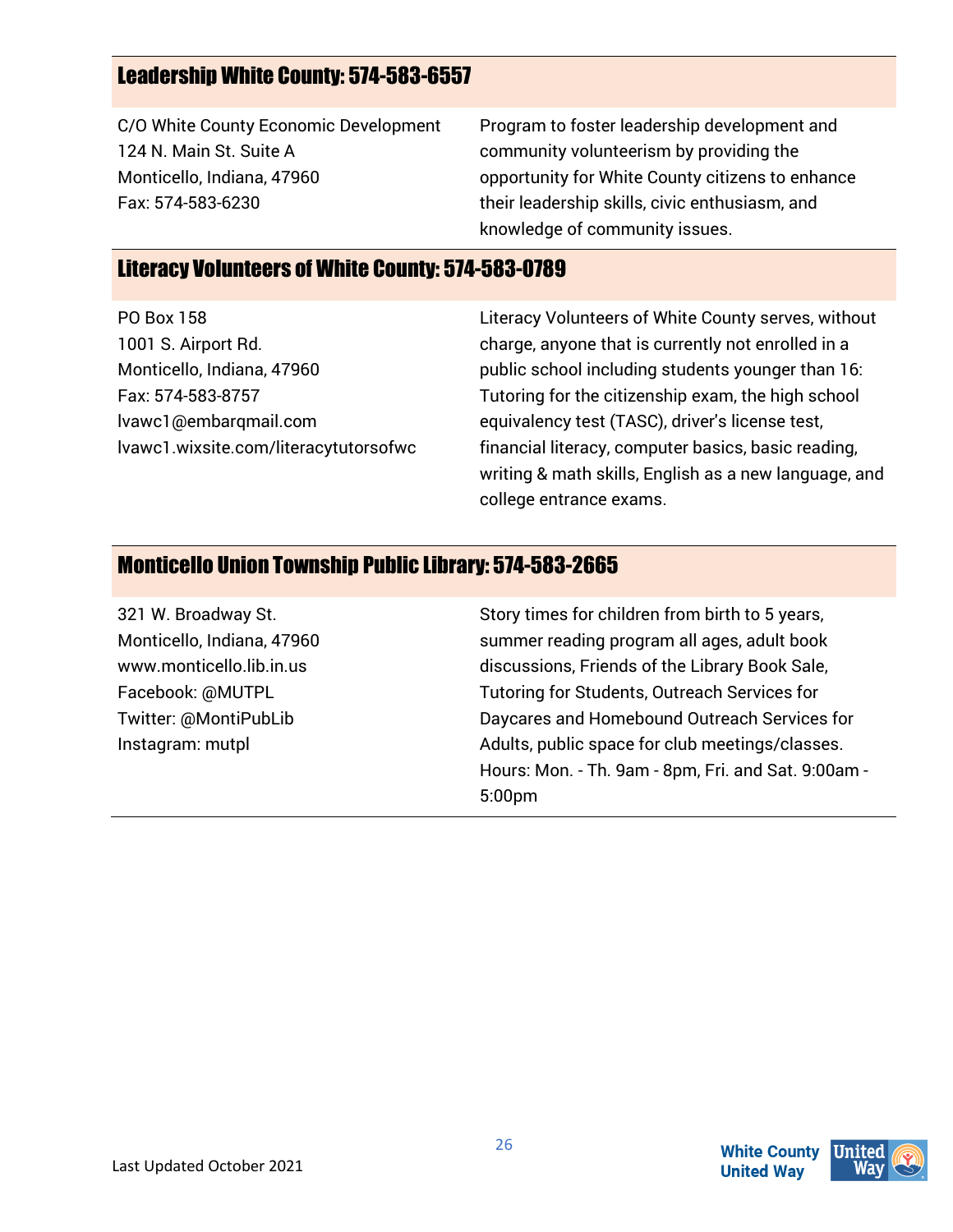# Piece by Piece Autism Center: 574-240-2192

715 N. Main St. Monticello, Indiana, 47960 Fax: 574-808-3350 [www.piecebypieceaba.com](http://www.piecebypieceaba.com/)  Email[: krider@piecebypieceaba.com](mailto:krider@piecebypieceaba.com) Facebook: Piece by Piece ABA Therapy Piece by Piece uses applied behavior analysis techniques to teach children with Autism and other disabilities fundamental skills and socially significant behaviors that equip them to gain independence.

Hours: 8:00am - 4:00pm Monday -- Friday

#### Purdue Cooperative Extension (White County): 219-984-5115

12 N. 25 East Reynolds, Indiana, 47980 [www.extension.purdue.edu/white](http://www.extension.purdue.edu/white) schroedd@purdue.edu

The service is a statewide informal education arm of Purdue University. The White County office offers programs and educational literature in the following areas: Health and Human Sciences, 4-H/Youth Development and Agriculture and Natural Resources.

Hours: Mon. - Fri. 8:00am - 4:00pm

#### Purdue Counseling and Guidance Center: 765-494-9738

Purdue University 1446 BRNG, Room 3202 100 N. University St. West Lafayette, Indiana, 47907-1446 Fax: 765-494-5832 www.education.purdue.edu/pcgc Email: pcgc@purdue.edu Facebook: @PurdueEdu Twitter: @PurdueEDU

Offers assistance with personal concerns and information and career counseling for individuals seeking direction with career decisions.

Hours: Mon. - Fri. 8:00am - 5:00pm by appointment only Afternoon and evening appointments

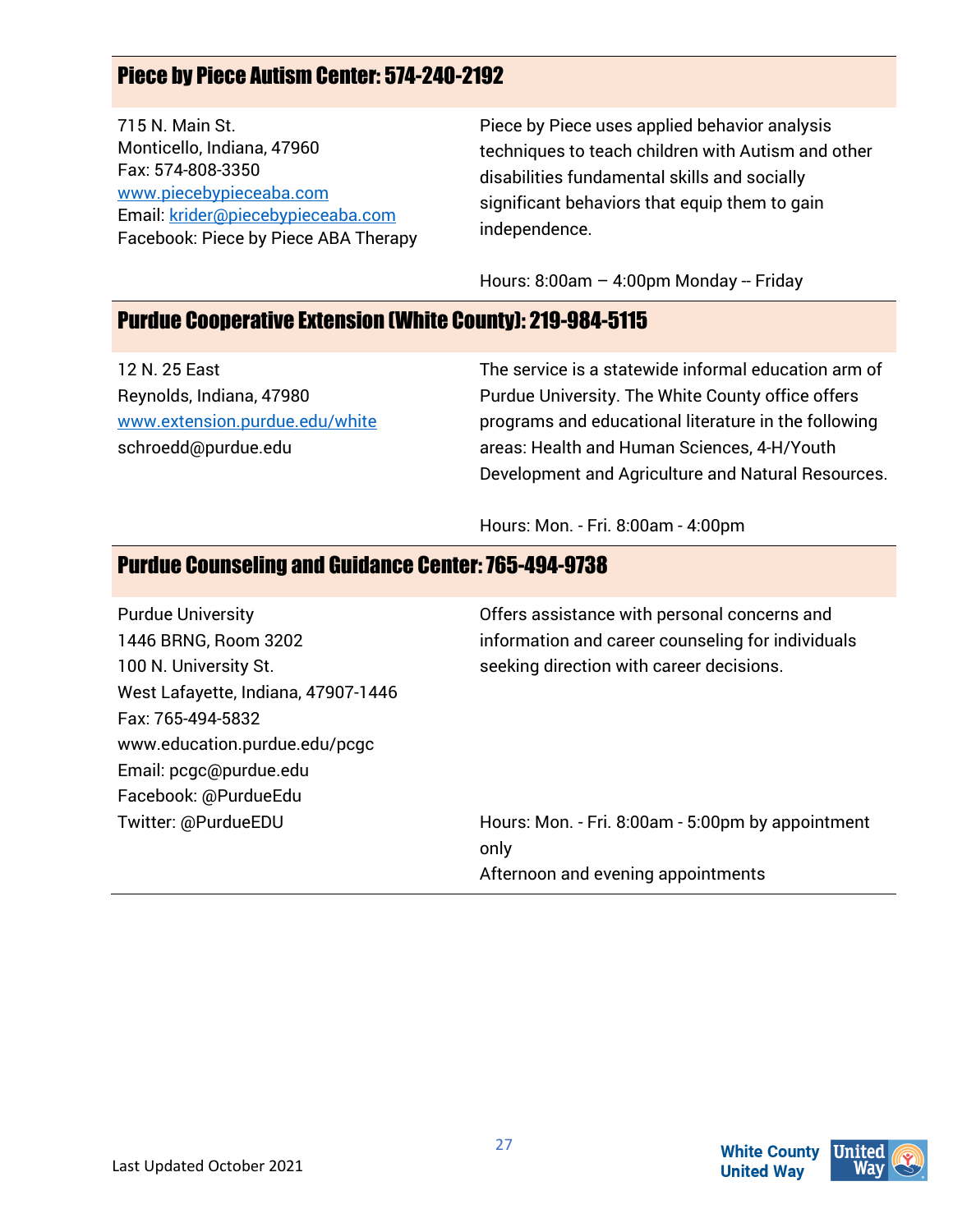# Purdue University: 765-494-4600

610 Purdue Mall West Lafayette, Indiana, 47907 www.purdue.edu Facebook: @PurdueUniversity Twitter: @LifeAtPurdue Instagram: lifeatpurdue LinkedIn: Purdue University

Purdue University's mission is to meet the challenges facing humanity, grow and create opportunities for Indiana and the global economy, and enhance student learning for success in a changing world.

### Tippecanoe Arts Federation: 765-423-2787

| 638 North St.             | Provides educational opportunities in visual,       |
|---------------------------|-----------------------------------------------------|
| Lafayette, Indiana, 47901 | performing and literay arts, outreach programs, and |
| Toll Free: 800-721-2787   | funding to fellow arts organizations.               |
| Fax: 765-742-5724         |                                                     |
| www.tippecanoearts.org    |                                                     |
| Facebook: @tippecanoearts |                                                     |
| Twitter: @tippecanoearts  |                                                     |
| Instagram: tippecanoearts | Hours: Gallery Hours Mon. - Fri. 9:00am - 5:00pm    |

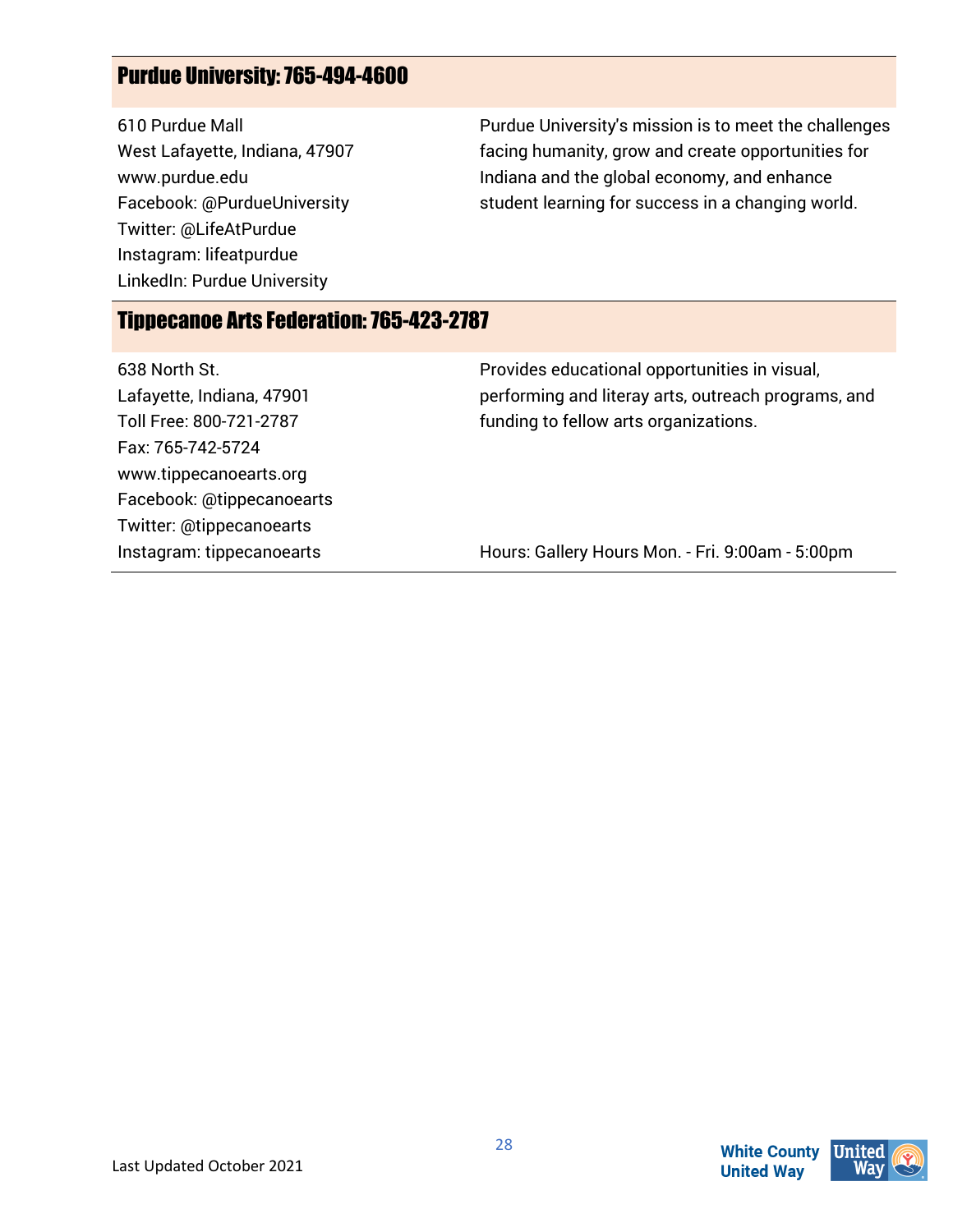# Financial Assistance Agencies

### Area IV Agency On Aging and Community Action Programs:765-447-7683

660 North 36th St. Lafayette, Indiana, 47903 800-302-7556 Website: http://www.areaivagency.org/ Facebook: @areaivagency

Specific programs include:

- **Senior Games**
- Energy Assistance Program (see entry under "Energy Assistance Program")

#### Better Business Bureau: 317-488-2222

151 N. Delaware St., Suite 2020 Indianapolis, Indiana, 46204-2599 Toll Free: 855-833-1173 Fax: 317-488-2224 Website: www.bbb.org Email: info@indybbb.org Facebook: @BBBindy Twitter: @BBBCentralIn Instagram: bbbcentralin

Get reports on companies and charities, also can file complaints about area businesses. Advertising review and mediation and arbitration services available.

Hours: Mon. - Fri. 8:30am - 4:00pm

#### Community Foundation of White County

P.O. Box 1154 Monticello, Indiana 47960 Website: cfwhitecounty.org Email[: leslie@cfwhitecounty.org](mailto:leslie@cfwhitecounty.org)  Facebook: @whitecf.org

Your community foundation is a philanthropic, nonprofit 501c3 organization that partners with visionary donors who believe that philanthropy has power to positively transform our White County community…forever.

Hours: 9:00am – 5:00pm

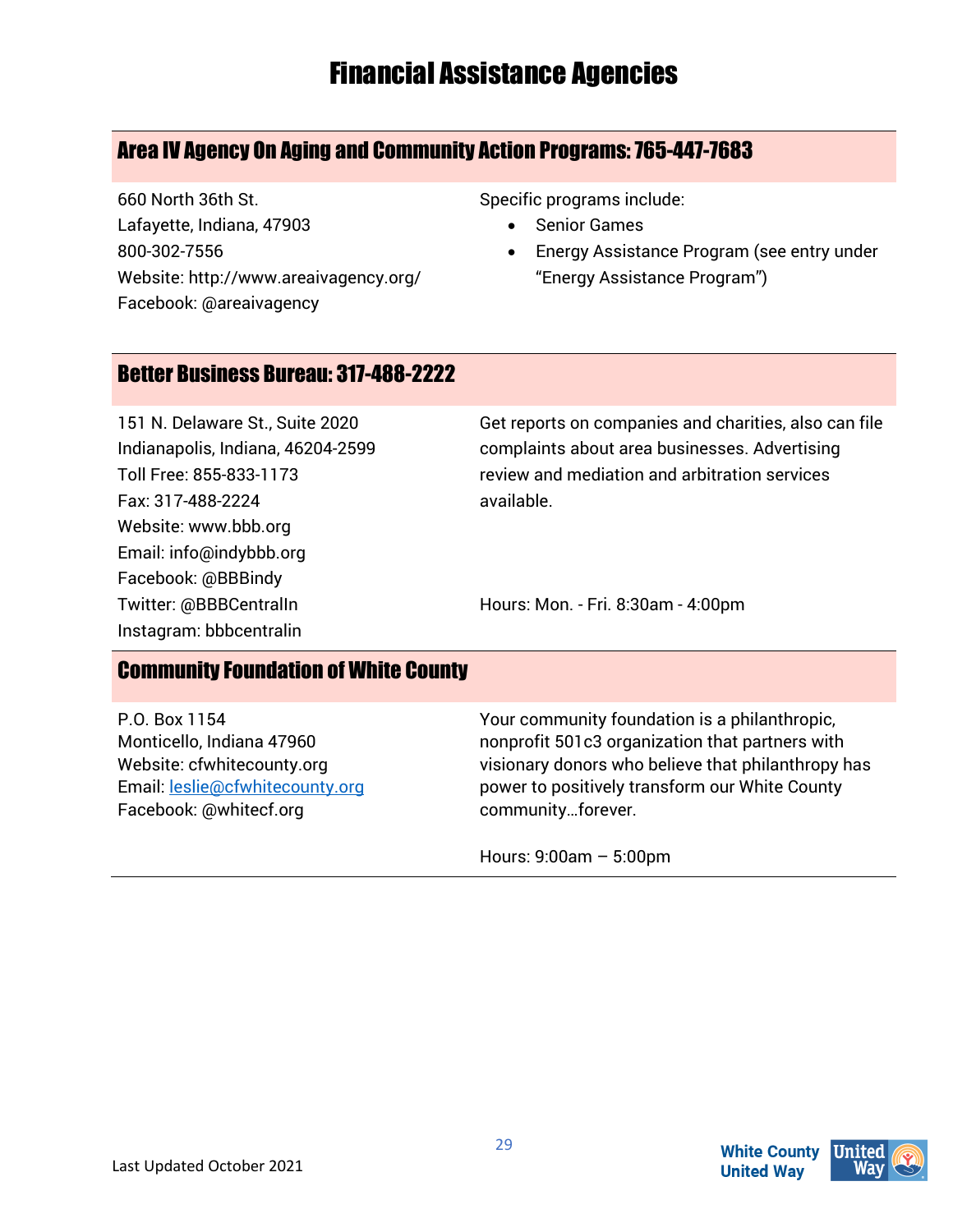# Emmaus Mission Center: 574-739-0107

805 Spencer Street Logansport, Indiana, 46947 Thrift Store: 574-753-3500 Address: 1203 College St., Logansport Food Pantry: 574-725-2058 Address: 19 W. Richardville St., Logansport Website: www.logan-emmaus.org Email: info@logan-emmaus.org Facebook: Emmaus Mission Center - Logansport

Provides support for marginalized families and individuals within a 50-mile radius of Cass County. Homeless shelter, Crisis Intervention, Girls Home, Thrift Store, Food Pantry, Hispanic Translation Service.

#### Equal Employment Opportunity Commission (EEOC): 800-669-4000

101 W. Ohio St., Suite 1900 Indianapolis, Indiana, 46204-4203 Toll Free: 800-669-6820 (TTY) ASL Video Phone: 844-234-5122 Fax: 317-226-7953 Website: www.eeoc.gov Email: info@eeoc.gov Facebook: @USEEOC Twitter: @USEEOC/@EEOCespanol Investigates claims of discrimination in the work place. Also handles equal pay cases.

Walk-ins accepted Mon, Tues, Thurs, & Fri between 8:00 - !0:00 AM

Hours: Mon. - Fri. 8:00am - 4:30pm

### Energy Assistance Program: 765-447-7683 ext 218

Union Township Trustee's Office 519 N. Main St., Monticello IN 574-583-6823 Emergency: 574-297-6128

Mon 1:30-4, Tues 9-3 (lunch at 12) Wed  $6:40 - 8:15$  pm and Friday 9-3 (lunch around 12)

#### The Federated Church of Brookston: 765-563-6323

| 202 S. Wood St.<br>Brookston, Indiana, 47923 | We are a Christian-faith organization offering<br>assistance to those with legitimate needs on an<br>individualized basis.<br>School Backpack Food Program |
|----------------------------------------------|------------------------------------------------------------------------------------------------------------------------------------------------------------|
|                                              | General Church Office Hours: Tu. and Th. 1:00pm -<br>4:00pm, Wed. 12:00pm - 7:00pm, Fri. 9:00am -<br>12:00 <sub>pm</sub>                                   |

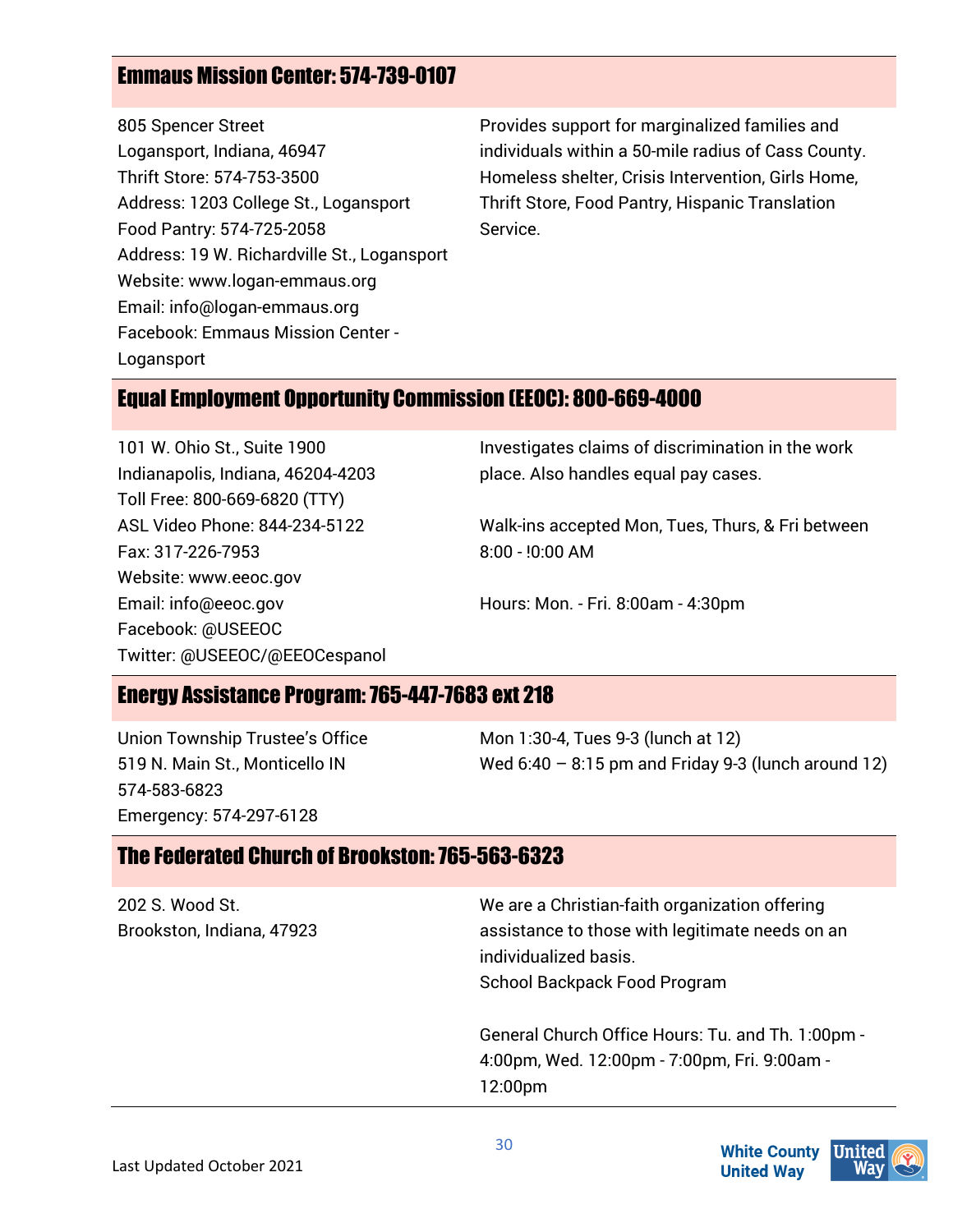# Food Finders Food Bank: 765-471-0062

1204 Greenbush St Lafayette, Indiana, 47901 Fax:765-471-1101 Website: www.food-finders.org Email: info@food-finders.org Facebook: @FoodFindersFoodBank Twitter: @FoodFinders Instagram: @FoodFindersFoodBank

To find food assistance in your area, please visit: food-finders.org/food-finder . For assistance applying for SNAP, please email info@food-finders.org.

Food Finders Food Bank collaborates with other organizations to provide food for those in need and to educate, advocate and address food insecurity.

- Agency Partners: White County Food Pantry, Twin Lakes School Pantry Program, Monon Food Bank, Brookston United Methodist Church, CDC Resources, North White School Pantry.
- The BackPack Program: Frontier Elementary, North White Primary, Tri County Intermediate.
- The Senior Grocery Program: distributed through local senior centers once a month.
- The Food Finders Mobile Pantry Outreach Program events are sponsored by area organizations & businesses.

#### Frontier Food Pantry (Brookston)

Brookston United Methodist Church Corner of South and Fourth Streets Brookston, Indiana, 47923

1<sup>st</sup> and 3<sup>rd</sup> Wednesdays: 11am-2pm 2<sup>nd</sup> and 4<sup>th</sup> Wednesdays: 4:30-7:30 PM

# Habitat for Humanity of Lafayette: 765-423-4590

420 South 1st St. Lafayette, Indiana, 47905 www.lafayettehabitat.org Facebook: @lafayettehabitat Instagram: hfhlafayette

Christian-centered housing ministry seeking to eliminate poverty housing for everyone to have simple, decent, affordable housing.

Hours: Mon. - Fri. 8:00am - 5:00pm

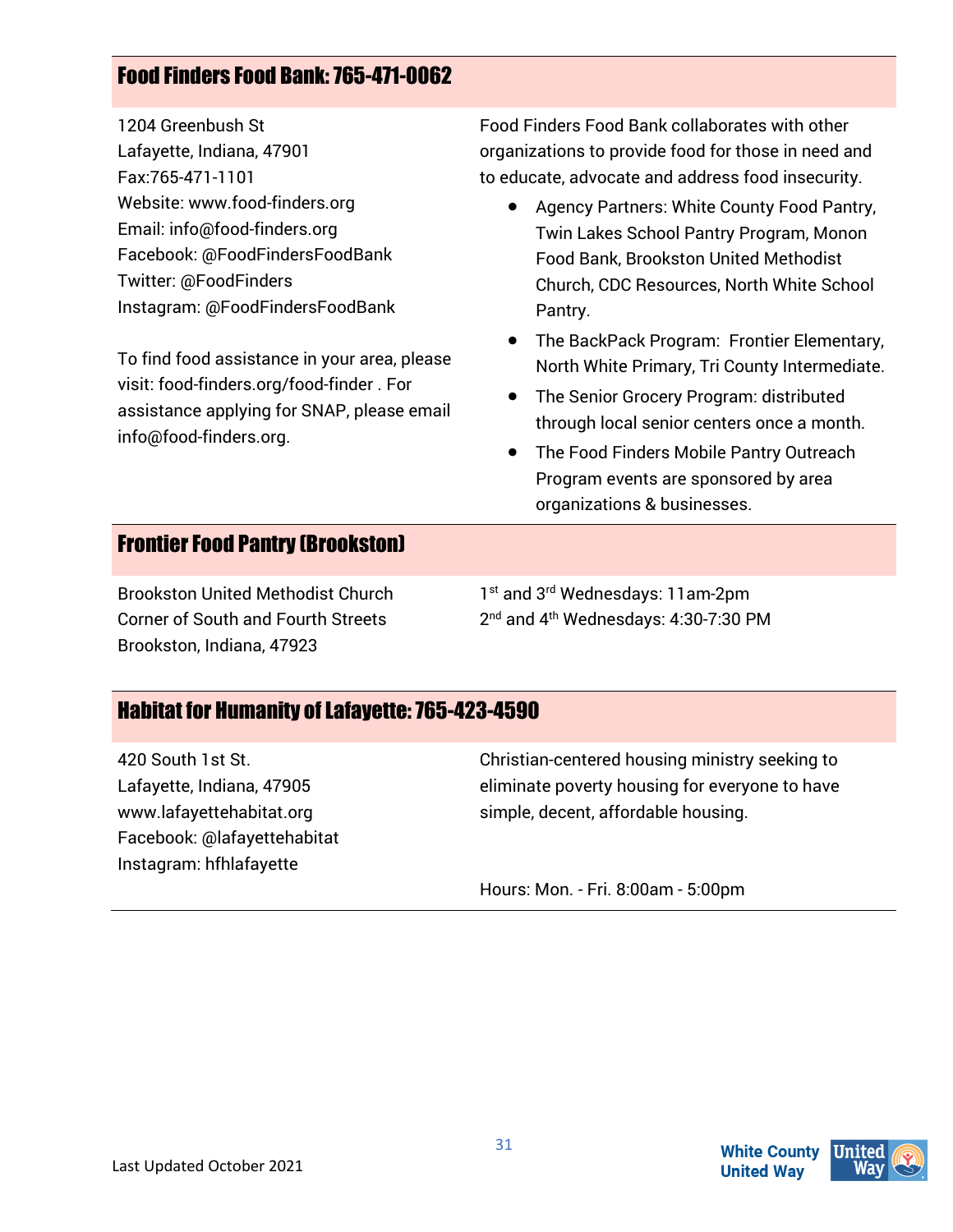# Indiana Department of Revenue: 765-448-6626

100 Executive Dr. Suite B Lafayette, Indiana, 47905 Toll Free: 800-829-1040 Fax: 765-448-2760 www.in.gov/dor Facebook: IndianaDepartmentofRevenue Twitter: @IN\_gov Instagram: in\_gov

Provides information on tax laws, annual returns and requirements.

Hours: Mon. - Fri. 8:00am - 4:30pm

#### Indiana Legal Services, Inc.: 765-423-5327

8 N 3rd St. Suite 102 Lafayette, Indiana, 47901 Fax:765-423-2252 [www.indianalegalservices.org](http://www.indianalegalservices.org/) Facebook: Indiana Legal Services, Inc. We provide legal services to low income individuals for issues such as family law, housing, older adults, and public benefits. Applications for assistance can be done over the phone, in person, or online at indianalegalservices.org.

#### Internal Revenue Office (IRS) -Lafayette Office: 844-545-5640

| www.irs.gov       | Virtual Assistance - By Appointment Only            |
|-------------------|-----------------------------------------------------|
| Facebook: @IRS    | Hours: Mon. - Fri. 9:00am - 4:00pm (Call to arrange |
| Twitter: @IRSnews | appointment)                                        |

**White County**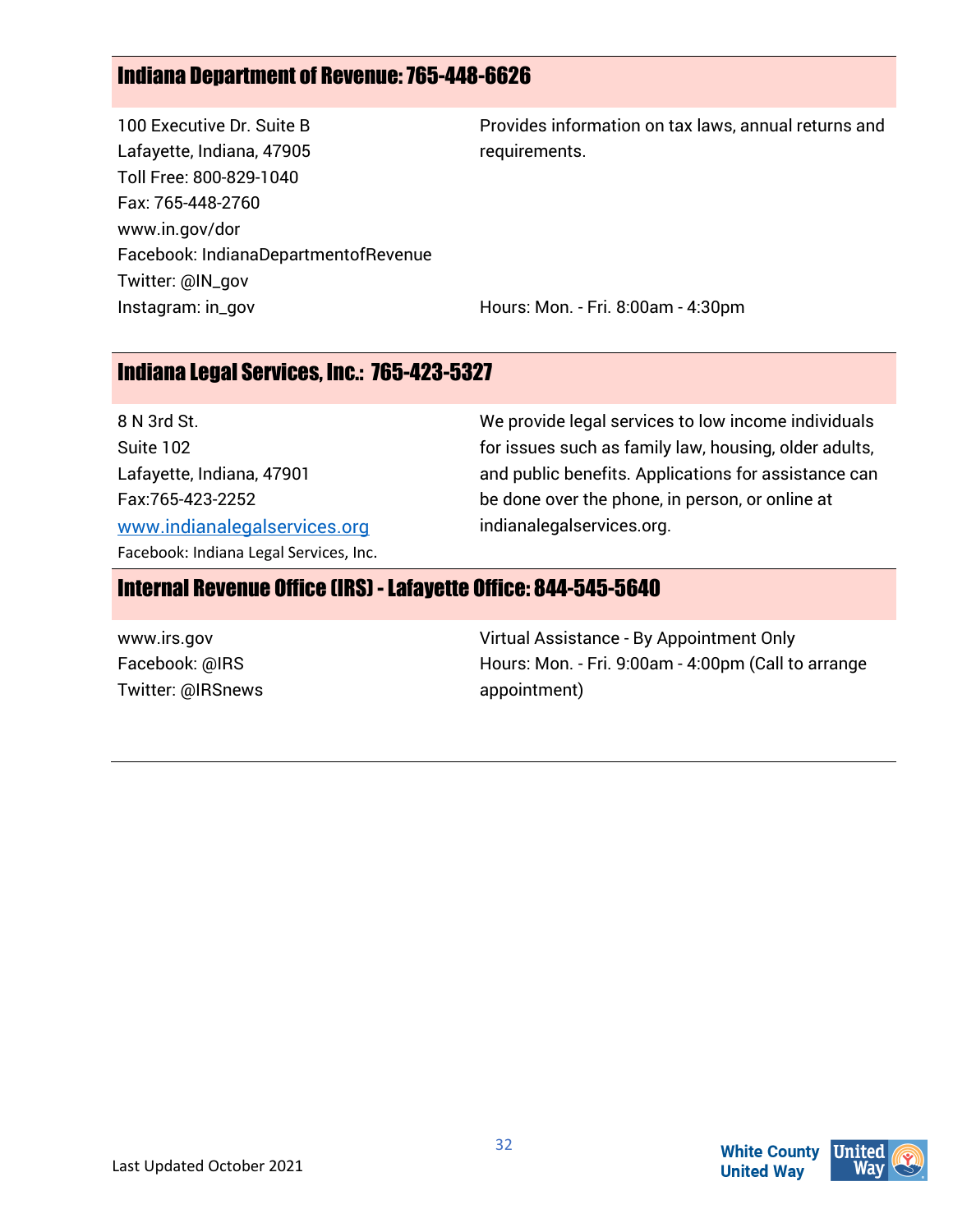# IRS (Indianapolis Advocate Office): 317-685-7840

575 N. Pennysylvania St. Indianapolis, Indiana, 46204 Fed. Business Questions: 800-829-4933 Federal Individual: 800-829-1040 24-Hour Recorded Tax Help: 800-829-4477 National Tax Advocate: 877-777-4778 TTY/TTD: 800-829-4059 Forms Only Line: 800-829-3676 Fax: 317-685-7790 www.irs.gov Facebook: @IRS, Twitter: @IRSnews

Hours:

- Indianpolis Advocate Office, Mon. Fri. 8:30am - 4:30pm
- Federal Tax Questions and TTY/TTS Line, Mon. - Fri. 7:00am - 7:00pm

#### Lighthouse Recovery Home for the Tri-County Area: 765-250-5809

2525 Kossuth St. P. O. Box 6016 Lafayette, Indiana, 47904 [www.lighthouserecoveryhome.org](http://www.lighthouserecoveryhome.org/) Facebook: Lighthouse Recovery Home for the Tri-County Area

#### Monon Food Bank: 219-253-6312

First Baptist Church 408 N. Arch St. Monon, Indiana, 47959 [www.FBCmonon.org](http://www.fbcmonon.org/) FB: First Baptist Church of Monon Email: fbcmonon@hotmail.com

Mission: To provide the community with safe, secure, supervised housing for people who suffer from alcohol and/or drug addictions. Education and support for clients and their families; space for 12 step recovery meetings.

Provides free emergency food to families that qualify. Hours: Tu. and Th. 8:00am - 4:00pm; Distribution 3rd Tuesday of each month, 9:00am - 11:00am

#### Monticello Seventh-Day Adventist Church (Outreach): 574-583-9859

11407 W 1158 N Monticello, Indiana, 47960 https://monticelloin.adventistchurch.org Provides free clothing for low-income families and fire victims. Hours: Wed. 9:00am - 12:00pm

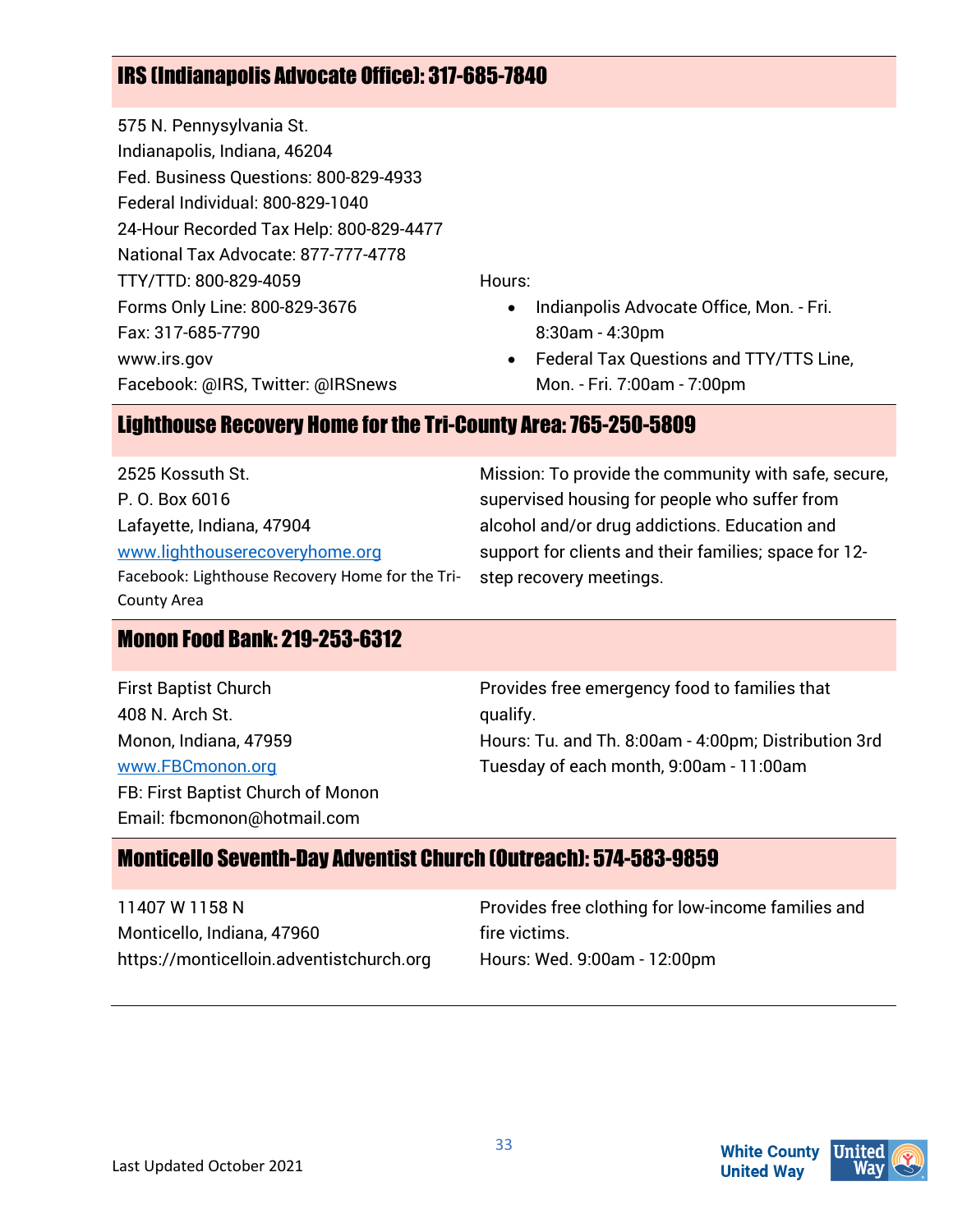#### Monticello United Methodist Church: 574-583-5545

200 S. Main St. Monticello, Indiana, 47960 Soup for the Soul - Delivery for the legitimately homebound. Please call for more information if interested in volunteering. Hours: 2nd and 4th Tu. of each month 4:30pm

#### National Able - Indiana Headquarters: 317-396-7800

3737 N. Meridian St., Suite 404 Indianapolis, Indiana, 46208 Toll Free:855-994-8300 www.nationalable.org able@nationalable.org

Program to help those 55 or older, unemployed, at or below 125% poverty level to work and train at a nonprofit or government agency where they are serving the community and receiving work experience. Hours: Mon. - Fri. 8:30am – 5:00pm CST.

#### Senior & Adult Guardianship Advocates (SAGA): 219-354-4442

Saga, INC. P.O. Box 106 Kentland, Indiana, 47951 Fax: 219-370-6526 [www.saga-indiana.org](http://www.saga-indiana.org/) Email[: contact@saga-indiana.org](mailto:contact@saga-indiana.org) Facebook: @SAGAIndiana

SAGA is non-profit organization providing guardianship services to disadvantaged adults and elderly persons throughout Indiana.

#### The Salvation Army: 574-297-8547

Local Mail Care of Council on Aging PO Box 421 Monticello, IN 47960 Salvationarmy.org

An international movement, its mission is to meet human needs in God's name without discrimination.

- Emergency Financial Assistance by appointment only
- Salvation Army Red Kettle Collections: from Thanksgiving to Christmas. Help us by ringing a bell. Go to registertoring.com
- Angel Tree: Christmas assistance for famlies in need. Questions to the Salvation Army or the White County United Way at 574-583- 6544.

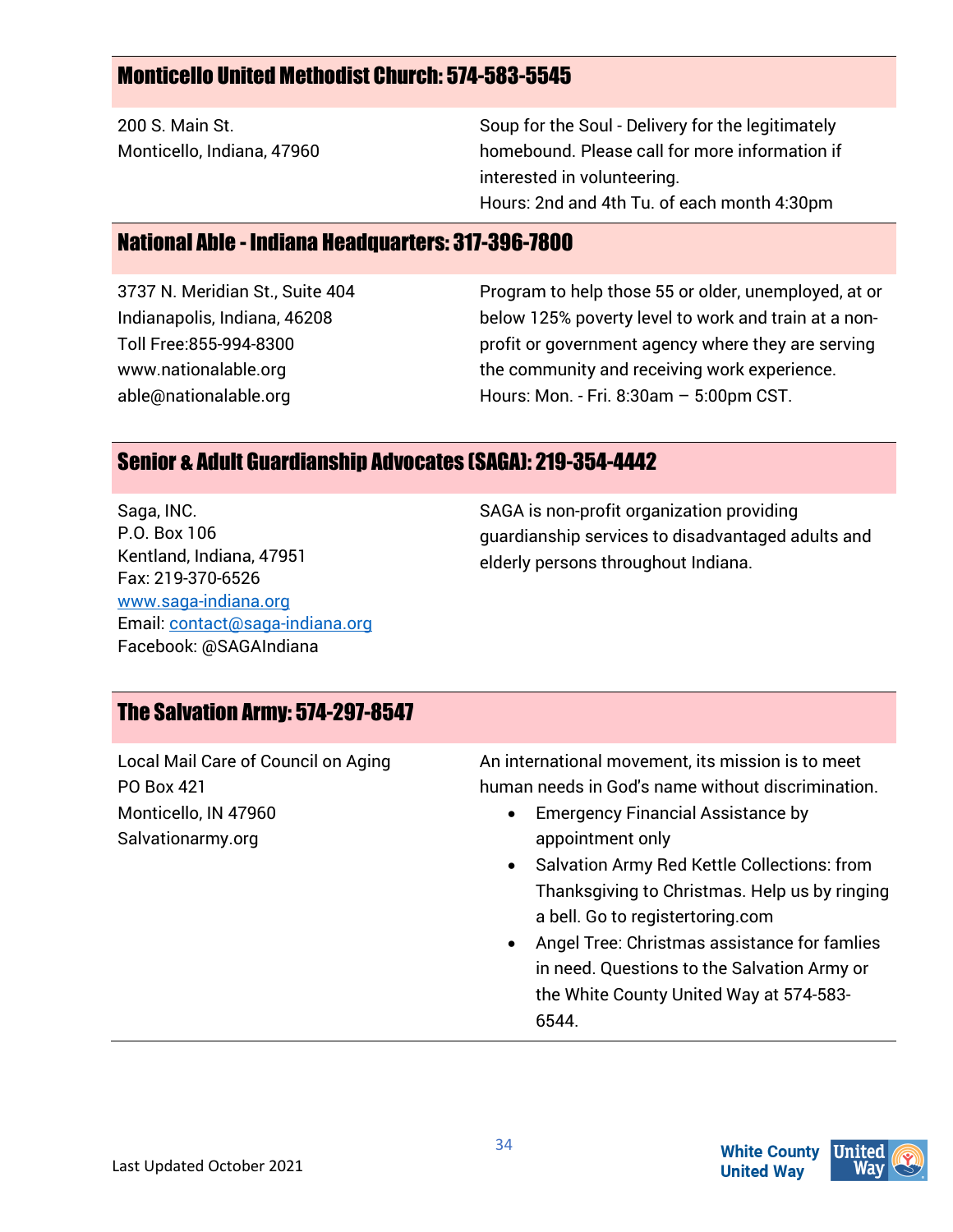### Social Security Adminstration: 800-772-1213

10 South 2nd St. Lafayette, Indiana, 47901-1216 TTY: 765-742-7494 Toll Free: 888-884-0522 www.ssa.gov Facebook: @socialsecurity Twitter: @SocialSecurity

- Social Security for Disabled
- Social Security for Survivors,
- Supplemental Security Income

Hours: Mon., Tu., Th., Fri. 9:00am - 4:00pm, Wed. 9:00am - 12:00pm

#### White County Council on Aging/Public Transit: 574-583-9119

116 E. Marion St. P.O. Box 421 Monticello, Indiana, 47960 Fax:574-583-9175 whitecountypublictransit.webs.com gspry@wccoa.comcastbiz.net

White County Council on Aging is a multi-purpose Senior Center/Nutrition Site: lunch Monday through Friday at noon for Senior Citizens, planned activities, referrals for services relating to aging, for example housing, insurance and employment. We provide PUBLIC TRANSIT for people of all ages anywhere they need to go. We transport residents of White County and Jefferson Township in Carroll County. We also go to Lafayette 4 times a week.

#### White County Food Pantry: 574-583-2232

| 1856 Francis St.           | Provides emergency food at no cost to qualifying |
|----------------------------|--------------------------------------------------|
| P.O. Box 323               | families, and Women to Women personal items.     |
| Monticello, Indiana, 47960 |                                                  |
|                            | Hours: Mondays 12:00pm - 3:15pm, 5:45pm - 7:30pm |

35

#### WorkOne Express: 574-583-4128

Ivy Tech Instructional Campus 1017 O'Connor Blvd Monticello, Indiana, 47960 Fax: 574-583-2292 www.in.gov/dwd dbkurth@workonewestcentral.org Employment and Training. Workshops available: Resume, Job Search, Transferrable Occupational Relationship Quotient, interviewing, Career Interest, Digital Literacy, and Work Ready & Employment Background.



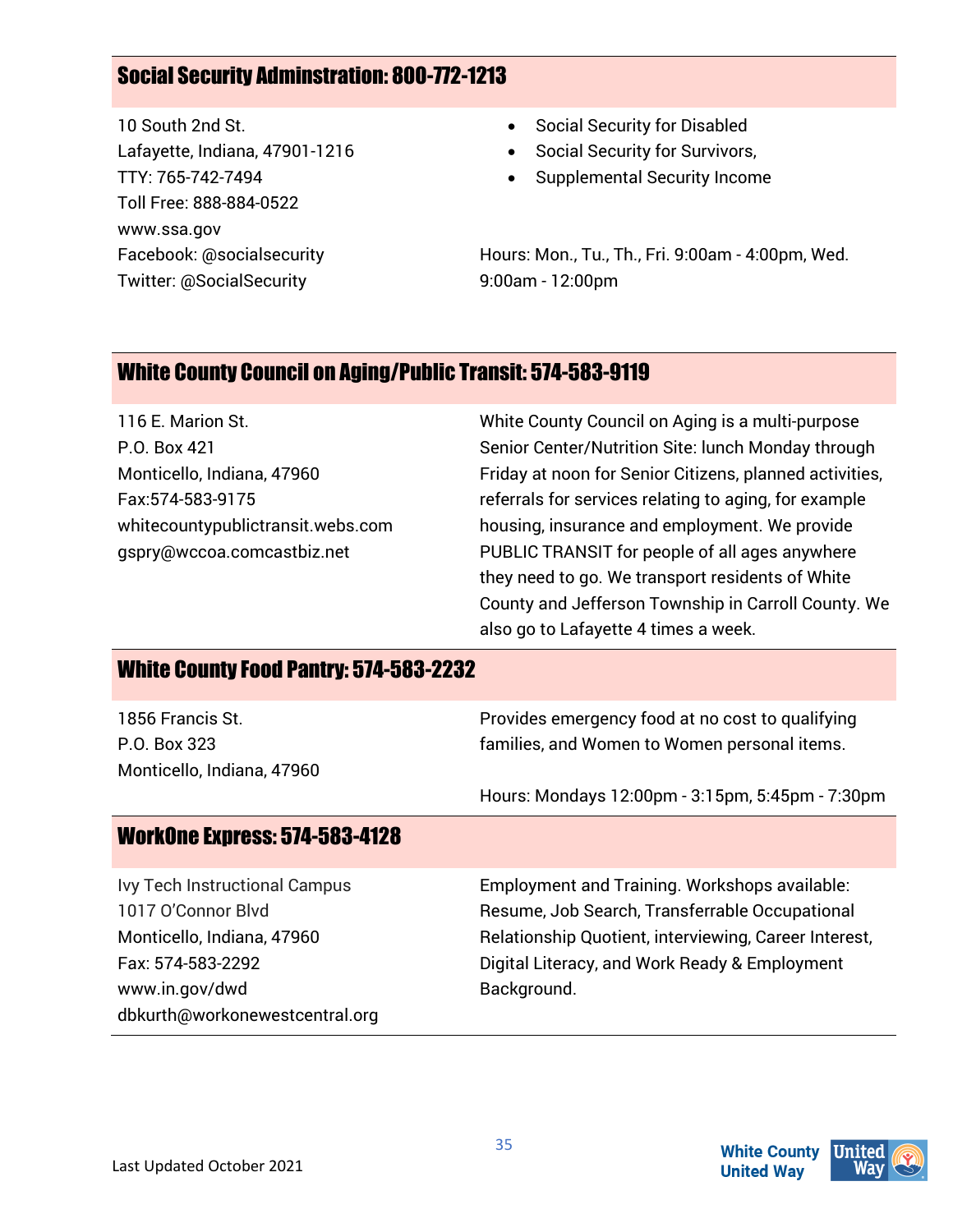# Specialized Services

#### American Red Cross of Indiana: 888-684-1441

2750 N. 9th St., Suite G Lafayette, Indiana, 47904 [www.redcross.org/local/indiana.html](http://www.redcross.org/local/indiana.html) 765-742-6975 Facebook: @INRedCross Twitter: @INRedCross

Meets people's immediate emergency disastercaused needs, providing shelter, food and clothing; sends emergency or other important messages from military members' families to the military member; sponsors blood drives; provides classes in CPR, First Aid, Pet First Aid, Life Guarding, Water Safety, Disaster Training.

Hours: 24/7

### CDC Resources, Inc.: 574-583-8227

5053 Norway Rd. Monticello, Indiana, 47960 Fax: 574-583-6454 Website: www.cdcresources.org Email: rdierckman@cdcresources.org Facebook: @CDCResources

Day services, outreach, advocacy, meaningful jobs, gym membership, and residency programs for those with special needs. These successes are win-win situations for the individual, their family, and society as a whole.

#### Community Foundation of White County: 574-583-6911

P.O. Box 1154 Monticello, Indiana 47960 Website: cfwhitecounty.org Email[: leslie@cfwhitecounty.org](mailto:leslie@cfwhitecounty.org)  Facebook: @whitecf.org

Your community foundation is a philanthropic, nonprofit 501c3 organization that partners with visionary donors who believe that philanthropy has power to positively transform our White County community…forever.

Hours: 9:00am – 5:00pm

36

#### IN SOURCE: 574-234-7101

701 North Miles Avenue South Bend, Indiana, 46617 Toll Free:800-332-4433 www.insource.org insource@insource.org FCBK: @INSOURCEparentshelpingparents Northwest IN Resource Center for Families with Special Needs, children ages from birth to 21 years old (Assists families of people with disabilities or special needs by offering training, information and advocacy). Serves White County. Hours: Mon. - Fri. 8:00am - 4:00pm

> **United** Wav



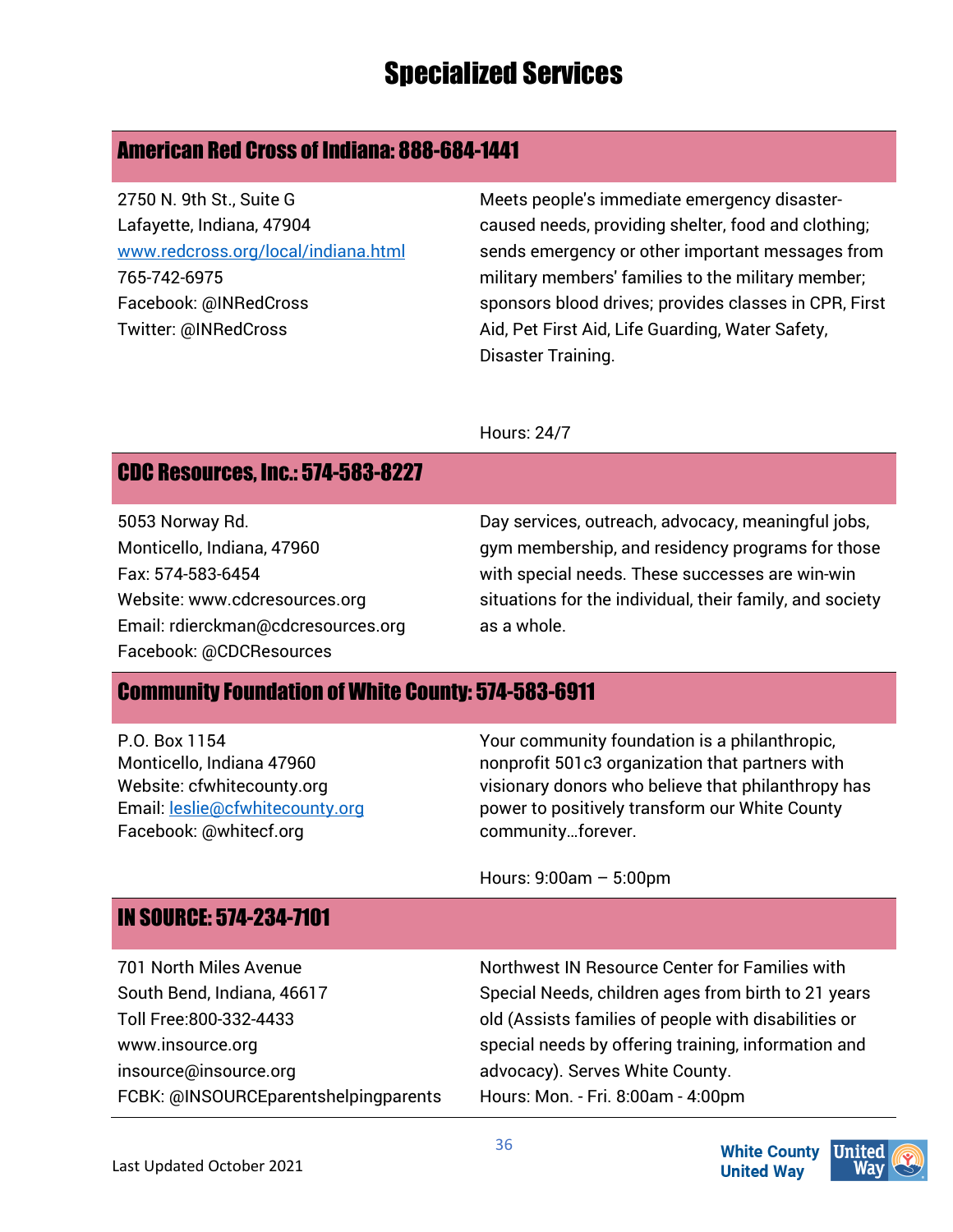#### Indiana AgrAbility: 765-494-5088

Purdue University 225 South University St, ABE Building West Lafayette, Indiana, 47907-1146 Toll Free: 800-825-4264 [www.agrability.org/](http://www.agrability.org/)

www.breakingnewground.info

Provides information on technology for farmers, ranchers, and their families with disabilities.

Hours: Mon. - Fri. 8:00am - 5:00pm

#### Indiana Telecommunication Relay Access Corporation (Relay Indiana): 711

7702 Woodland Dr. #250 Indianapolis, Indiana, 46278 Main Administrative Line: 317-334-1413 Toll Free: 800-743-3333 Spanish-to-Spanish Relay: 800-435-8590 Customer Service: 800-676-3777 Cap Tel Service: 888-269-7477 Fax: 317-334-1432 relayindiana.com info@relayindiana.com Facebook: relayindiana Twitter: intracrelayindiana

- Equipment Distribution Program (Special telephone equipment for the deaf or speech impaired)
- Telephone Relay Service (Provide relay calls for people who are hard-of-hearing or unable to communicate through standard telephone)

Hours: Mon. - Fri. 8:00am - 4:30pm; Relay Line - 24/7

#### White County Community Corrections: 574-583-2251

| 915 West Hanawalt Rd.                             | Prescription drugs can be turned in to drop-off box in                                                    |
|---------------------------------------------------|-----------------------------------------------------------------------------------------------------------|
| Monticello, Indiana, 47960<br>www.wcsheriff-in.us | the lobby. Sharps are no longer accepted here. The<br>recommendation is to place all sharps in sturdy red |
|                                                   | containers (ex. a Tide liquid detergent container),                                                       |
|                                                   | label it, and disp                                                                                        |
|                                                   | ose of it like you would your trash. For further                                                          |
|                                                   | information contact White County Recycling Center.                                                        |
|                                                   | Hours: Mon. - Fri. 8:00am - 4:00pm                                                                        |

### White County Emergency Management (Civil Defense): 574-583-4692

| 315 North Illinois St.        | Department that deals with Disaster Planning,    |
|-------------------------------|--------------------------------------------------|
| Monticello, Indiana, 47960    | Flooding, Hazmat. Works with government agencies |
| www.ema.whitecountyindiana.us | such as FEMA.                                    |
|                               | Hours: Mon. - Fri. 8:00am - 4:00pm               |

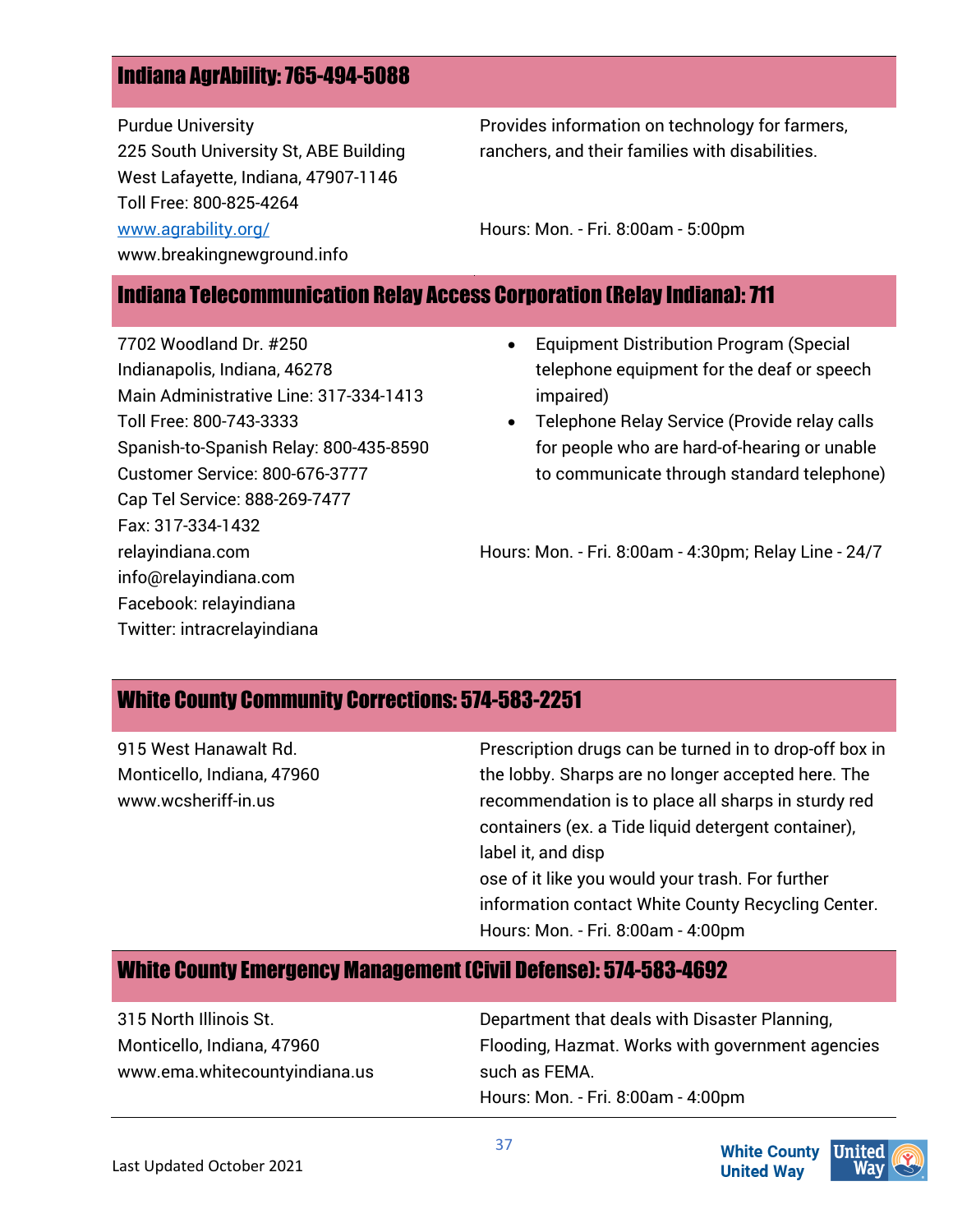#### White County Veterans Service Office: 574-583-1518

116 E. Marion St. Monticello, Indiana, 47960 Phone: 574-583-5937 National Guard Family Assistance: 765-447- 759 www.whitecountyin.us

- Provides help to veterans and families obtaining VA and vertan benefits.
- Makes referrals to other organizations as appropriate.
- Works with veteran organizaations within the community.
- Provides transportation for veterans to medical appointments (provide two week notice).
- Support group for combat veterans, call office for information (Occurs 1st and 3rd Thursdays of each month).

Hours: Mon. - Fri. 8- 12:00pm, 1- 4:00pm

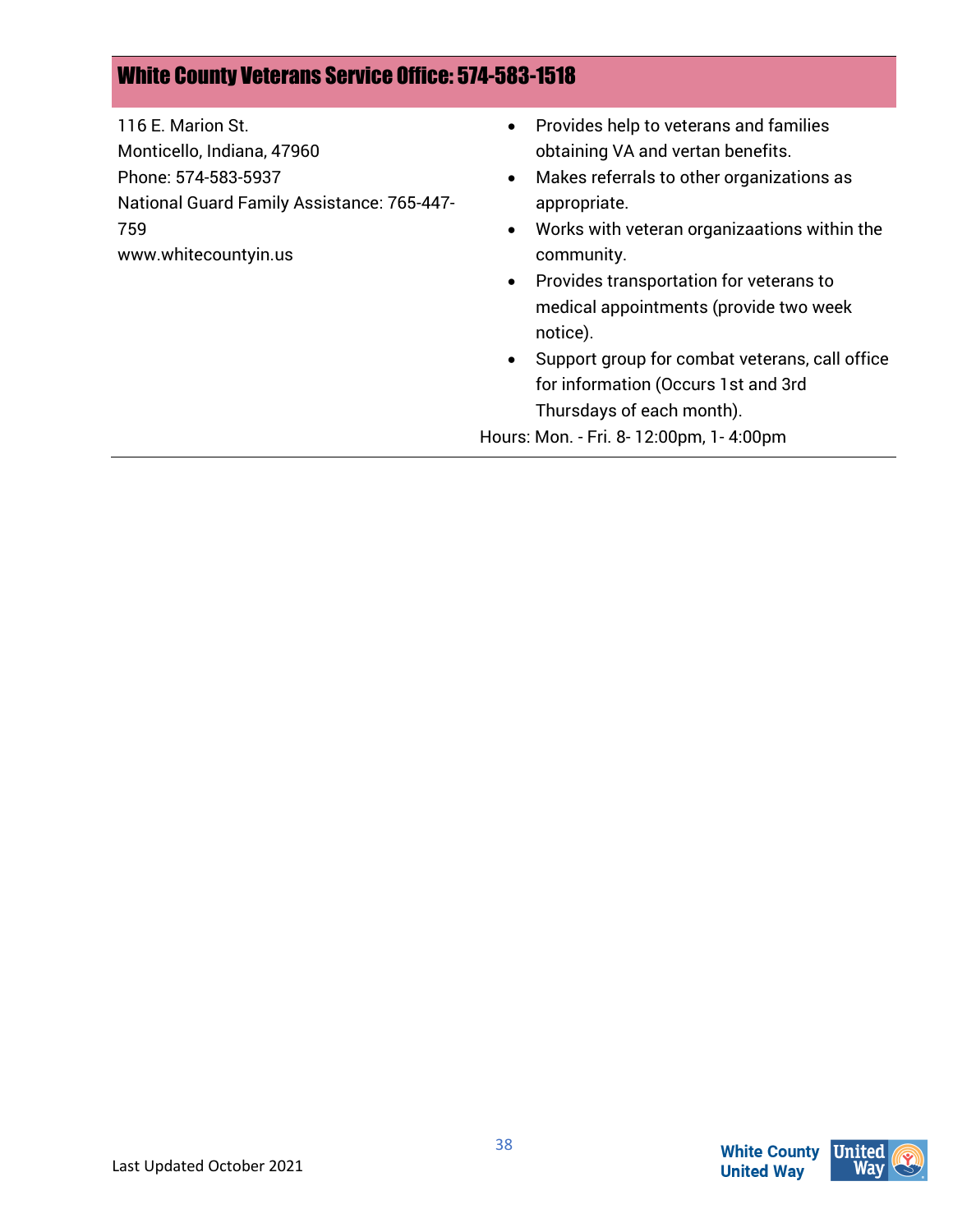# Agencies for Volunteers

# Happy Tails Animal Care Center, Inc.: 574-278-7102

8954 N. W. Shafer Dr. P.O. Box 374 Buffalo, Indiana, 47925 Secretary: 574-583-8205 www.adoptapet.com/happy-tails-animalcare-center

A no kill animal shelter. Ready for adoption.

Hours: Tues. & Thurs.: 10:00am – 12:00pm ; Sat. 10:00am - 2:00pm

#### Northwest Indiana Solid Waste District: 574-583-5976

P.O. Box 731 103 B South Main St. Monticello, Indiana, 47960 Toll Free: 800-856-0980 Fax: 574-583-5437 [www.nwiswd.com](http://www.nwiswd.com/) Email: info@nwiswd.org

Household hazardous waste, tire, and recycling programs, education, and information, educational programs to schools and community groups. Also provides grant funding for school and local recycling efforts, and programs that promote recycling and/or the use of recycled and recyclable products. Hours: Mon. - Fri. 8:00am - 4:00pm

#### White County Indiana Historical Society: 574-583-3998

101 South Bluff St. Monticello, Indiana, 47960 www.white-county-history.org Facebook: White County Indiana Historical Society

A museum that provides history of White County. Admission is free.

Hours: Wed. - Fri. 10:00am - 4:00pm

#### White County United Way: 574-583-6544

- PO Box 580 402 Tioga Road Monticello, Indiana, 47960 www.whitecountyunitedway.org whitecountyunitedway@gmail.com Twitter: @WhiteCoINUW Instagram: @WhiteCountyUnitedWay
- Social Service Network Luncheons Bimonthly
- Referral services available
- Annual RFP for Local Nonprofits
- Initiatives Include: Kindergarten Camp, Dolly Parton Imagination Library, 211, Coats for Kids, Angel Tree, Community Mentoring Program, AmeriCorps (details online) Hours: Mon. - Fri. 9-5 (please call ahead)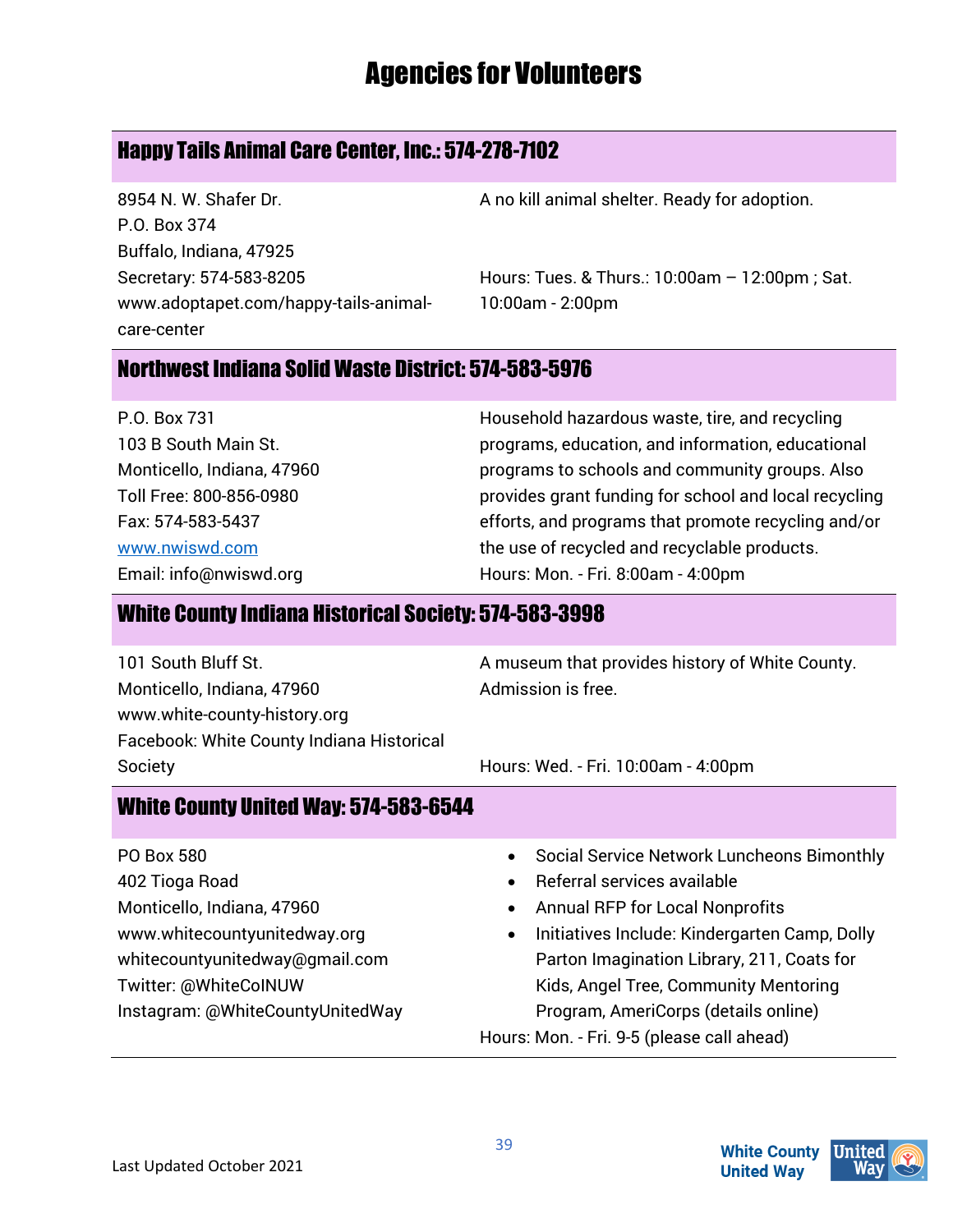# Other Information Agencies

# ADA & Title VI of the Civil Rights Act - City of Monticello: 574-583-4568

227 N. Main St Monticello, Indiana, 47960 [www.monticelloin.gov](http://www.monticelloin.gov/) adacoor@monticelloin.gov Assist in coordination of compliance for the Americans with Disabilities Act for Monticello, provide information to the public, assist persons with disabilities, investigate, & provide administrative support for the Mayor's Advisory Council for the ADA & Title VI of the Civil Rights Act.

#### Greater Lafayette Commerce: 765-742-4044

337 Columbia St. Lafayette, Indiana, 47902-0348 Fax:765-742-6276 www.greaterlafayettecommerce.com information@greaterlafayettecommerce.com Facebook: glcommerce Twitter: @GLCommerce Instagram: glcommerce LinkedIn: Greater Lafayette Commerce

Includes Business & Education Partnership and Small Business Development Center - Lafayette **Office** 

Hours: Mon. - Fri. 8:00am - 5:00pm

#### Indiana Attorney General's Office: 317-232-6201

Indiana Government Center South 302 W. Washington St. 5th Floor Indianapolis, Indiana, 46204 Fax: 317-232-7979 www.in.gov/attorneygeneral Facebook: curtisHill, Indiana Attorney General Instagram: in\_gov

Consumer protection, identity theft, Medicaid fraud, patient abuse & neglect, tobacco enforcement, unclaimed property, and victim's assistance.

# IN State Department of Health – Vital Reocords & Statistics: 317-233-2700

www.in.gov/isdh/26754.htm Hours: Call for information



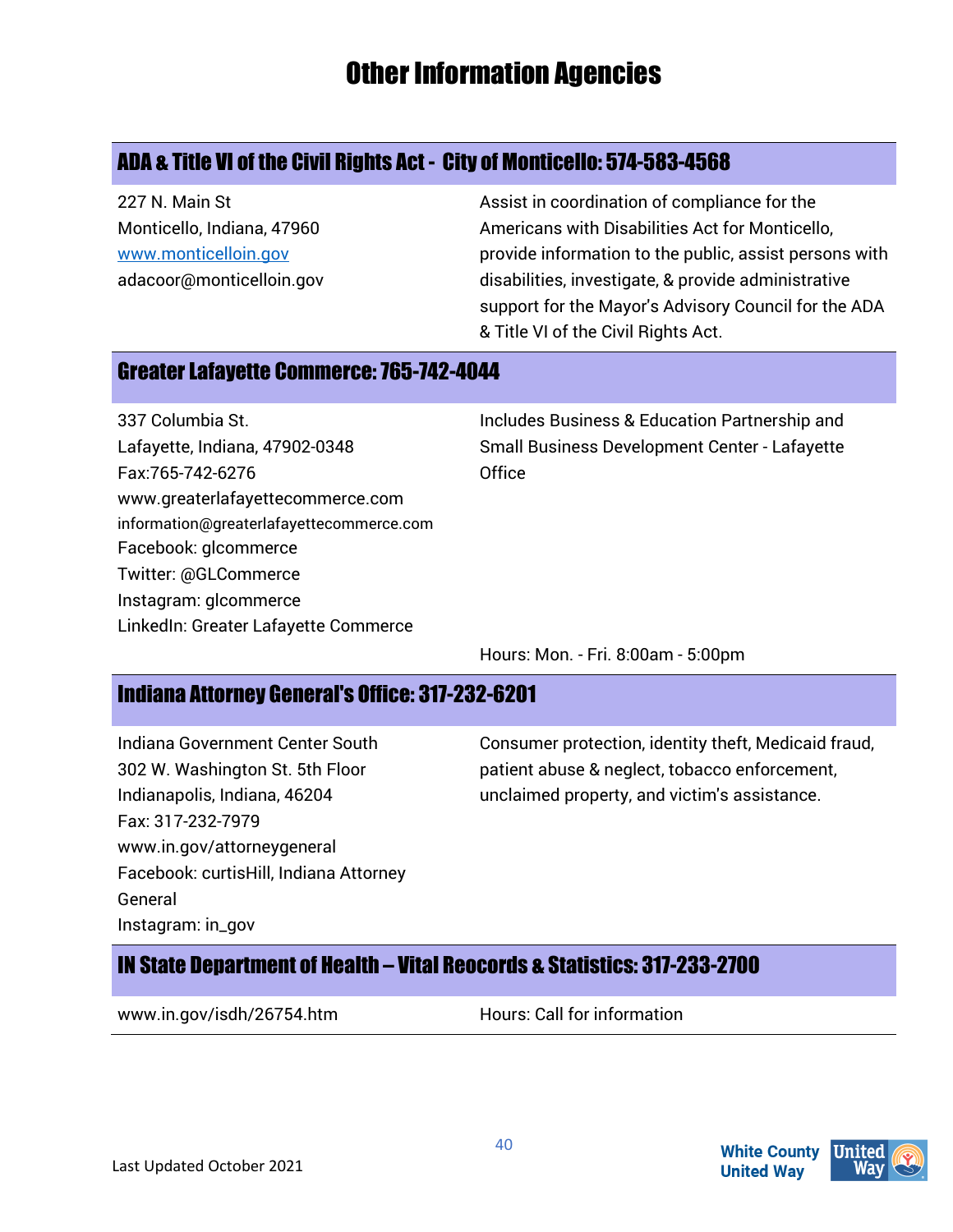# Indiana State Information Center: 317-233-0800

402 W. Washington St. Room 160A Indianapolis, Indiana, 46204 Relay Indiana: 800-743-3333, TDD: 711 Toll Free: 800-457-8283 Text: 855-463-5292 www.in.gov Facebook: @IndianaGovernment Twitter: @IN\_gov Instagram: in\_gov

Provides single point of entry into state government.

Hours: Mon. - Fri. 7:00am - 5:00pm

#### Indiana State Police-Post 14: 765-567-2125

5921 State Rd. 43 North West Lafayette, Indiana, 47906 Toll Free: 800-382-7537 Road/Traffic Conditions: 800-261-7623 trafficwise.in.gov [www.in.gov/isp](http://www.in.gov/isp) Twitter: @IndStatePolice

911 Emergency Response 24-Hours

Hours: Mon. - Fri. 8:00am - 5:00pm

#### Indiana Utility Regulatory Commission: 317-232-2701

PNC Center, 101 Washington St., Suite 1500E Consumer Affairs Division (Assists in disputes Indianapolis, Indiana, 46204 TDD: 317-232-8556 Toll Free: 800-851-4268 Fax: 317-232-6758 www.in.gov/iurc Facebook: @IndianaGovernment Twitter: @IN\_gov Instagram: in\_gov between consumers and utilities) Hours: Mon. - Fri. 8:15am - 4:45pm



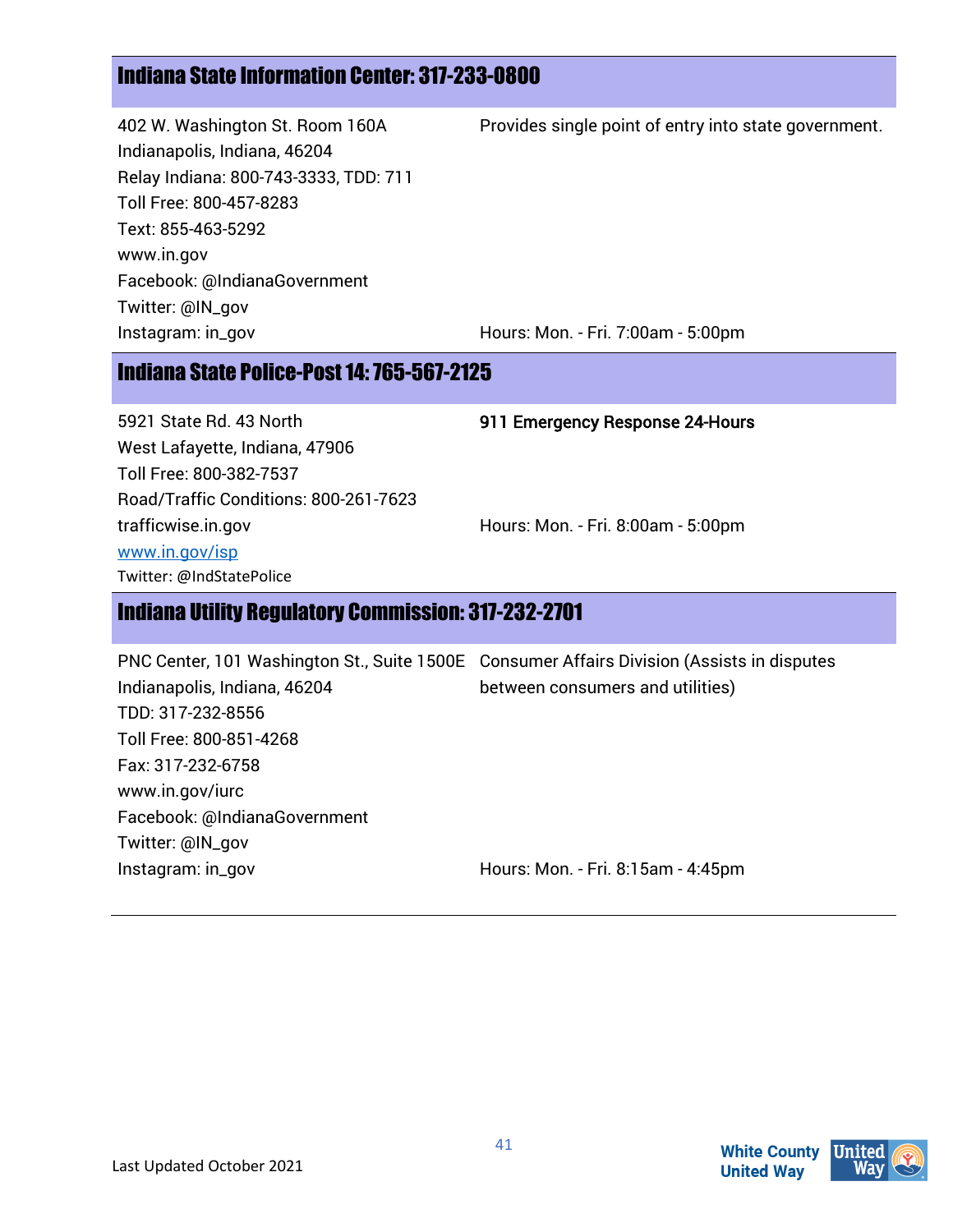### Nonprofit Resource Network of Western Indiana: 765-413-6049

United Way of Greater Lafayette 1114 State St., #200 Lafayette, Indiana, 47901 west@inrnorg Facebook: Indiana Nonprofit Resource Network

- Workshops
- Consultation Linkage
- Loan Library for non-profit agencies

Hours: Mon. - Fri. 9:00am - 5:00pm

#### Shafer and Freeman Lakes (SFLECC): 574-583-9784

Shafer and Freeman Lakes Environmental Conservation Corporation 204 C North Main St. Monticello, Indiana, 47960 Fax:574-583-9794 www.sflecc.com info@sflecc.com

The lone entity striving to gain support, to effectively manage our shore front, dredge our lakes, and come up with innovative conservation ideas to benefit our lakes.

Hours: Mon. - Fri. 8:00am - 4:00pm

#### White County License Branch: 574-583-5971 820 W. Fisher St. Monticello, Indiana, 47960 www.in.gov/bmv Facebook: @inbmv Twitter: @INBMV Instagram: inbmv Provides: Driver's License, vehicle registration, title for automobile, fishing license, registration to vote.

Hours: Mon., Wed., Fri. 8:30am - 5:00pm

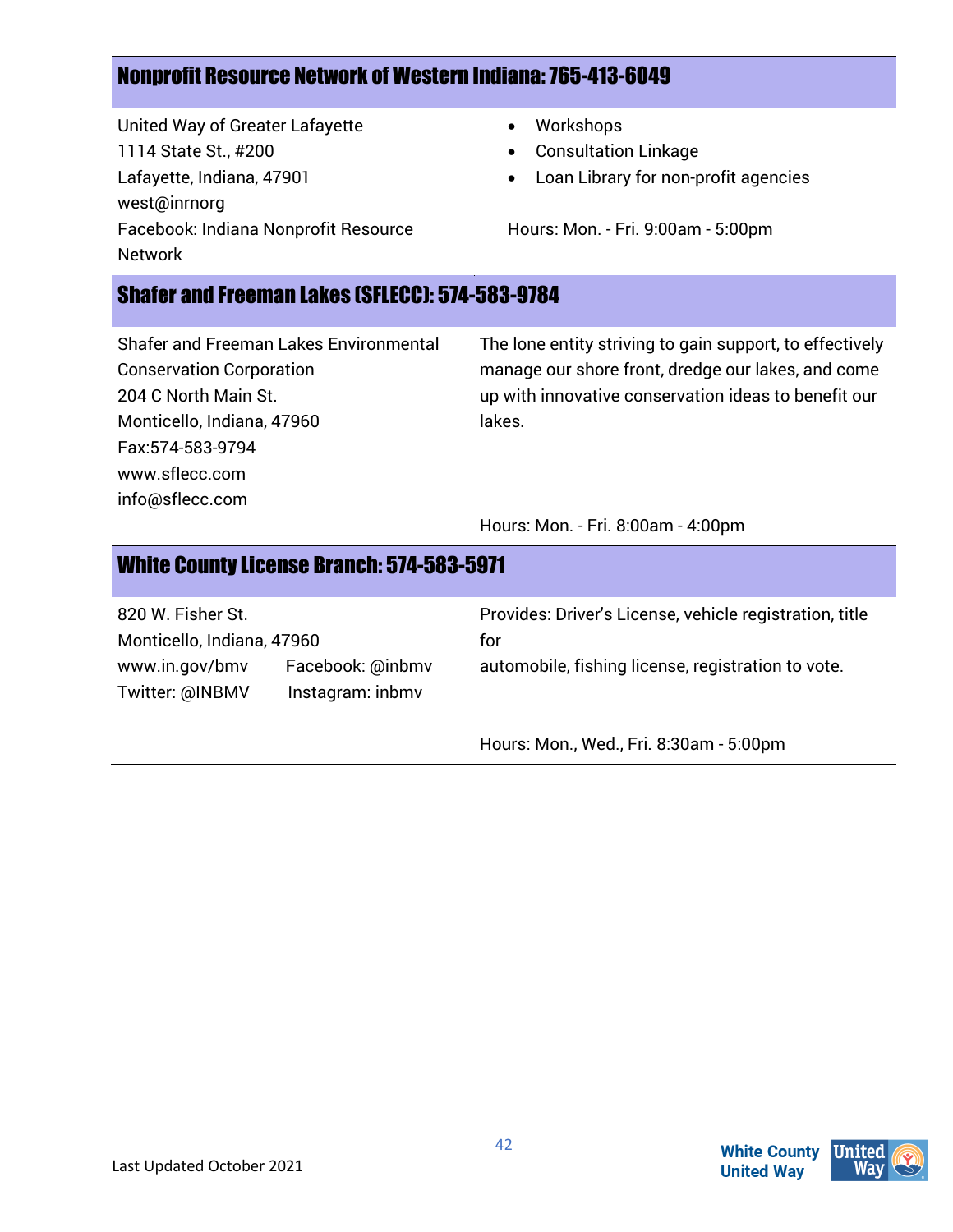# Government Offices (as of January, 2019)

#### State of Indiana

Eric Holcomb: 317-232-4567 Suzanne Crouch: 317-232-4545

# U.S. Senate

Sen. Todd Young: 202-224-5623 Sen. Mike Braun: 202-224-4814

# U.S. House of Representatives

Rep. Jim Baird: 202-225-5037 White County Office Assistant – Donya Tirpack: 574-583-4879 Fax: 574-583-2024 1<sup>st</sup> District (Vice-President) Steve Burton 2<sup>nd</sup> District (President) John Heimlich 3rd District David Diener Council Chamber: 574-583-1514 1<sup>st</sup> District (Vice-President) Dennis Carter 2nd District James Annis 3rd District (President) Butch Kramer 4th District Janet Faker At Large: Art Anderson, Jim Davis, Casey **Crabb** Area Plan Director Joe Rogers: 574-583-7355 Fax: 574-583-4624 Union Township Assessor Megan Tribbet: 574-583-4471 White County Assessor Lisa Downey: 574-583-2386 Fax: 574-583-0885 Recorder's Office Recorder Lori Austin: 574-583-5912 Fax: 574-583-1521 White County Recycling Dawn Gerard: 219-984-5257

Indiana Senate

Sen. Brian Buchanan: 800-382-9467

# Indiana House of Representatives

Don Lehe: 800-382-9841 Sharon Negele: 800-382-9841

Auditor's Office Auditor Gayle Rogers: 574-583-1515 Building Inspector Jacob Garling: 574-583-1644 Fax: 574-583-4624 Child Support Office Jamie McKean: 574-583-5119 Circuit Court Judge Jason Thompson: 574-583-5032 Civil Defense - Emergency Management Director Roberta Yerk: 574-583-4693 Clerk Circuit Court Clerk Laura Cosgray: 574-583-7032 Fax: 574-583-1532 (Marriage License, Child Support, Passports) Division of Child Services: 574-583-5742 Division of Family: 800-403-0864 Superior Court Judge Brad Woolley: 574-583-1548 Community Corrections Ryan Glover: 574-583-4175 Coroner Office Coroner Anthony Deibel: 574-583-1519 Fax: 574-583-6081 Environmental Office Jim Reynolds: 574-583-6081

**White County**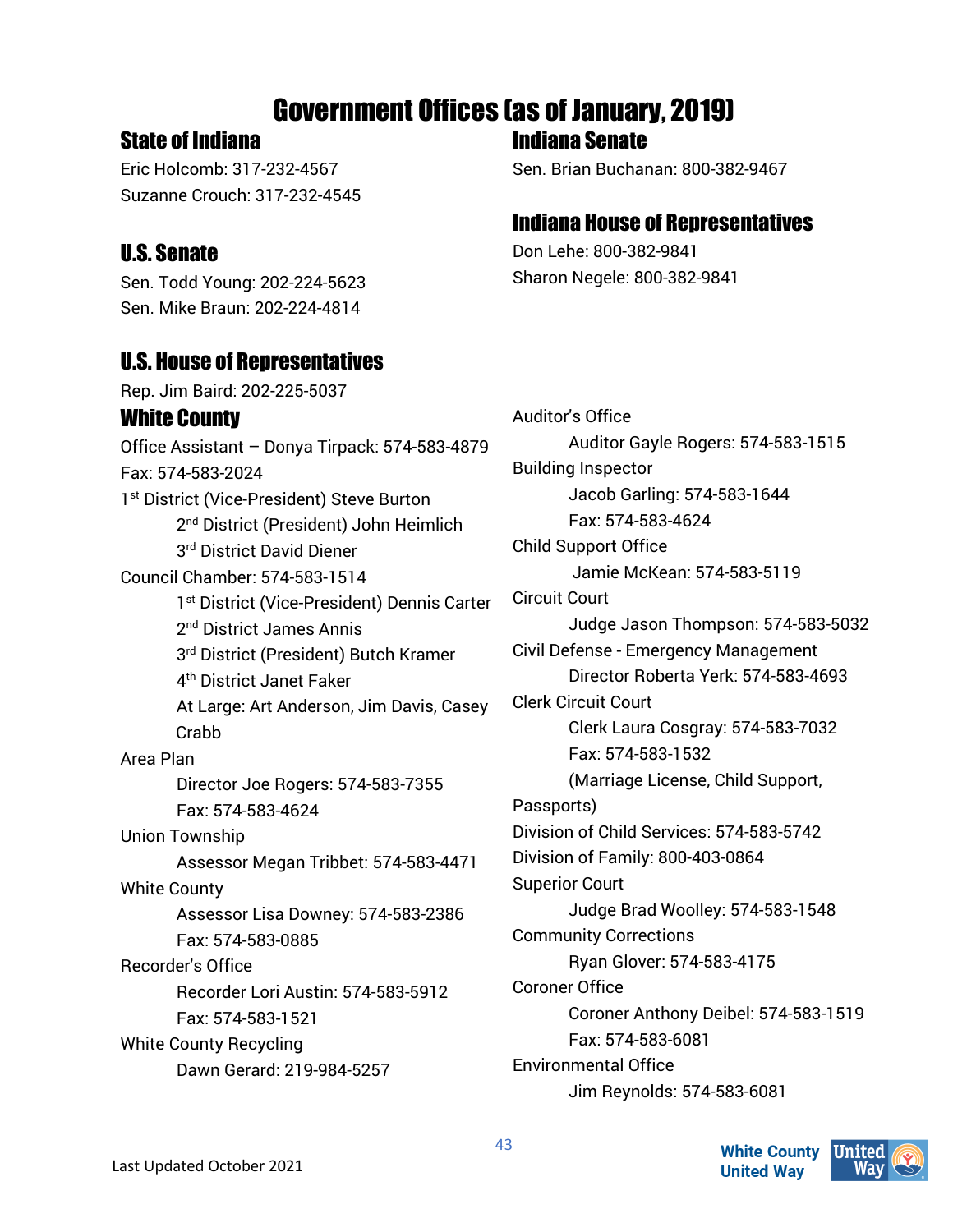Sheriff's Department Sheriff Bill Brooks: 574-583-2251 Northwest IN Solid Waste District Director Carol Stradling: 574-583-5976 Fax: 574-583-5437 State Tax Board Rep Jim Hemming: 574-583-1524 Superior Court Clerk Laura Cosgray: 574-583-9520 Surveyor's Office Brad Ward: 574-583-1534 Fax: 574-583-1536 Treasurer's Office (Property Taxes, Inn Keepers Tax, Inheritance Tax) Treasurer Jill Guinrich: 574-583-1516 Fax: 574-583-7498 Twin Lakes Sewer District: 574-583-5649 Veteran's Office Thomas Hilldebrand: 574-583-5937 911 White County Communications Director - Terri Brooks: 574-583-5955

Health Department (Birth Certificate, Vaccinations, Sickness Information): 574-583-8254 Environmental Sanitarian - Brayson Hoover Highway Department Mike Kyburz: 219-984-5851 White County Airport: 574-583-9900 Fax: 219-984-5235 Maintenence Department Ed Ward: 574-583-4866 WC Economic Development Organization Director Randy Mitchell: 574-583-6557 Chief Probation Officer Melinda Provo: 574-583-4518 Fax: 574-583-4706 Prosecutor's Office Prosecutor Robert Guy: 574-583-5120 Child Support: 574-583-1557 Fax: 574-583-1556

#### Brookston - 47923

# Towns

# Burnettsville - 47926

| Treasurer: Regina Berryman: 765-563-3171     | Treasurer: Steve Sunday: 219-984-5494        |
|----------------------------------------------|----------------------------------------------|
| 205 E. Third St., P.O. Box 238               | 105 W. Third St., P.O. Box 237               |
| Town Board: Terry North, Dawn Girard, Willis | Town Board: Dave Marquess, Mark Babb, Justin |
| Johnson, Steven Putt, Joseph Butz            | Roller, Steve Sunday, Sarah Baunach          |
| Town Board Meeting Dates: Town Board meets   | Town Board Meeting Dates: Town Board meets   |
| at 7:00pm on the second and fourth Wednesday | at 7:00pm the 1st Tuesday of each month.     |
| of each month.                               | Town Marshall: Jim Bolen                     |
| Town Marshall: Troy Yeoman                   | Fire Chief: Ryan Hurd                        |
| <b>Fire Chief: Karl Stokes</b>               | <b>Street Superintendent: Charles Lucy</b>   |
|                                              |                                              |

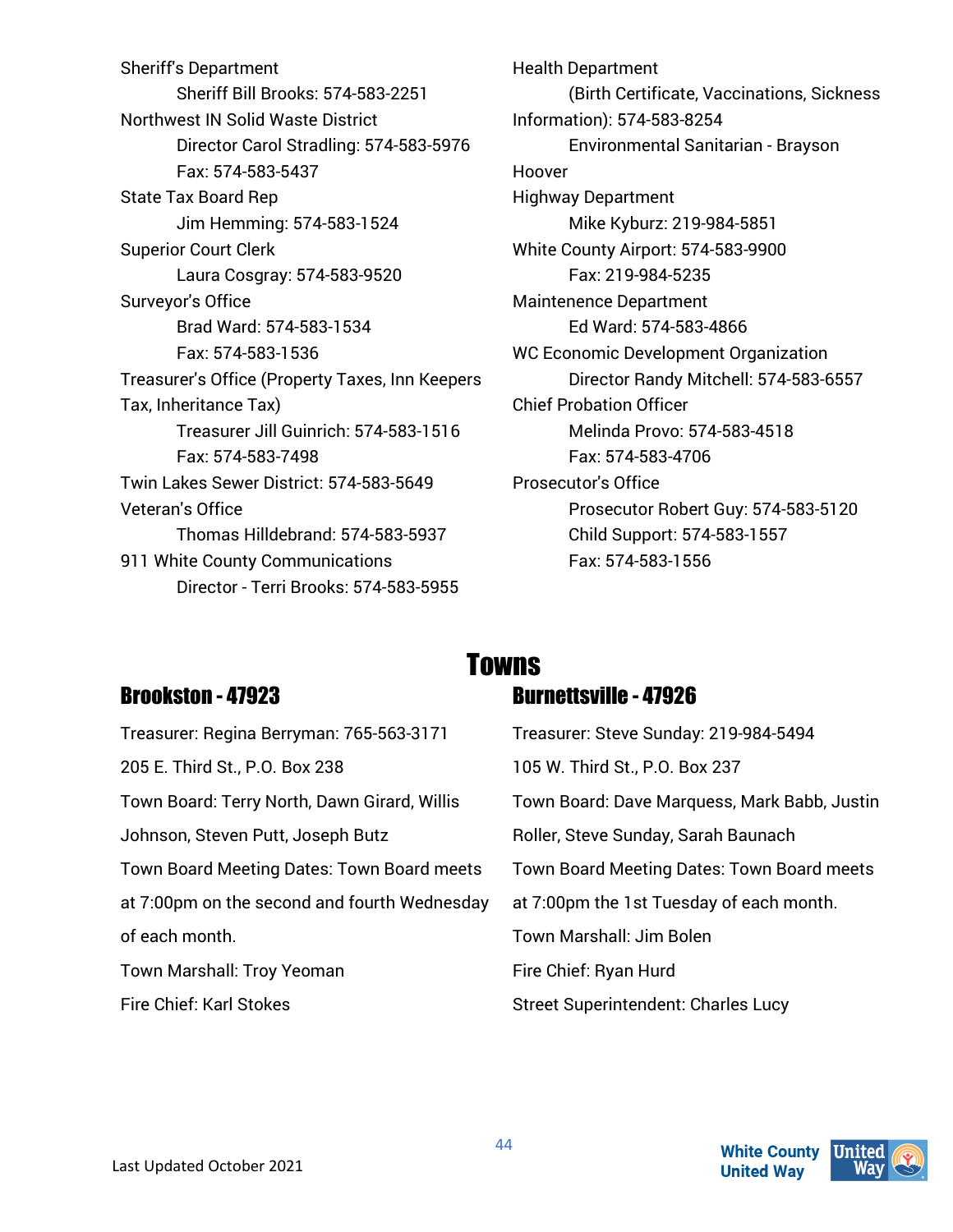# Buffalo - 47925

Fire Chief: Mike Anderson

#### Chalmers - 47929

Treasurer: Jeff Resnick: 219-984-5494 205 E. Walnut St. Town Board: Marc King, David Kurth, Clark Gick, Patrick Pool, Herb Chamberlin Town Board Meeting Dates: Town Board meets at 7:00pm on the 2nd and 4th Tuesday of each month. Town Manager: Faith Willoughby Town Marshall: Gary Adams

Fire Chief: Ed Deleshmit

Street Superintendent: Jeff Haynes

# Idaville - 47950

Fire Chief: Scott Simmons

#### Monon - 47959

Treasurer: Timothy Brown: 219-253-6441 422 N. Market St. Town Board: Rosemary Cooley, Stacey Selagy, Ken Hickman, Kirk Quasbarth, Ron Benakovich Town Board Meeting Dates: Town Board meets at 5:30 on the 1st and 3rd Tuesday of each month. Town Marshall: Roger Young Fire Chief: Bran Hahn Street Superintendent: David Rodgers

# Monticello - 47960

Mayor: Mayor Cathy Gross Assistant: Lori Cheever: 574-583-9889 120 W. Washington St. Town Council: Ken Houston (At Large), Doug Pepple (Ward 1), Kim Kramer (Ward 2), Bill Cheever (Ward 3), Ralph Widmer (Ward 4) Town Board Meeting Dates: Town Council meets at 6:00pm on the 1st and 3rd Mondays of each month. Fire Chief: Galen Logan: 574-583-3151 Street Superintendent: Frank Arthur: 574-583- 7033 Treasurer: Jim Mann: 574-583-5712 Police Dept. Chief: Jason Lingenfelter: 574-583-2256 Parks Department Superintendent: Mitch Billue: 574-583-3983 City Pool: 574-583-6266 Park Number: 574-583-8012 Water Works: Rod Pool: 574-583-5443 Waste Water: Adam Downey: 574-583-7847 ADA Monticello: 574-583-4568



**White County**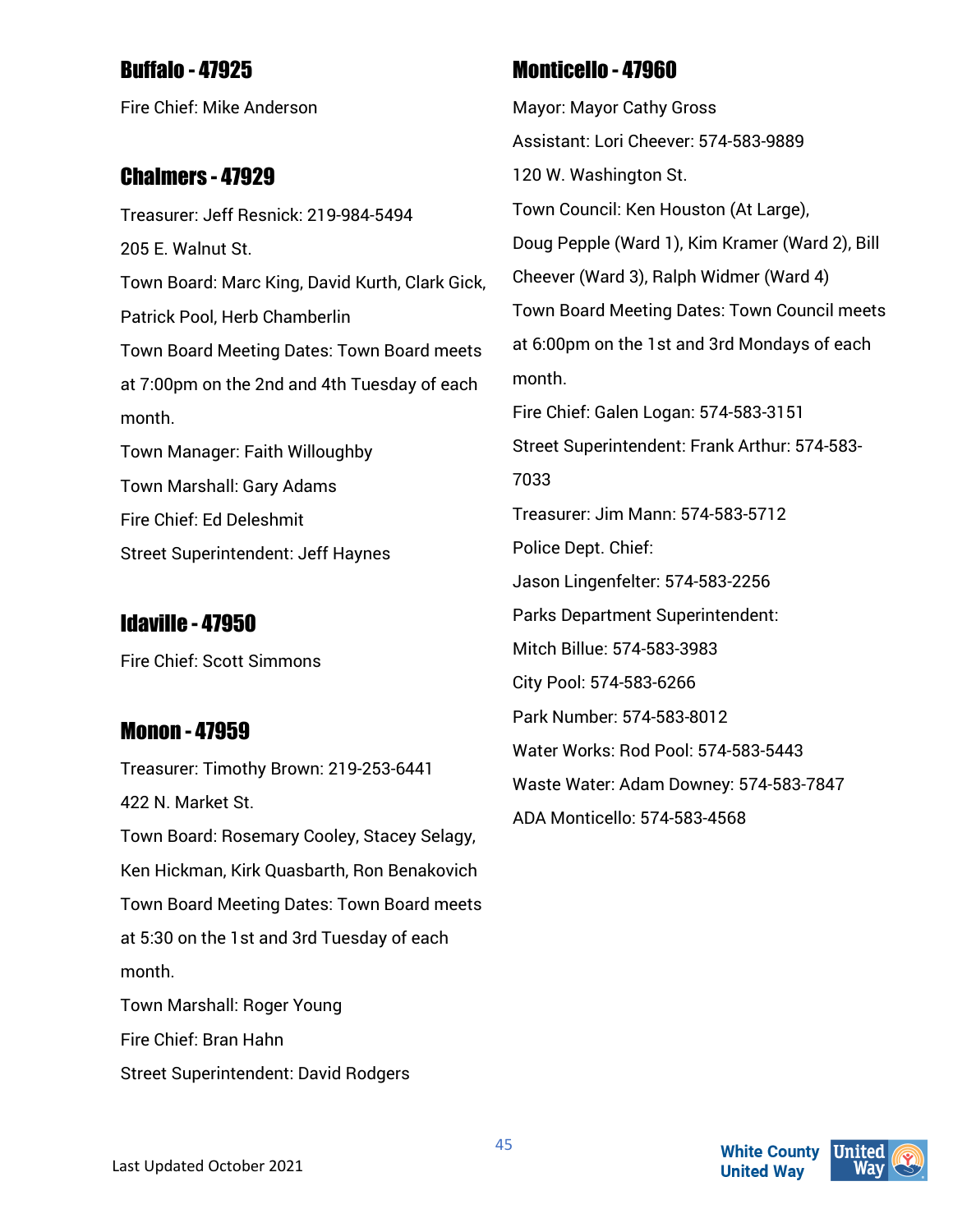# Reynolds – 47980

Treasurer: Tracy Mayhill: 219-984-6425 307 S. Washington, P.O. Box 214 Town Board: Rick Buschman (President), Sid Holderly (Vice President), Mike Miller, Judy Snowberger, Scott Denton Town Board Meeting Dates: Town Board meets at 6:30pm the first Tuesday of each month. Town Marshall: Eric Storm Fire Chief: Chad Dahlenburg Street Superintendent: (Town Superintendent) Gene Clark

# Wolcott - 47995

Treasurer: Tammy Seward: 219-279-2216 100 West North St., P.O. Box 38 Town Board: Michael Yelton, Tina Orns, Michael Johnson, Stephen Schemerhorn Town Board Meeting Dates: Town Board meets at 6:00pm on the 1st and 3rd Tuesday of each month. Town Marshall: James Herre Fire Chief: Kenny Burns Ambulance Director: Steve Young: (non emergency) 219-279-3131 Police Dept. Chief: (non-emergency) 219-747-0042 Water Works: Street & Water Superintendent - Bob Thomas Waste Water: Wasterwater Superintendent Chad Reynolds

# White County Post Offices

Brookston - 47923 205 S. South St.: 765-563-5466

Buffalo - 47925 104 S. Middle St.: 219-278-7189

Burnettsville - 47926 310 Logan St.: 574-826-4280

Chalmers - 47929 108 E. Main St.: 219-984-5031 Idaville - 47950 106 W. US 24 East: 574-943-3503

Monon - 47959 415 N. Market St.: 219-253-6479

Monticello - 47960 125 W. Broadway St.: 574-583-5933

Reynolds - 47980 801 E. Second St.: 219-984-5339

Wolcott - 47995 131 W. Market St.: 219-279-2189

**White County**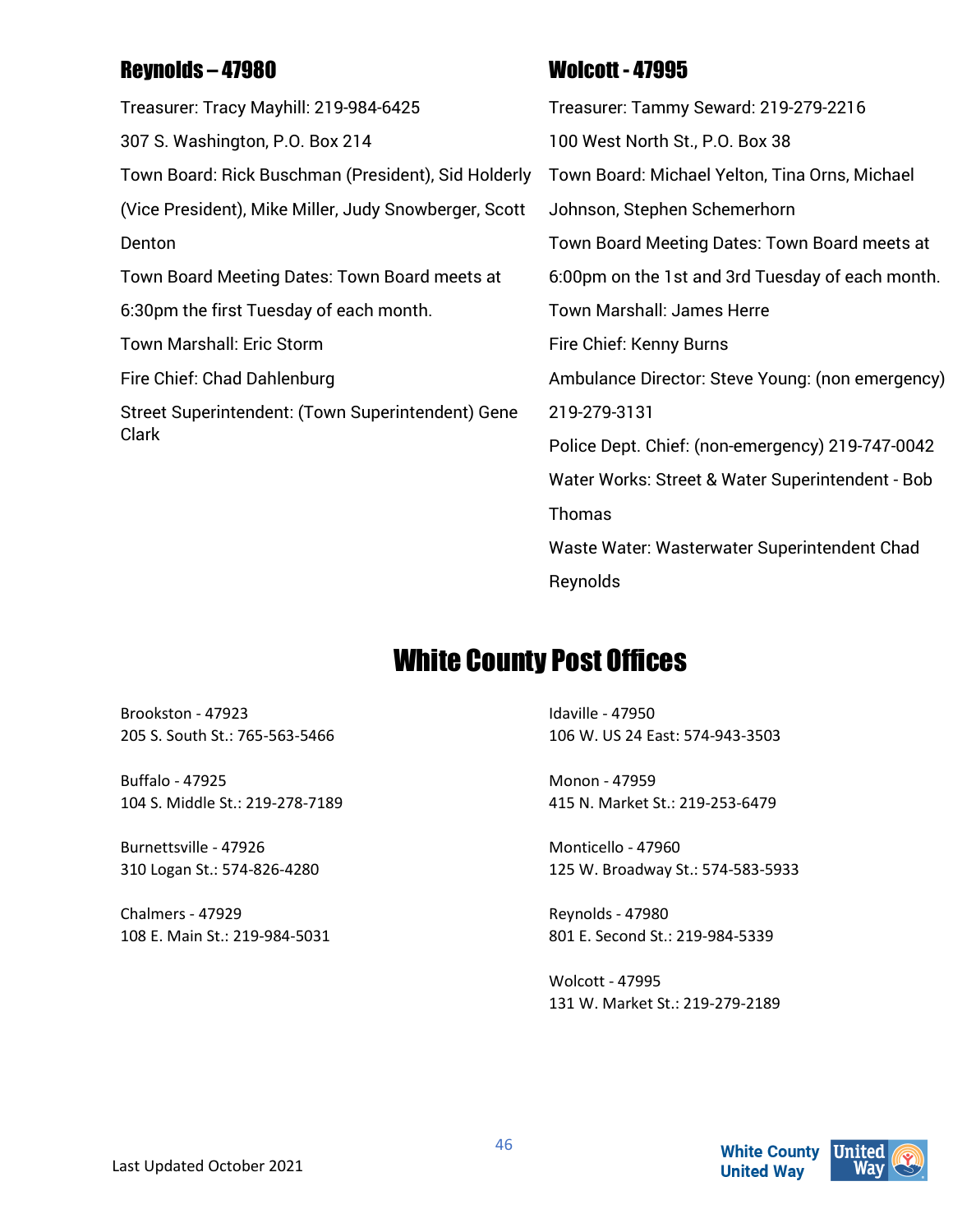# Libraries

Brookston - Prarie Township Public Library 111 W. Second St. Brookston, Indiana, 47923 : 765-563-6511 Website: www.brookstonlibrary.org Director - Marilyn Blessing

Monon Town & Township Public Library 427 N. Market St. P.O. Box 305 Monon, Indiana, 47959: : .219-253-6517 Website: www.monon.lib.in.us Director - Jo Minnick

Monticello-Union & Township Public Library 321 West Broadway St. Monticello, Indiana, 47960: .574-583-2665 Website: www.monticello.lib.in.us Director - Tina Emerick

#### Senior Healthcare Centers

Monticello Assisted Living and Healthcare Center 1120 N. Main St. Monticello, Indiana, 47960: .574-583-7073 Website: www.asccare.com

Northwest Carrol Library (Yeoman) 164 W. Forest St. Yeoman, Indiana, 47997: 574-965-2382 Website: www.delphilibrary.org Director - Kelly Currie

Wolcott Public Library 101 E. North St. P.O. Box 376 Wolcott, Indiana, 47995: 219-279-2695 Website: www.mywcpl.com Director - Deanna Dreblow

White Oak Health Campus 814 S. 6th St. Monticello, Indiana, 47960: 574-583-0324 Website: www.trilogyhs.com

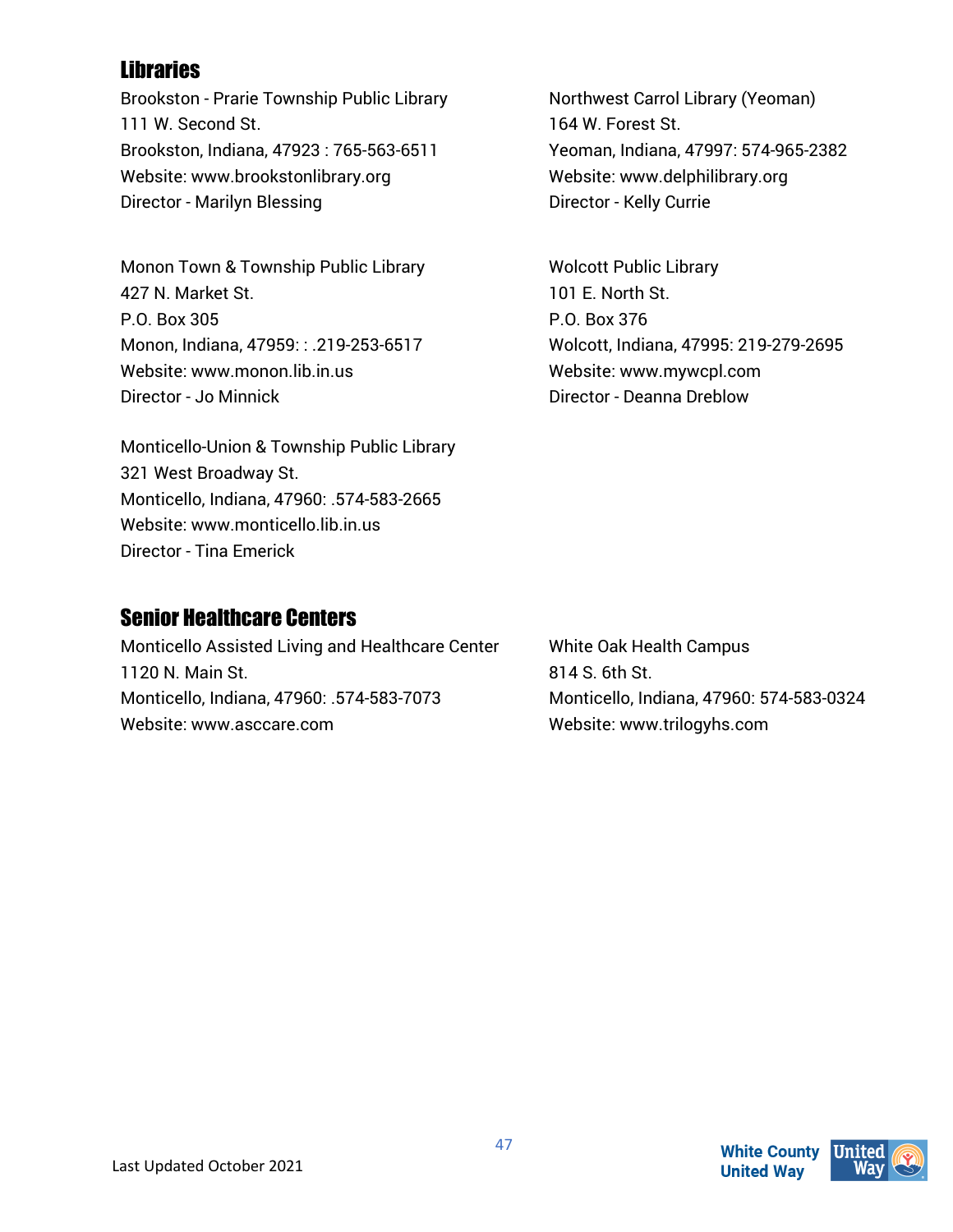# Preschools and Day Cares

Discovering H.A.N.D.S. Preschool (Chalmers Community Church) 103 S. 2nd St. Chalmers, Indiana, 47929: 219-984-5050

Head Start Program (Monon) 121 W. Indiana 16 Monon, Indiana, 47959: 844-229-9580

His Lamb Nursery School (Idaville) 11073 E. 50 N. Idaville, Indiana, 47950: 574-943-3377 Website: www.ifcog.com/school.html

Monon Baptist Preschool 408 N. Arch St. Monon, Indiana, 47959: 219-253-1025

Sunshine Center (Monticello United Methodist) 200 S. Main St. Monticello, Indiana, 47960: 574-583-5545 www.monticelloumchurch.org/children/sunshin e-preschool

Bright Beginnings Day Care & Preschool (Monticello Christian Church) 1002 Airport Rd. Monticello, Indiana, 47960: 574-583-2301 Website: www.mccwired.com/daycare

St. James Lutheran Child Care Ministry (Reynolds) 110 Kenton St. Reynolds, Indiana, 47980: 219-984-5994

Park Place Learning Center (Monticello) 904 City Park Loop Monticello, Indiana, 47960: 574-583-8828 Website: www.areaivagency.org/Headstart2

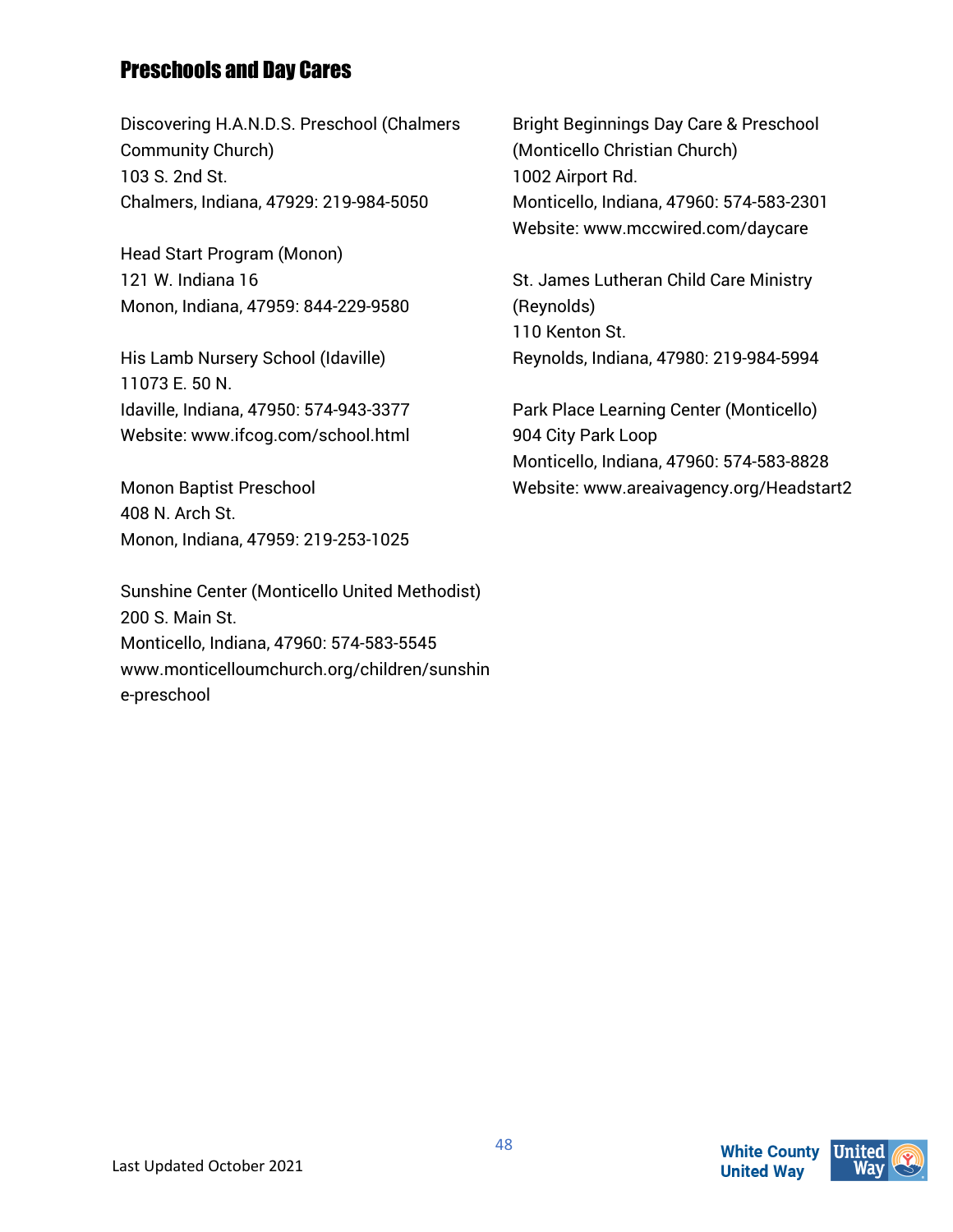# White County Public Schools

# Frontier School Corporation

126 E. Main St. Chalmers, Indiana, 47929: 219-984-5009 Website: www.frontierschoolsin.org Superintendent - Dan Sichting; Athletic Director - Jamie Sailors

Board meets third Monday of each month at 7:00pm

Frontier Junior-Senior High School 1 Falcon Dr. Chalmers, Indiana, 47929: 219-984-5437 Principal - Jeff Hettinger

Frontier Elementary 811 S. Railroad St. Brookston, Indiana, 47923: 219-984-5438 Principal – Jill Layton

# Tri County School Corporation

105 N. Second St. Wolcott, Indiana, 47995: 219-279-2418 Website: www.trico.k12.in.us Superintendent – Patrick Culp

Board meets every second Monday at 7 Eastern

Tri County Junior/Senior High School 11298 W. 11 S. Wolcott, Indiana, 47995: 219-279-2105 Principal – J.R. Haskins, Assistant – Shawn **McCracken** 

# North White School Corporation

121 W. Indiana 16 Monon, Indiana, 47959: 219-253-6618 Website: www.nwhite.k12.in.us Superintendent – Nick Eccles; Athletic Director - Mark Woodcock

Board meets second Monday of each month at 7:00pm

North White Junior/Senior High School 310 E. Broadway St. Monon, Indiana, 47959: High School Principal – Greg Briles: 219-253-6638 Junior High Principal - David Reir: 219-253-7701

Monon Primary 304 E. Broadway Monon, Indiana, 47925: 219-253-6663 Principal – Andrew Hawk

Tri County Primary School 300 E. Michigan St. Remington, Indiana, 47977: 219-261-2214 Principal - Elaine Hall

Tri County Intermediate School 200 W. North St. Wolcott, Indiana, 47995 Principal - Brian Hagen

49

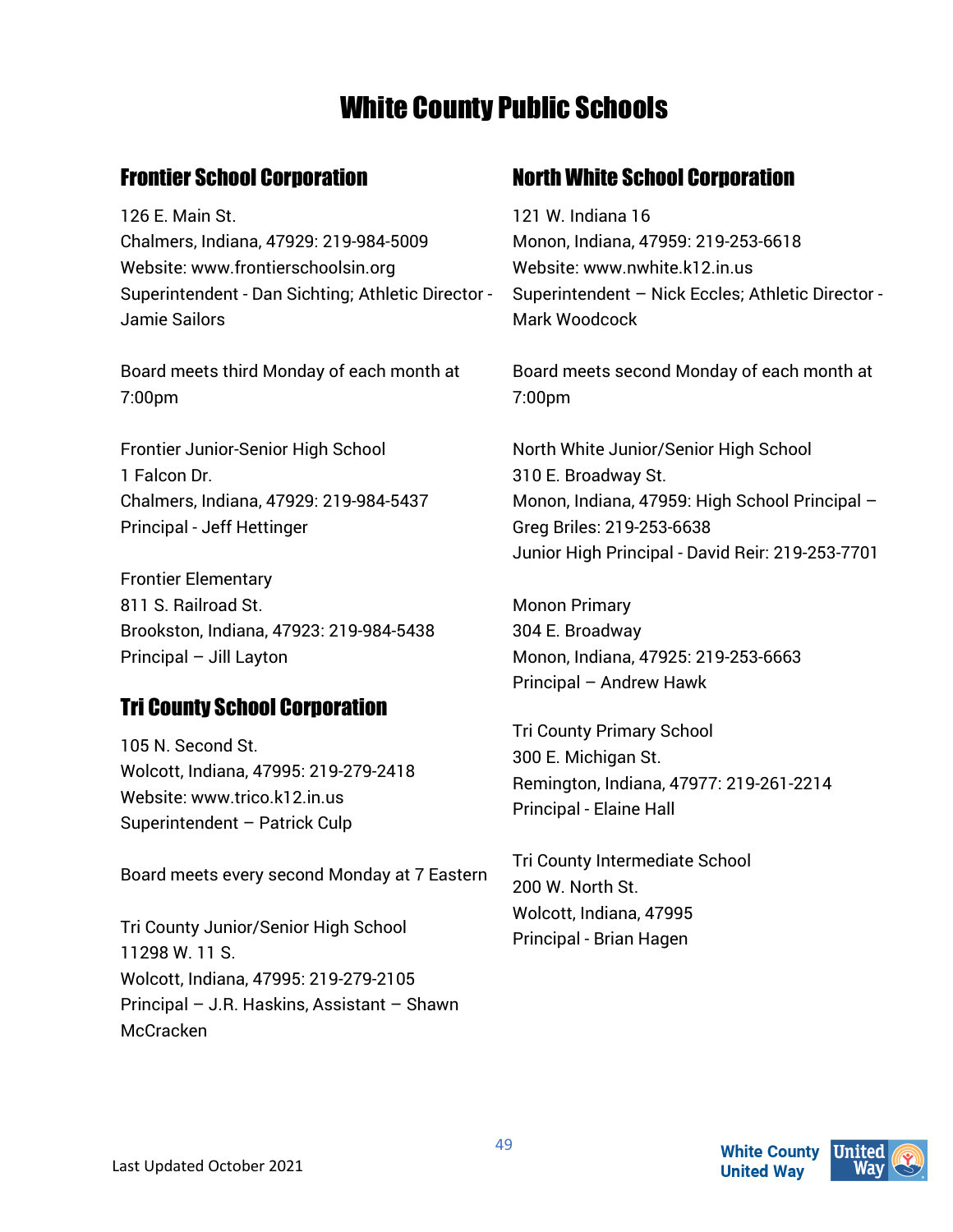# Twin Lakes School Corporation

565 South Main St. Monticello, Indiana, 47960: 574-583-7211 Website: www.tlschools.com Superintendent – Debra Metzger; Athletic Director - Kent Adams

Board meets at 7:00pm on the 2nd Tuesday of each month.

Eastlawn Elementary School 47 S. 1300 E Burnettsville, Indiana, 47926: 574-943-3637 Principal – Casey Davenport

Meadowlawn School 715 W. Ohio St. Monticello, Indiana, 47960: 574-583-7720 Principal – Melissa McIntyie

Oaklawn School 402 W. South St. Monticello, Indiana, 47960: 574-583-5651 Principal - Jennifer Lingenfelter

Roosevelt Middle School 721 W.Broadway St. Monticello, Indiana, 47960: 574-583-5552 Principal – Ms. Christie Holst

Twin Lakes High School 300 S. Third St. Monticello, Indiana, 47960: 574-583-7108 Principal - Melissa Whitehead

Indian Trails Career Center Co-Op 807 6th St. Monticello, Indiana, 47960: 574-583-7264 Director – James Stradling

### Schools – Alternative

The Crossings - Lafayette, In. Campus 1019 Wabash Ave. Lafayette, Indiana, 47905: 765-441-2060 Website: www.crossingeducation.com